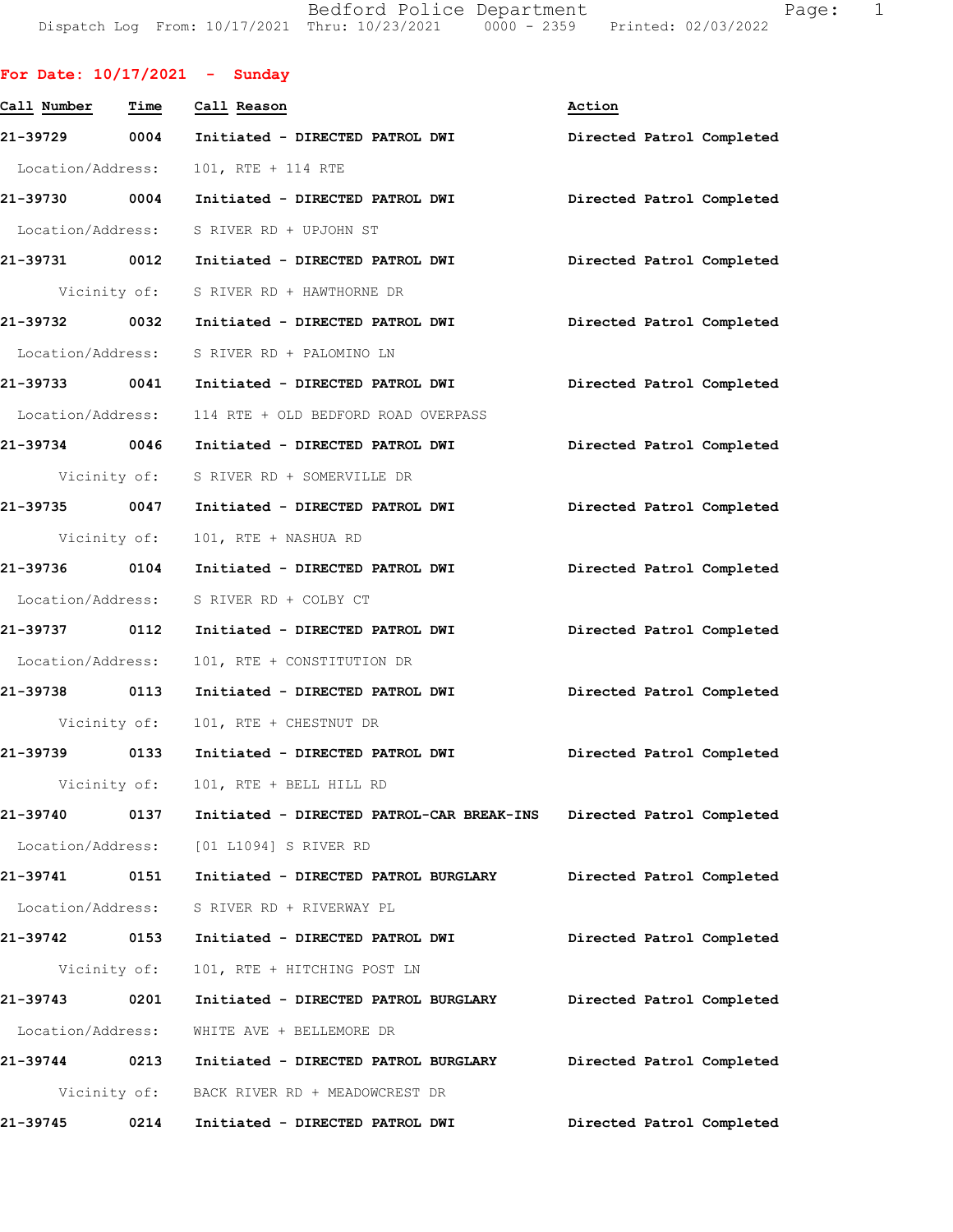|                               |              | Bedford Police Department<br>Dispatch Log From: 10/17/2021 Thru: 10/23/2021 0000 - 2359 Printed: 02/03/2022 | 2<br>Page:                     |
|-------------------------------|--------------|-------------------------------------------------------------------------------------------------------------|--------------------------------|
|                               |              | Vicinity of: WALLACE RD + 101, RTE                                                                          |                                |
| 21-39746 0215                 |              | Initiated - DIRECTED PATROL BURGLARY Directed Patrol Completed                                              |                                |
| Location/Address:             |              | MARKET ST + MAIN ST                                                                                         |                                |
| 21-39747 0222                 |              | Initiated - BUILDING CHECK                                                                                  | Building Checked/Secured       |
| Location/Address:             |              | [01 1289] BEDFORD CENTER RD                                                                                 |                                |
| 21-39748 0225                 |              | Initiated - DIRECTED PATROL DWI                                                                             | Directed Patrol Completed      |
| Location/Address:             |              | NEW BOSTON RD + WALLACE RD                                                                                  |                                |
| 21-39749 0229                 |              | 911 - S-EMERGENCY MEDICAL CALL-DELTA                                                                        | Transported to Elliot Hospital |
| Location/Address:             |              | STEEPLE VIEW LN                                                                                             |                                |
| 21-39750 0230                 |              | Initiated - DIRECTED PATROL BURGLARY                                                                        | Directed Patrol Completed      |
|                               | Vicinity of: | CHESTNUT DR + 101, RTE                                                                                      |                                |
| 21-39751 0241                 |              | Initiated - BUILDING CHECK                                                                                  | Building Checked/Secured       |
| Location/Address:             |              | [01 L848] TECHNOLOGY DR                                                                                     |                                |
| 21-39752 0329                 |              | Initiated - BUILDING CHECK                                                                                  | Building Checked/Secured       |
| Location/Address:             |              | [01 192] NEW BOSTON RD                                                                                      |                                |
| 21-39753<br>Location/Address: | 0343         | Phone - ALARM, BURGLAR<br>[01 L1777] WALLACE RD                                                             | Alarm - False                  |
| 21-39754 0350                 |              | Initiated - BUILDING CHECK                                                                                  | Building Checked/Secured       |
| Location/Address:             |              | [01 L0000553] 101, RTE                                                                                      |                                |
| 21-39755 0413                 |              | Initiated - DIRECTED PATROL BURGLARY                                                                        | Directed Patrol Completed      |
| Location/Address:             |              | HAWK DR + LINDAHL RD                                                                                        |                                |
| 21-39756                      | 0428         | Initiated - DIRECTED PATROL BURGLARY                                                                        | Directed Patrol Completed      |
| Location/Address:             |              | [01 L1823] BOYNTON ST                                                                                       |                                |
| 21-39757                      | 0432         | Initiated - DIRECTED PATROL-CAR BREAK-INS                                                                   | Directed Patrol Completed      |
| Location/Address:             |              | [01 515] S RIVER RD                                                                                         |                                |
| 21-39758                      | 0500         | Initiated - DIRECTED PATROL-CAR BREAK-INS                                                                   | Directed Patrol Completed      |
| Location/Address:             |              | [01 L0000816] IRON HORSE DR                                                                                 |                                |
| 21-39759                      | 0525         | Initiated - DIRECTED PATROL TRAFFIC ENF                                                                     | Directed Patrol Completed      |
| Location/Address:             |              | NEW BOSTON RD + WALLACE RD                                                                                  |                                |
| 21-39760                      | 0527         | Initiated - DIRECTED PATROL TRAFFIC ENF                                                                     | Directed Patrol Completed      |
| Location/Address:             |              | S RIVER RD + KILTON RD                                                                                      |                                |
| 21-39761                      | 0530         | Initiated - DIRECTED PATROL TRAFFIC ENF                                                                     | Directed Patrol Completed      |
| Vicinity of:                  |              | S RIVER RD + CLUB ACRE LN                                                                                   |                                |
| 21-39762                      | 0554         | 911 - S-EMERGENCY MEDICAL CALL-CHARL                                                                        | Transported to Elliot Hospital |
| Location/Address:             |              | [01 2198] OLD BEDFORD RD                                                                                    |                                |
| 21-39763                      | 0727         | Initiated - DIRECTED PATROL TRAFFIC ENF                                                                     | Directed Patrol Completed      |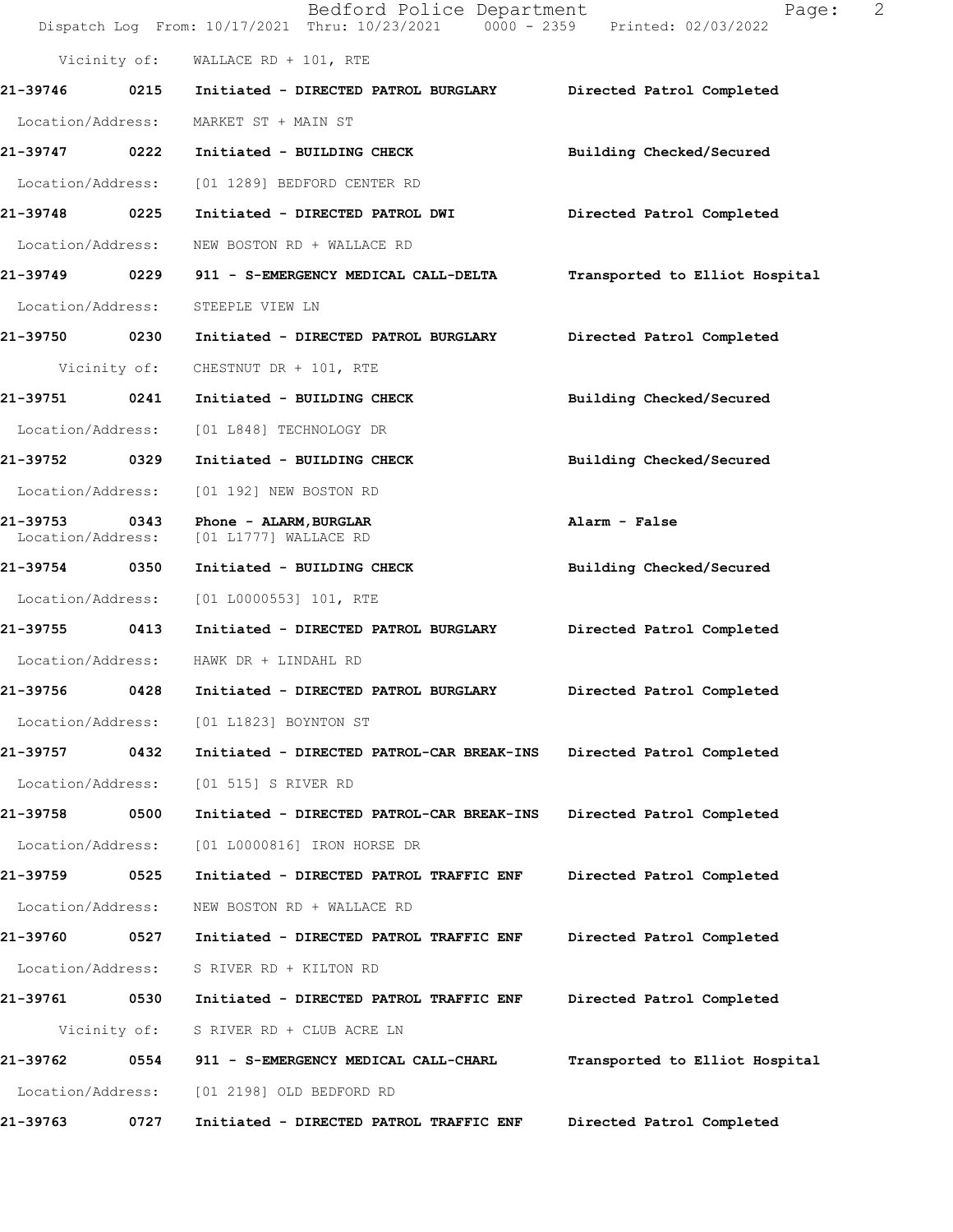|                               |                   | Bedford Police Department<br>Dispatch Log From: 10/17/2021 Thru: 10/23/2021 0000 - 2359 Printed: 02/03/2022 | 3<br>Page:                     |
|-------------------------------|-------------------|-------------------------------------------------------------------------------------------------------------|--------------------------------|
| Location/Address:             |                   | BOYNTON ST + WOODBURY LN                                                                                    |                                |
|                               |                   | 21-39764 0727 Initiated - DIRECTED PATROL TRAFFIC ENF Directed Patrol Completed                             |                                |
|                               |                   | Vicinity of: S RIVER RD + KILTON RD                                                                         |                                |
| 21-39765 0740                 |                   | 911 - S-EMERGENCY MEDICAL CALL-CHARL                                                                        | Transported to Elliot Hospital |
| Location/Address:             |                   | [01 L2098] HAWTHORNE DR                                                                                     |                                |
| 21-39766 0745                 |                   | Initiated - MOTOR VEHICLE STOP                                                                              | Summons/Warning Issued         |
| Location/Address:             |                   | S RIVER RD + MEETINGHOUSE RD                                                                                |                                |
| 21-39767 0745                 |                   | Initiated - DIRECTED PATROL TRAFFIC ENF                                                                     | Directed Patrol Completed      |
| Vicinity of:                  |                   | 101, RTE + PINECREST DR                                                                                     |                                |
| 21-39768                      | 0823              | 911 - S-EMERGENCY MEDICAL CALL-ECHO                                                                         | Transported to Elliot Hospital |
| Location/Address:             |                   | [01 L2400] RIDGEWOOD RD                                                                                     |                                |
| 21-39769 0849                 |                   | Initiated - MOTOR VEHICLE STOP                                                                              | Summons/Warning Issued         |
| Location/Address:             |                   | 101, RTE + WALLACE RD                                                                                       |                                |
| 21-39770 0901                 |                   | Initiated - MOTOR VEHICLE STOP                                                                              | Summons/Warning Issued         |
| Location/Address:             |                   | 101, RTE + CHESTNUT DR                                                                                      |                                |
| 21-39771                      | 0914<br>Location: | Initiated - VACANT PROPERTY CHECK<br>GEOGRAPHY                                                              | Services Rendered              |
| 21-39772 0915                 |                   | Initiated - DIRECTED PATROL TRAFFIC ENF                                                                     | Directed Patrol Completed      |
| Vicinity of:                  |                   | 101, RTE + CHESTNUT DR                                                                                      |                                |
| 21-39773 0927                 |                   | Initiated - MOTOR VEHICLE STOP                                                                              | Summons/Warning Issued         |
| Location/Address:             |                   | 101, RTE + CONSTITUTION DR                                                                                  |                                |
| 21-39774                      | 0939              | Initiated - MOTOR VEHICLE STOP                                                                              | Summons/Warning Issued         |
| Location/Address:             |                   | N AMHERST RD                                                                                                |                                |
| 21-39775                      | 0939              | Initiated - DIRECTED PATROL TRAFFIC ENF                                                                     | Directed Patrol Completed      |
| Location/Address:             |                   | DONALD ST + 114 RTE                                                                                         |                                |
| 21-39776                      | 0939              | Initiated - DIRECTED PATROL TRAFFIC ENF                                                                     | Directed Patrol Completed      |
| Location/Address:             |                   | S RIVER RD + MEETINGHOUSE RD                                                                                |                                |
| 21-39777<br>Location/Address: | 0947              | 911 - 911 Abandoned<br>PINECREST CIR                                                                        | Services Rendered              |
| 21-39778                      | 0951              | Initiated - MOTOR VEHICLE STOP                                                                              | Summons/Warning Issued         |
| Location/Address:             |                   | S RIVER RD + UPJOHN ST                                                                                      |                                |
| 21-39779<br>Location/Address: | 0956              | Phone - ALARM, BURGLAR<br>[01 L1178] ATWOOD LN                                                              | Alarm - False                  |
| 21-39780                      | 1002              | Initiated - MOTOR VEHICLE STOP                                                                              | Summons/Warning Issued         |
| Location/Address:             |                   | 114 RTE + DONALD ST                                                                                         |                                |
| 21-39781                      | 1012              | Initiated - DIRECTED PATROL TRAFFIC ENF                                                                     | Directed Patrol Completed      |
| Location/Address:             |                   | 101, RTE + KILTON ROAD RAMP                                                                                 |                                |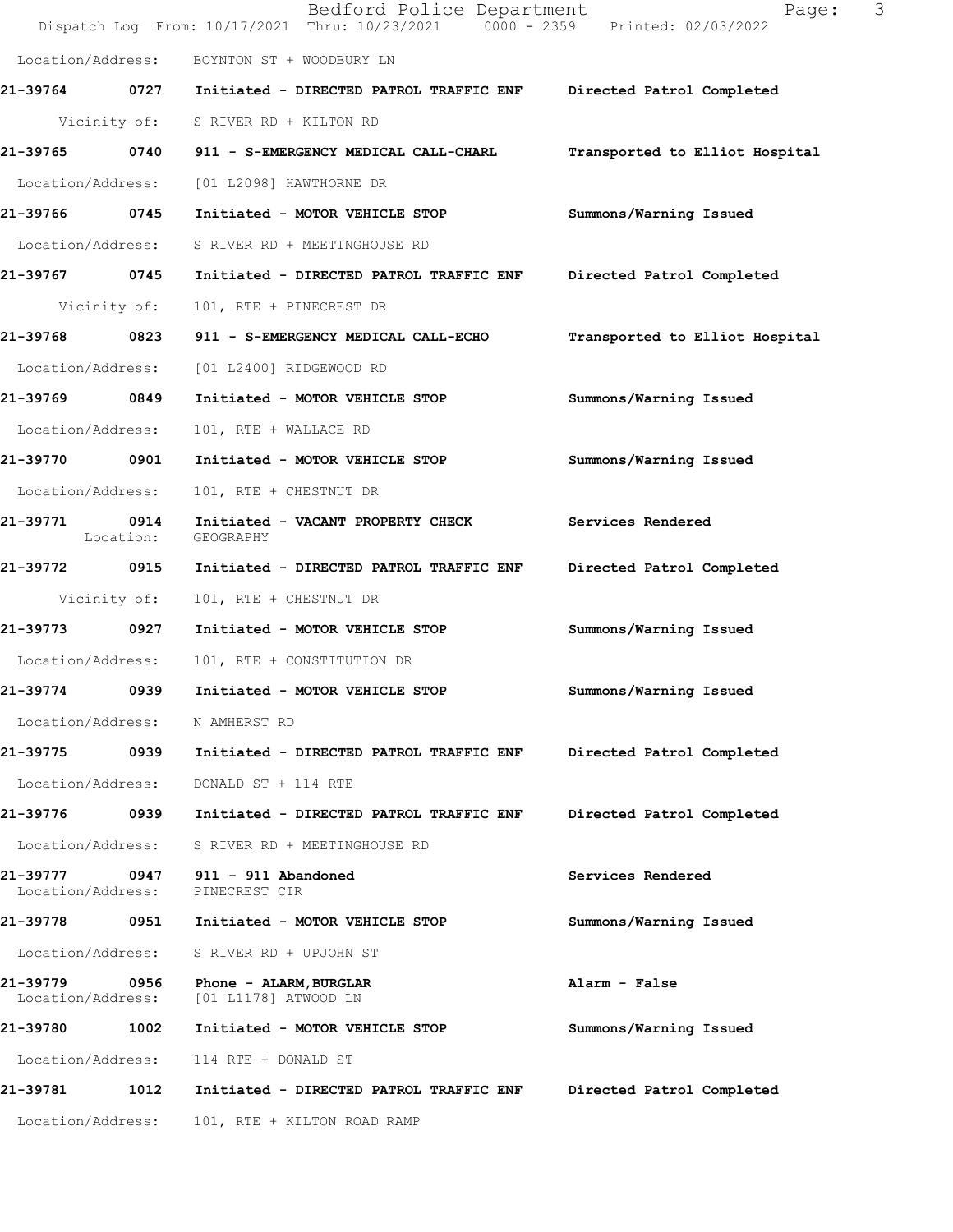|                               |              | Bedford Police Department<br>Dispatch Log From: 10/17/2021 Thru: 10/23/2021 0000 - 2359 Printed: 02/03/2022     | 4<br>Page:                  |
|-------------------------------|--------------|-----------------------------------------------------------------------------------------------------------------|-----------------------------|
| 21-39782                      | 1020         | Initiated - MOTOR VEHICLE STOP                                                                                  | Summons/Warning Issued      |
| Location/Address:             |              | 101, RTE + KILTON ROAD RAMP                                                                                     |                             |
| 21-39783 1027                 |              | Initiated - DIRECTED PATROL-CAR BREAK-INS Directed Patrol Completed                                             |                             |
| Vicinity of:                  |              | [01 1235] S RIVER RD                                                                                            |                             |
| 21-39784 1028                 |              | Initiated - DIRECTED PATROL TRAFFIC ENF Directed Patrol Completed                                               |                             |
| Location/Address:             |              | 101, RTE + 114 RTE                                                                                              |                             |
| 21-39785 1045                 |              | Initiated - DIRECTED PATROL ACCIDENTS                                                                           | Directed Patrol Completed   |
| Vicinity of:                  |              | 101, RTE + WALLACE RD                                                                                           |                             |
| 21-39786                      | 1057         | Initiated - MOTOR VEHICLE STOP                                                                                  | Summons/Warning Issued      |
| Location/Address:             |              | KILTON ROAD RAMP + SULLIVAN DR                                                                                  |                             |
| 21-39787 1125                 |              | Initiated - DIRECTED PATROL TRAFFIC ENF                                                                         | Directed Patrol Completed   |
|                               | Vicinity of: | S RIVER RD + TECHNOLOGY DR                                                                                      |                             |
| 21-39788 1130                 |              | 911 - S-EMERGENCY MEDICAL CALL-CHARL                                                                            | TRANSPORTED TO CMC HOSPITAL |
| Location/Address:             |              | [01 1050] DONALD ST                                                                                             |                             |
| 21-39789                      | 1142         | Initiated - MOTOR VEHICLE STOP                                                                                  | Summons/Warning Issued      |
| Location/Address:             |              | S RIVER RD + HAWTHORNE DR                                                                                       |                             |
| 21-39790 1145                 |              | Initiated - MOTOR VEHICLE STOP                                                                                  | Summons/Warning Issued      |
| Location/Address:             |              | [01 1050] DONALD ST                                                                                             |                             |
| 21-39791<br>Location/Address: | 1157         | Phone - VANDALISM<br>CAMP RD<br>Refer To Incident: 21-984-OF                                                    | Investigated                |
| 21-39792                      | 1203         | Initiated - DIRECTED PATROL TRAFFIC ENF                                                                         | Directed Patrol Completed   |
| Location/Address:             |              | DONALD ST + RUNDLETT HILL RD                                                                                    |                             |
|                               |              | 21-39793 1227 Initiated - MOTOR VEHICLE STOP                                                                    | Summons/Warning Issued      |
| Location/Address: S RIVER RD  |              |                                                                                                                 |                             |
|                               |              | 21-39794 1237 Phone - RECOVERED PROPERTY<br>Location/Address: [07] MERRIMACK ST<br>Refer To Incident: 21-978-OF | Services Rendered           |
|                               |              | 21-39795 1242 911 - S-EMERGENCY MEDICAL CALL-DELTA                                                              | TRANSPORTED TO CMC HOSPITAL |
|                               |              | Location/Address: OLD COVENTRY LN                                                                               |                             |
|                               |              | 21-39796 1302 Phone - ANIMAL COMPLAINT                                                                          | No Action Required          |
|                               |              | Location/Address: [02] BELLOWS FARM RD                                                                          |                             |
| Location/Address: PLAINS RD   |              | 21-39797 1323 Phone - MOTOR VEHICLE COMPLAINT                                                                   | Could Not Locate            |
|                               |              | 21-39798 1508 Initiated - DIRECTED PATROL ACCIDENTS                                                             | Directed Patrol Completed   |
|                               |              | Location/Address: 114 RTE + 101, RTE                                                                            |                             |
|                               |              | 21-39799  1516  911 - CHECK THE WELFARE<br>Location/Address: GAGE RD + LIBERTY HILL RD                          | Services Rendered           |
| 21-39800                      | 1526         | Initiated - DIRECTED PATROL TRAFFIC ENF                                                                         | Directed Patrol Completed   |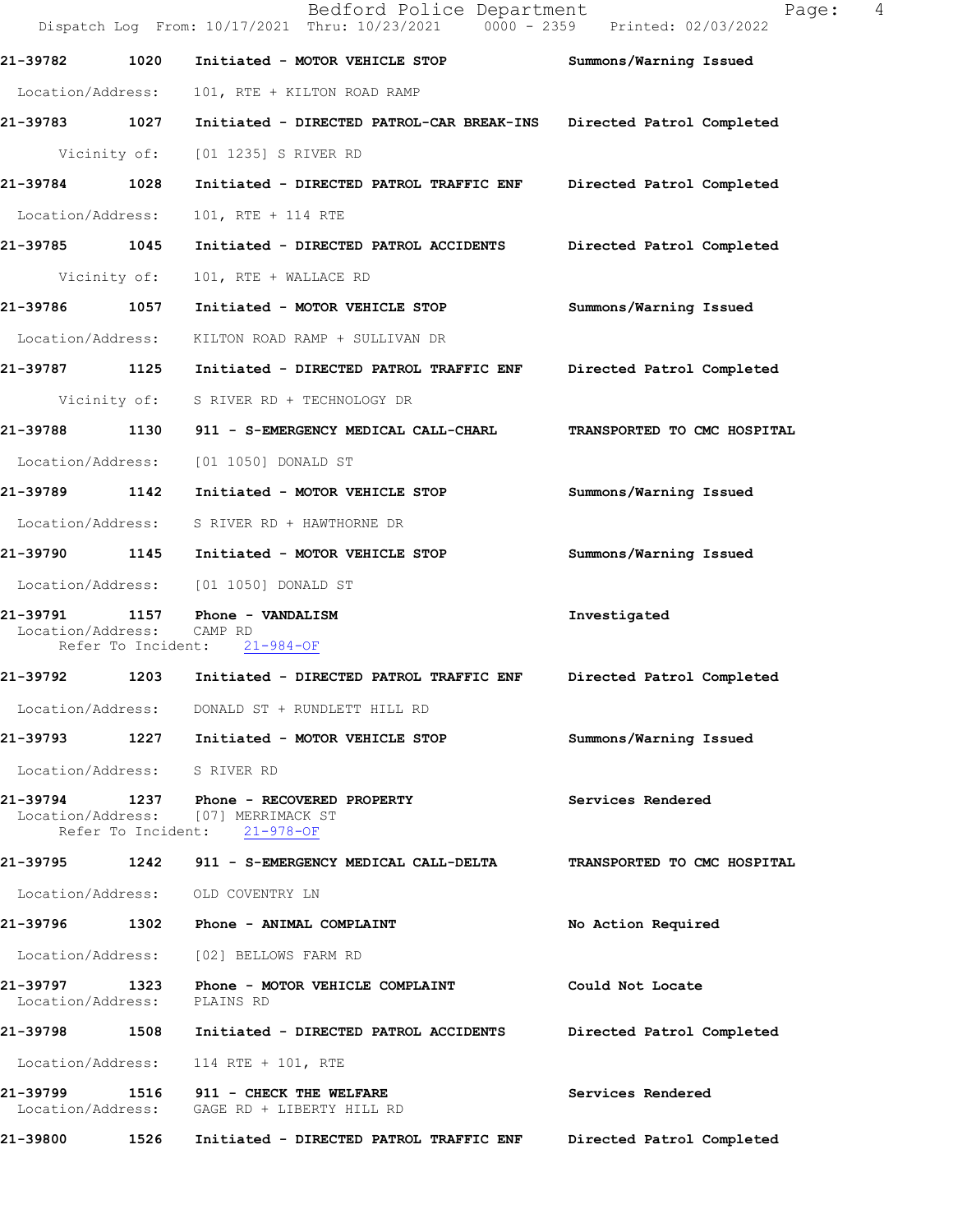|                                       |                                                                                                                  | Bedford Police Department<br>Dispatch Log From: 10/17/2021 Thru: 10/23/2021 0000 - 2359 Printed: 02/03/2022 |                           | 5<br>Page: |  |
|---------------------------------------|------------------------------------------------------------------------------------------------------------------|-------------------------------------------------------------------------------------------------------------|---------------------------|------------|--|
| Location/Address:                     |                                                                                                                  | 101, RTE + MEETINGHOUSE RD                                                                                  |                           |            |  |
| 21-39801<br>1534<br>Location/Address: | [01 L212] S RIVER RD                                                                                             | Initiated - SUSP ACTIVITIES                                                                                 | Services Rendered         |            |  |
| 21-39802 1541<br>Location/Address:    | 101, RTE + KAHLIKO LN                                                                                            | Initiated - MOTOR VEHICLE STOP                                                                              | NO PAPERWORK              |            |  |
| 21-39803 1547                         |                                                                                                                  | Initiated - DIRECTED PATROL TRAFFIC ENF                                                                     | Directed Patrol Completed |            |  |
| Location/Address:                     | KAHLIKO LN + 101, RTE                                                                                            |                                                                                                             |                           |            |  |
| 21-39804<br>1548                      |                                                                                                                  | Initiated - DIRECTED PATROL TRAFFIC ENF                                                                     | Directed Patrol Completed |            |  |
| Location/Address:                     |                                                                                                                  | NEW BOSTON RD + POLLY PEABODY RD                                                                            |                           |            |  |
| 1550<br>21-39805                      |                                                                                                                  | Initiated - MOTOR VEHICLE STOP                                                                              | Summons/Warning Issued    |            |  |
| Location/Address:                     |                                                                                                                  | S RIVER RD + COMMERCE PARK NORTH                                                                            |                           |            |  |
| 21-39806 1552                         |                                                                                                                  | Initiated - MOTOR VEHICLE STOP                                                                              | Summons/Warning Issued    |            |  |
| Location/Address:                     | 101, RTE + HARDY RD                                                                                              |                                                                                                             |                           |            |  |
| 21-39807<br>1554                      |                                                                                                                  | Initiated - MOTOR VEHICLE STOP                                                                              | Summons/Warning Issued    |            |  |
| Address:<br>Age:<br>Charges:          | Refer To Summons: 21-581-AR<br>Summons: HAYES HUNSICKER, DYLAN P<br>MANCHESTER, NH<br>28<br>Unregistered Vehicle | Drive after Rev/Sus - subsqt                                                                                |                           |            |  |
| 21-39808<br>1608                      |                                                                                                                  | Initiated - DIRECTED PATROL TRAFFIC ENF                                                                     | Directed Patrol Completed |            |  |
| Location/Address:                     | 101, RTE + COVENANT WAY                                                                                          |                                                                                                             |                           |            |  |
| 1610<br>21-39809                      |                                                                                                                  | Initiated - MOTOR VEHICLE STOP                                                                              | Summons/Warning Issued    |            |  |
| Location/Address:                     | [01 L904] 101, RTE                                                                                               |                                                                                                             |                           |            |  |
| 21-39810<br>1636                      |                                                                                                                  | Initiated - DIRECTED PATROL-CAR BREAK-INS Directed Patrol Completed                                         |                           |            |  |
| Location/Address:                     | [01 1050] DONALD ST                                                                                              |                                                                                                             |                           |            |  |
| 21-39811 1639                         |                                                                                                                  | Initiated - DIRECTED PATROL TRAFFIC ENF                                                                     | Directed Patrol Completed |            |  |
| Location/Address:                     | [01 L2447] 101, RTE                                                                                              |                                                                                                             |                           |            |  |
| 1657<br>21-39812                      |                                                                                                                  | Initiated - MOTOR VEHICLE STOP                                                                              | Summons/Warning Issued    |            |  |
| Location/Address:                     | S RIVER RD + PALOMINO LN                                                                                         |                                                                                                             |                           |            |  |
| 21-39813<br>1701                      |                                                                                                                  | Initiated - MOTOR VEHICLE STOP                                                                              | Summons/Warning Issued    |            |  |
| Location/Address:                     | S RIVER RD + EASTMAN AVE                                                                                         |                                                                                                             |                           |            |  |
| 21-39815<br>1705                      |                                                                                                                  | Initiated - DIRECTED PATROL TRAFFIC ENF                                                                     | Directed Patrol Completed |            |  |
| Location/Address:                     |                                                                                                                  | GAGE GIRLS RD + WENTWORTH DR                                                                                |                           |            |  |
| 21-39814 1706                         |                                                                                                                  | Initiated - MOTOR VEHICLE STOP                                                                              | Summons/Warning Issued    |            |  |
| Location/Address:                     |                                                                                                                  | S RIVER RD + MEETINGHOUSE RD                                                                                |                           |            |  |
| 21-39816<br>1734<br>Location/Address: | [01 L1428] UPJOHN ST<br>Refer To Arrest: 21-582-AR                                                               | Initiated - MOTOR VEHICLE STOP                                                                              | Arrest(s) Made            |            |  |
| Arrest:                               | NJUGUNA, NAOMI NYAMBURA                                                                                          |                                                                                                             |                           |            |  |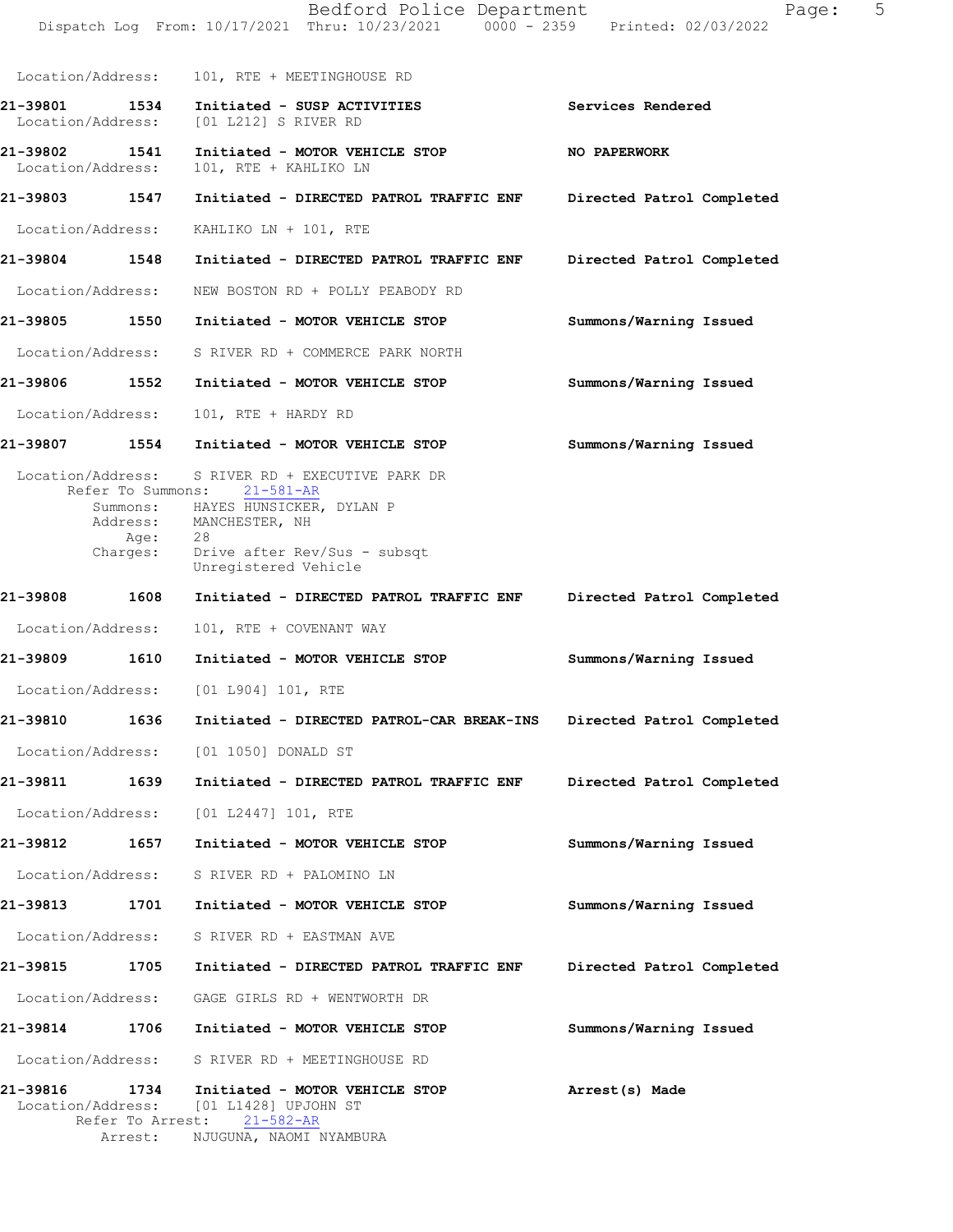Bedford Police Department Fage: 6 Dispatch Log From: 10/17/2021 Thru: 10/23/2021 0000 - 2359 Printed: 02/03/2022 Address: NASHUA, NH<br>Age: 19 Age:<br>Charges: Arrest on Warrant 21-39817 1738 Initiated - MOTOR VEHICLE STOP Summons/Warning Issued Location/Address: [01 L2066] 101, RTE 21-39818 1753 Initiated - DIRECTED PATROL-CAR BREAK-INS Directed Patrol Completed Location/Address: [01 L2252] JENKINS RD 21-39819 1807 Initiated - DIRECTED PATROL TRAFFIC ENF Directed Patrol Completed Location/Address: CAMPBELL RD + WELLESLEY DR 21-39820 1813 Initiated - MOTOR VEHICLE STOP Summons/Warning Issued Location/Address: 101, RTE + COVENANT WAY 21-39821 1826 Initiated - DIRECTED PATROL-CAR BREAK-INS Directed Patrol Completed Location/Address: [01 L0000553] 101, RTE 21-39822 1833 Initiated - MOTOR VEHICLE STOP Summons/Warning Issued Location/Address: EAGLE DR + CIDERMILL RD 21-39823 1854 911 - S-EMERGENCY MEDICAL CALL-CHARL TRANSPORTED TO CMC HOSPITAL Location/Address: [01 L1950] HAWTHORNE DR 21-39824 1854 Initiated - DISABLED MOTOR VEHICLE Services Rendered<br>Location/Address: 114 RTE + WHITE AVE 114 RTE + WHITE AVE 21-39825 1932 Initiated - DIRECTED PATROL-CAR BREAK-INS Directed Patrol Completed Location/Address: [01 L241] 101, RTE 21-39826 1948 Initiated - BUILDING CHECK Building Checked/Secured Location/Address: [01 L1248] BELLEMORE DR 21-39827 1952 Initiated - BUILDING CHECK Building Checked/Secured Location/Address: [01 1313] BEDFORD CENTER RD 21-39828 1957 Initiated - MOTOR VEHICLE STOP Summons/Warning Issued Location/Address: S RIVER RD + COLBY CT 21-39829 2014 Initiated - MOTOR VEHICLE STOP Summons/Warning Issued Location/Address: 101, RTE + COLONIAL DR 21-39830 2023 911 - S-EMERGENCY MEDICAL CALL-ALPHA Transported to Elliot Hospital Location/Address: [01 335] COLBY CT 21-39831 2042 Initiated - BUILDING CHECK Building Checked/Secured Location/Address: [01 463] NASHUA RD 21-39832 2051 Initiated - DIRECTED PATROL BURGLARY Directed Patrol Completed Location/Address: COUNTY RD + CRICKET HILL RD 21-39833 2117 Initiated - MOTOR VEHICLE STOP Summons/Warning Issued Location/Address: 101, RTE + MEETINGHOUSE RD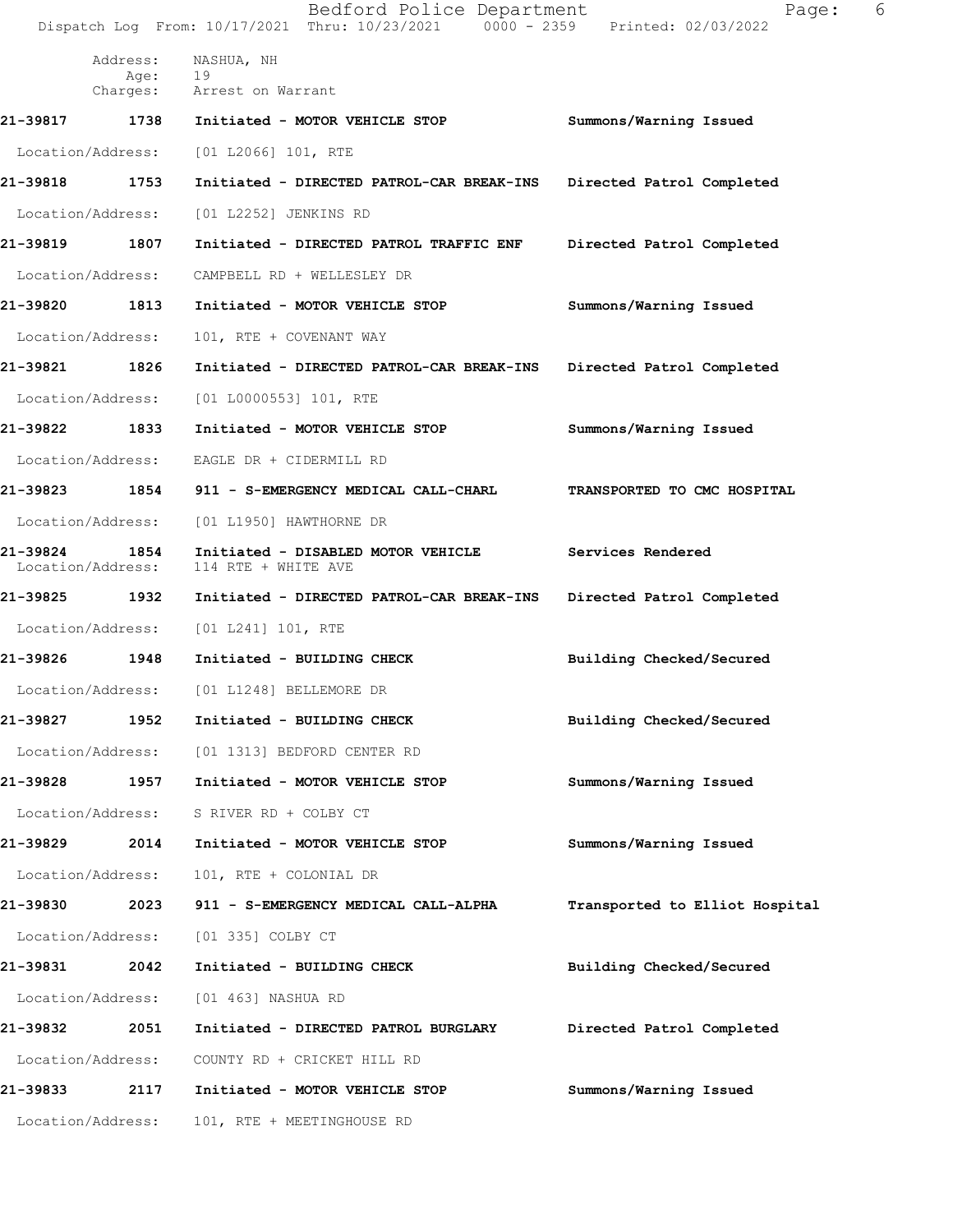|                   | Bedford Police Department<br>Dispatch Log From: 10/17/2021 Thru: 10/23/2021 0000 - 2359 Printed: 02/03/2022 | 7<br>Page:                     |
|-------------------|-------------------------------------------------------------------------------------------------------------|--------------------------------|
| 21-39834 2118     | Initiated - BUILDING CHECK                                                                                  | Building Checked/Secured       |
| Location/Address: | $[01 L2133] 101$ , RTE                                                                                      |                                |
| 21-39835 2146     | Initiated - MOTOR VEHICLE STOP                                                                              | Summons/Warning Issued         |
| Location/Address: | S RIVER RD + BACK RIVER RD                                                                                  |                                |
| 21-39836 2216     | Initiated - SUSP ACTIVITIES<br>Location/Address: [01 L2133] 101, RTE                                        | Services Rendered              |
| 21-39837 2324     | 911 - S-MOTOR VEHICLE ACCIDENT INJ                                                                          | Transported to Elliot Hospital |
| Location/Address: | F.E. EVERETT NORTH TPKE                                                                                     |                                |
| 21-39838 2336     | Initiated - DIRECTED PATROL DWI                                                                             | Directed Patrol Completed      |
| Vicinity of:      | 101, RTE + CONSTITUTION DR                                                                                  |                                |
| 21-39840 2340     | Initiated - DIRECTED PATROL DWI                                                                             | Directed Patrol Completed      |
| Location/Address: | S RIVER RD + COLBY CT                                                                                       |                                |
| 21-39839 2341     | Initiated - DIRECTED PATROL DWI                                                                             | Directed Patrol Completed      |
| Vicinity of:      | S RIVER RD + BACK RIVER RD                                                                                  |                                |
| 21-39841 2349     | Initiated - MOTOR VEHICLE STOP                                                                              | Summons/Warning Issued         |
| Location/Address: | S RIVER RD + EXECUTIVE PARK DR                                                                              |                                |
| 21-39842 2358     | Initiated - DIRECTED PATROL DWI                                                                             | Directed Patrol Completed      |
| Vicinity of:      | 114 RTE + NEW BOSTON RD                                                                                     |                                |
| 21-39843 2358     | Initiated - DIRECTED PATROL DWI                                                                             | Directed Patrol Completed      |
| Location/Address: | WALLACE RD + 101, RTE                                                                                       |                                |

## For Date:  $10/18/2021$  - Monday

| 0001<br>21-39844  | Initiated - DIRECTED PATROL DWI             | Directed Patrol Completed |
|-------------------|---------------------------------------------|---------------------------|
| Location/Address: | S RIVER RD + KILTON RD                      |                           |
| 0002<br>21-39845  | Initiated - DIRECTED PATROL DWI             | Directed Patrol Completed |
| Location/Address: | 101, RTE + KAHLIKO LN                       |                           |
| 0003<br>21-39846  | Initiated - DIRECTED PATROL DWI             | Directed Patrol Completed |
|                   | Vicinity of: S RIVER RD + EXECUTIVE PARK DR |                           |
| 21-39847<br>0007  | Initiated - MOTOR VEHICLE STOP              | Summons/Warning Issued    |
| Location/Address: | S RIVER RD + RIDGEWOOD RD                   |                           |
| 0020<br>21-39848  | Initiated - DIRECTED PATROL DWI             | Directed Patrol Completed |
|                   | Vicinity of: NEW BOSTON RD + WALLACE RD     |                           |
| 21-39849<br>0020  | Initiated - DIRECTED PATROL DWI             | Directed Patrol Completed |
|                   | Vicinity of: S RIVER RD + CLUB ACRE LN      |                           |
| 21-39850<br>0025  | Initiated - MOTOR VEHICLE STOP              | Summons/Warning Issued    |
| Location/Address: | 101, RTE + HITCHING POST LN                 |                           |
|                   |                                             |                           |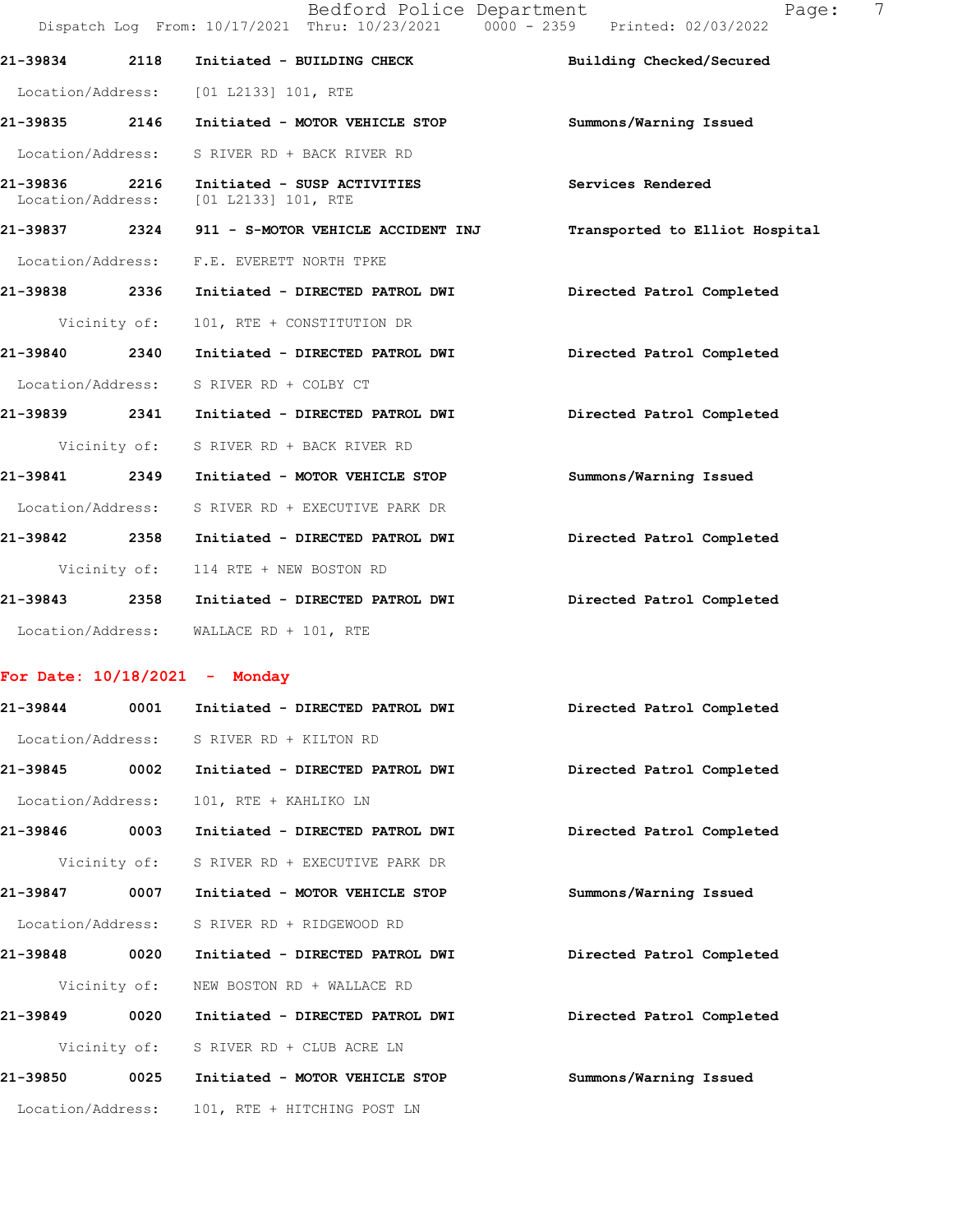Bedford Police Department Page: 8 Dispatch Log From: 10/17/2021 Thru: 10/23/2021 0000 - 2359 Printed: 02/03/2022 Location/Address: 101, RTE + MEETINGHOUSE RD

21-39852 0045 Initiated - DIRECTED PATROL DWI Directed Patrol Completed

Vicinity of: 101, RTE + OLD BEDFORD RD 21-39853 0046 Initiated - DIRECTED PATROL DWI Directed Patrol Completed Vicinity of: S RIVER RD + MEETINGHOUSE RD 21-39854 0054 Initiated - DIRECTED PATROL DWI Directed Patrol Completed Location/Address: S RIVER RD + MEETINGHOUSE RD 21-39855 0055 Initiated - MOTOR VEHICLE STOP Summons/Warning Issued Location/Address: 101, RTE + 114 RTE 21-39856 0107 Initiated - DIRECTED PATROL DWI Directed Patrol Completed Location/Address: 101, RTE + WALLACE RD 21-39857 0108 Initiated - DIRECTED PATROL DWI Directed Patrol Completed Vicinity of: 114 RTE + WHITE AVE 21-39858 0116 Initiated - MOTOR VEHICLE STOP Summons/Warning Issued Location/Address: 114 RTE + OLD BEDFORD ROAD OVERPASS 21-39859 0119 Initiated - DIRECTED PATROL DWI Directed Patrol Completed Location/Address: BOYNTON ST + DAVIES ST 21-39860 0119 Initiated - DIRECTED PATROL DWI Directed Patrol Completed Vicinity of: S RIVER RD + HAWTHORNE DR 21-39861 0122 Initiated - MOTOR VEHICLE STOP Summons/Warning Issued Location/Address: 101, RTE + CONSTITUTION DR 21-39862 0142 Initiated - DIRECTED PATROL DWI Directed Patrol Completed Vicinity of: S RIVER RD + IRON HORSE DR 21-39863 0152 Initiated - DIRECTED PATROL DWI Directed Patrol Completed Vicinity of: NEW BOSTON RD + HAWK DR 21-39864 0205 Initiated - BUILDING CHECK Building Checked/Secured Location/Address: [01 L863] 101, RTE 21-39865 0208 Initiated - MOTOR VEHICLE STOP Summons/Warning Issued Location/Address: 101, RTE + F.E. EVERETT SOUTH TPKE 21-39866 0217 Initiated - DIRECTED PATROL BURGLARY Directed Patrol Completed Vicinity of: BACK RIVER RD + S RIVER RD 21-39867 0219 Initiated - BUILDING CHECK Building Checked/Secured Location/Address: [01 463] NASHUA RD 21-39869 0224 Initiated - DIRECTED PATROL BURGLARY Directed Patrol Completed Vicinity of: LEAVY DR + COOPER LN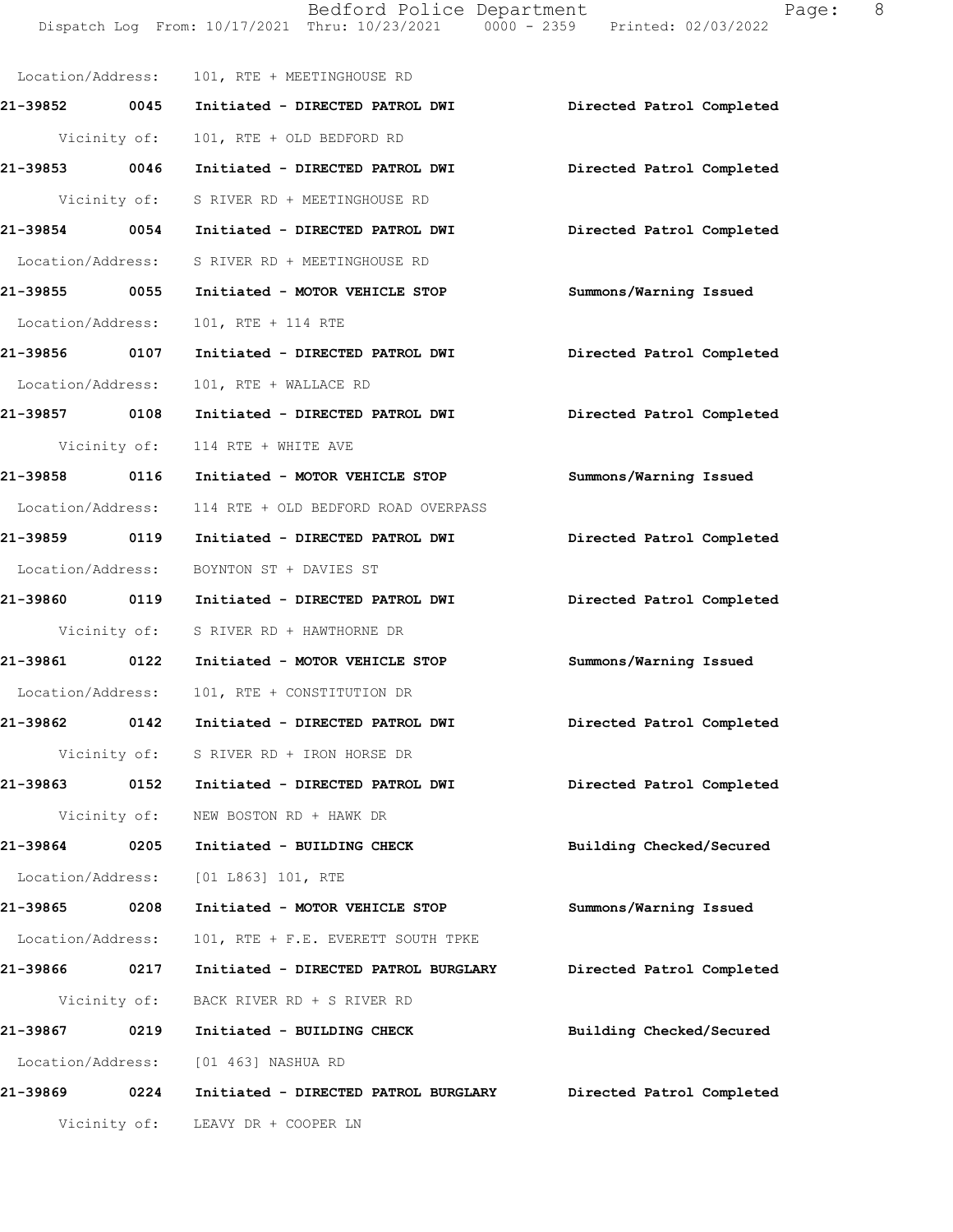Dispatch Log From: 10/17/2021 Thru: 10/23/2021 0000 - 2359 Printed: 02/03/2022 21-39868 0225 Initiated - DIRECTED PATROL BURGLARY Building Checked/Secured Location/Address: WENDOVER WAY 21-39870 0400 Initiated - DIRECTED PATROL BURGLARY Directed Patrol Completed Vicinity of: DONALD ST 21-39871 0400 Initiated - BUILDING CHECK Building Checked/Secured Location/Address: [01 515] S RIVER RD 21-39872 0400 Initiated - BUILDING CHECK Building Checked/Secured Location/Address: [01 L1471] COLBY CT 21-39873 0404 Initiated - DIRECTED PATROL BURGLARY Directed Patrol Completed Location/Address: WALLACE RD + NASHUA RD 21-39874 0405 Initiated - BUILDING CHECK Building Checked/Secured Location/Address: [01 L1094] S RIVER RD 21-39875 0419 Initiated - DIRECTED PATROL-CAR BREAK-INS Directed Patrol Completed Location/Address: [01 1870] S RIVER RD 21-39876 0424 Phone - ANIMAL COMPLAINT **Services Rendered** Location/Address: WALLACE RD Location/Address: 21-39877 0427 911 - S-EMERGENCY MEDICAL CALL-ALPHA NO TRANSPORT<br>Location/Address: [01 335] COLBY CT Location/Address: 21-39878 0430 Initiated - DIRECTED PATROL-CAR BREAK-INS Directed Patrol Completed Vicinity of: TECHNOLOGY DR + CHATHAM DR 21-39879 0441 Initiated - DIRECTED PATROL BURGLARY Directed Patrol Completed Location/Address: PILGRIM DR 21-39880 0453 Phone - ANIMAL COMPLAINT **Services Rendered Services** Rendered Location/Address: 21-39881 0523 Initiated - DIRECTED PATROL TRAFFIC ENF Directed Patrol Completed Location/Address: 101, RTE + JENKINS RD 21-39882 0523 Initiated - DIRECTED PATROL TRAFFIC ENF Directed Patrol Completed Vicinity of: 101, RTE + CONSTITUTION DR 21-39883 0523 Initiated - DIRECTED PATROL TRAFFIC ENF Directed Patrol Completed Location/Address: S RIVER RD + PALOMINO LN 21-39884 0602 Initiated - DIRECTED PATROL TRAFFIC ENF Directed Patrol Completed Location/Address: MEETINGHOUSE RD + S RIVER RD 21-39885 0615 Initiated - DIRECTED PATROL TRAFFICENF Directed Patrol Completed Vicinity of: 101, RTE + 114 RTE 21-39886 6633 Initiated - DIRECTED PATROL TRAFFICENF Directed Patrol Completed Vicinity of: S RIVER RD + HAWTHORNE DR 21-39887 0724 Initiated - MOTOR VEHICLE STOP Summons/Warning Issued

Bedford Police Department Fage: 9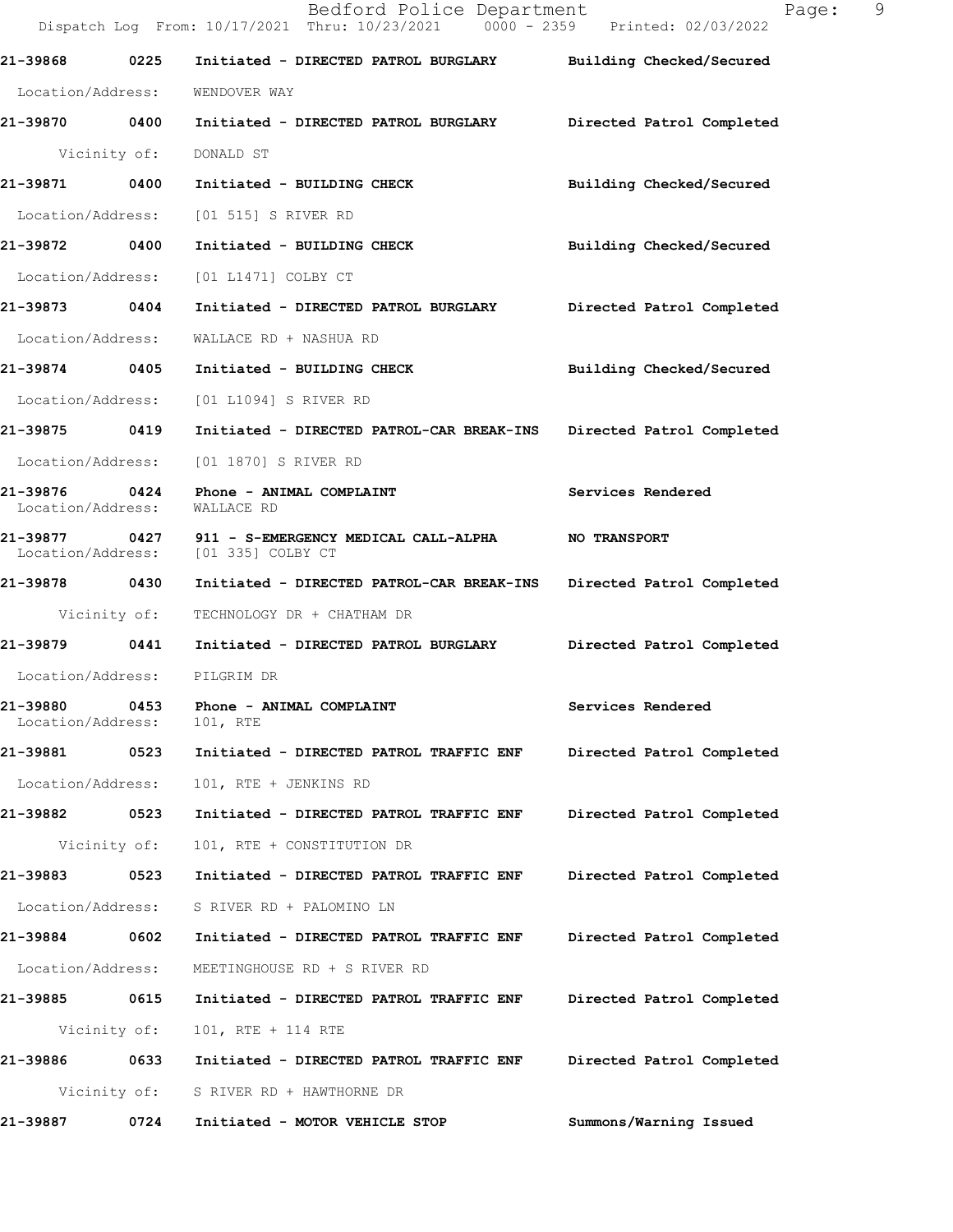|                                    |      | Bedford Police Department<br>Dispatch Log From: 10/17/2021 Thru: 10/23/2021 0000 - 2359 Printed: 02/03/2022 | Page:                          | 10 |
|------------------------------------|------|-------------------------------------------------------------------------------------------------------------|--------------------------------|----|
|                                    |      | Location/Address: OLD BEDFORD RD                                                                            |                                |    |
|                                    |      |                                                                                                             | Summons/Warning Issued         |    |
|                                    |      | Location/Address: LIBERTY HILL RD + COUNTY RD                                                               |                                |    |
|                                    |      | 21-39889 0733 Initiated - MOTOR VEHICLE STOP<br>Location/Address: S RIVER RD                                | <b>NO PAPERWORK</b>            |    |
|                                    |      | 21-39890  0737  Phone - S-MUTUAL AID-MEDICAL                                                                | No Action Required             |    |
| Location/Address:                  |      | [03] S MAST RD                                                                                              |                                |    |
|                                    |      | 21-39891 0742 911 - S-EMERGENCY MEDICAL CALL-DELTA<br>Location/Address: [01 L1803] S RIVER RD               | <b>NO TRANSPORT</b>            |    |
| 21-39892 0755                      |      | Initiated - DIRECTED PATROL TRAFFIC ENF                                                                     | Directed Patrol Completed      |    |
| Location/Address:                  |      | 101, RTE + KAHLIKO LN                                                                                       |                                |    |
| 21-39893 0758<br>Location/Address: |      | Radio - MOTOR VEHICLE ACCIDENT<br>101, RTE + 114 RTE                                                        | Investigated                   |    |
| 21-39894 0802                      |      | Initiated - DIRECTED PATROL TRAFFIC ENF                                                                     | Directed Patrol Completed      |    |
|                                    |      | Location/Address: S RIVER RD + MOORES CROSSING RD                                                           |                                |    |
| Location/Address:                  |      | 21-39895 0814 911 - S-EMERGENCY MEDICAL CALL-ALPHA<br>SOUTH HILLS DR                                        | NO TRANSPORT                   |    |
| 21-39896 0832                      |      | Initiated - DIRECTED PATROL TRAFFIC ENF                                                                     | Directed Patrol Completed      |    |
| Location/Address:                  |      | S RIVER RD + COLBY CT                                                                                       |                                |    |
| 21-39897 0836                      |      | Initiated - MOTOR VEHICLE STOP                                                                              | Summons/Warning Issued         |    |
|                                    |      | Location/Address: S RIVER RD + BACK RIVER RD                                                                |                                |    |
|                                    |      | 21-39898 0845 Initiated - MOTOR VEHICLE STOP                                                                | Summons/Warning Issued         |    |
|                                    |      | Location/Address: S RIVER RD + MEETINGHOUSE RD                                                              |                                |    |
|                                    |      | 21-39899 0848 Initiated - SERVE PAPERWORK                                                                   | Summons/Warning Issued         |    |
| Location/Address:                  |      | POWDER HILL RD                                                                                              |                                |    |
| 21-39900 0854                      |      | Initiated - SERVE PAPERWORK                                                                                 | Summons/Warning Issued         |    |
| Location/Address:                  |      | NEWFANE RD                                                                                                  |                                |    |
| 21-39901 0854                      |      | Initiated - DIRECTED PATROL TRAFFIC ENF                                                                     | Directed Patrol Completed      |    |
| Location/Address:                  |      | GAGE GIRLS RD + WENTWORTH DR                                                                                |                                |    |
| 21-39902                           | 0901 | Initiated - SERVE PAPERWORK                                                                                 | Summons/Warning Issued         |    |
| Location/Address:                  |      | OLDE LANTERN RD                                                                                             |                                |    |
| 21-39903 0906                      |      | Initiated - SERVE PAPERWORK                                                                                 | Summons/Warning Issued         |    |
| Location/Address:                  |      | ORIOLE DR                                                                                                   |                                |    |
| 21-39904 0908                      |      | Initiated - SERVE PAPERWORK                                                                                 | Summons/Warning Issued         |    |
| Location/Address:                  |      | ORIOLE DR                                                                                                   |                                |    |
| 21-39905 0916                      |      | 911 - S-EMERGENCY MEDICAL CALL-CHARL                                                                        | Transported to Elliot Hospital |    |
| Location/Address:                  |      | [01 1489] LEAVY DR                                                                                          |                                |    |
| 21-39906                           | 0920 | Initiated - SERVE PAPERWORK                                                                                 | Summons/Warning Issued         |    |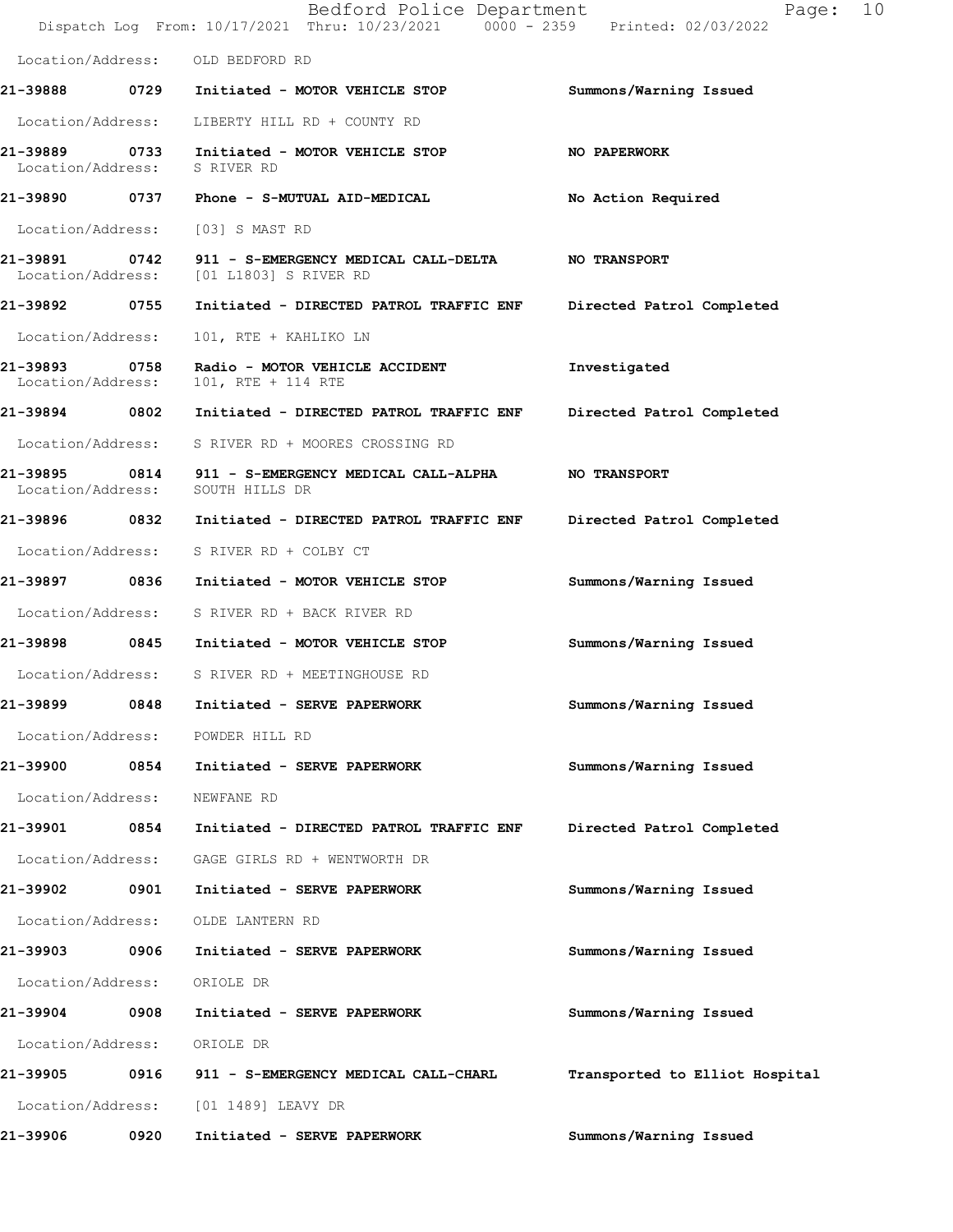Bedford Police Department Page: 11 DispatchLogFrom:10/17/2021Thru:10/23/20210000-2359Printed:02/03/2022

| Page: |  |
|-------|--|
|-------|--|

| Location/Address: PULPIT RD              |      |                                                                     |                                |
|------------------------------------------|------|---------------------------------------------------------------------|--------------------------------|
| 21-39907 0921                            |      | Initiated - SERVE PAPERWORK                                         | Summons/Warning Issued         |
| Location/Address:                        |      | PULPIT RD                                                           |                                |
| 21-39908                                 | 0921 | 911 - S-EMERGENCY MEDICAL CALL-ALPHA                                | Transported to Elliot Hospital |
| Location/Address:                        |      | [01 L0000552] S RIVER RD                                            |                                |
| 21–39909 0923                            |      | Initiated - DIRECTED PATROL TRAFFIC ENF                             | Directed Patrol Completed      |
| Location/Address:                        |      | 101, RTE + PINECREST DR                                             |                                |
| 21-39910 0928                            |      | Initiated - MOTOR VEHICLE STOP                                      | Summons/Warning Issued         |
| Location/Address:                        |      | POWDER HILL RD                                                      |                                |
| 21-39911 0941                            |      | Initiated - DIRECTED PATROL ACCIDENTS                               | Directed Patrol Completed      |
| Location/Address:                        |      | S RIVER RD + KILTON RD                                              |                                |
| 21-39912 0943                            |      | 911 - S-EMERGENCY MEDICAL CALL-ALPHA                                | Transported to Elliot Hospital |
|                                          |      | Location/Address: [01 2198] OLD BEDFORD RD                          |                                |
| 21-39913 0950                            |      | Initiated - DIRECTED PATROL TRAFFIC ENF                             | Directed Patrol Completed      |
| Location/Address:                        |      | S RIVER RD + MEETINGHOUSE RD                                        |                                |
| 21-39914<br>Location/Address:            | 0953 | Initiated - VACANT PROPERTY CHECK<br>SOUTH HILLS DR                 | Services Rendered              |
| 21-39915    0954                         |      | Initiated - DIRECTED PATROL-CAR BREAK-INS                           | Directed Patrol Completed      |
|                                          |      | Location/Address: [01 1050] DONALD ST                               |                                |
| 21-39916<br>Location/Address:            | 1002 | Phone - ALARM, BURGLAR<br>[01 L125] COMMERCE PARK NORTH             | Alarm - False                  |
| 21-39917                                 | 1003 | Phone - HIGHWAY CONDITIONS                                          | No Action Required             |
| Location/Address: S RIVER RD             |      |                                                                     |                                |
|                                          |      | 21-39918 1026 Initiated - MOTOR VEHICLE STOP                        | Summons/Warning Issued         |
|                                          |      | Location/Address: 101, RTE + 114 RTE                                |                                |
|                                          |      | Location/Address: [01 1253] COOPER LN                               | Alarm - False                  |
| 21-39920 1034                            |      | Walk-In - CIVIL<br>Location/Address: [01 L1054] TECHNOLOGY DR       | Services Rendered              |
| 21-39921                                 | 1043 | Initiated - DIRECTED PATROL-CAR BREAK-INS Directed Patrol Completed |                                |
|                                          |      | Location/Address: [01 L1803] S RIVER RD                             |                                |
| 21-39922                                 | 1046 | Initiated - MOTOR VEHICLE STOP                                      | Summons/Warning Issued         |
|                                          |      | Location/Address: WALLACE RD + ALDER WAY                            |                                |
|                                          |      |                                                                     | Summons/Warning Issued         |
| Location/Address: S RIVER RD             |      |                                                                     |                                |
| 21-39924<br>Location/Address: LINDAHL RD |      | 1056 Phone - CHECK THE WELFARE                                      | Services Rendered              |
| 21-39925                                 | 1105 | Initiated - MOTOR VEHICLE STOP                                      | Summons/Warning Issued         |
|                                          |      |                                                                     |                                |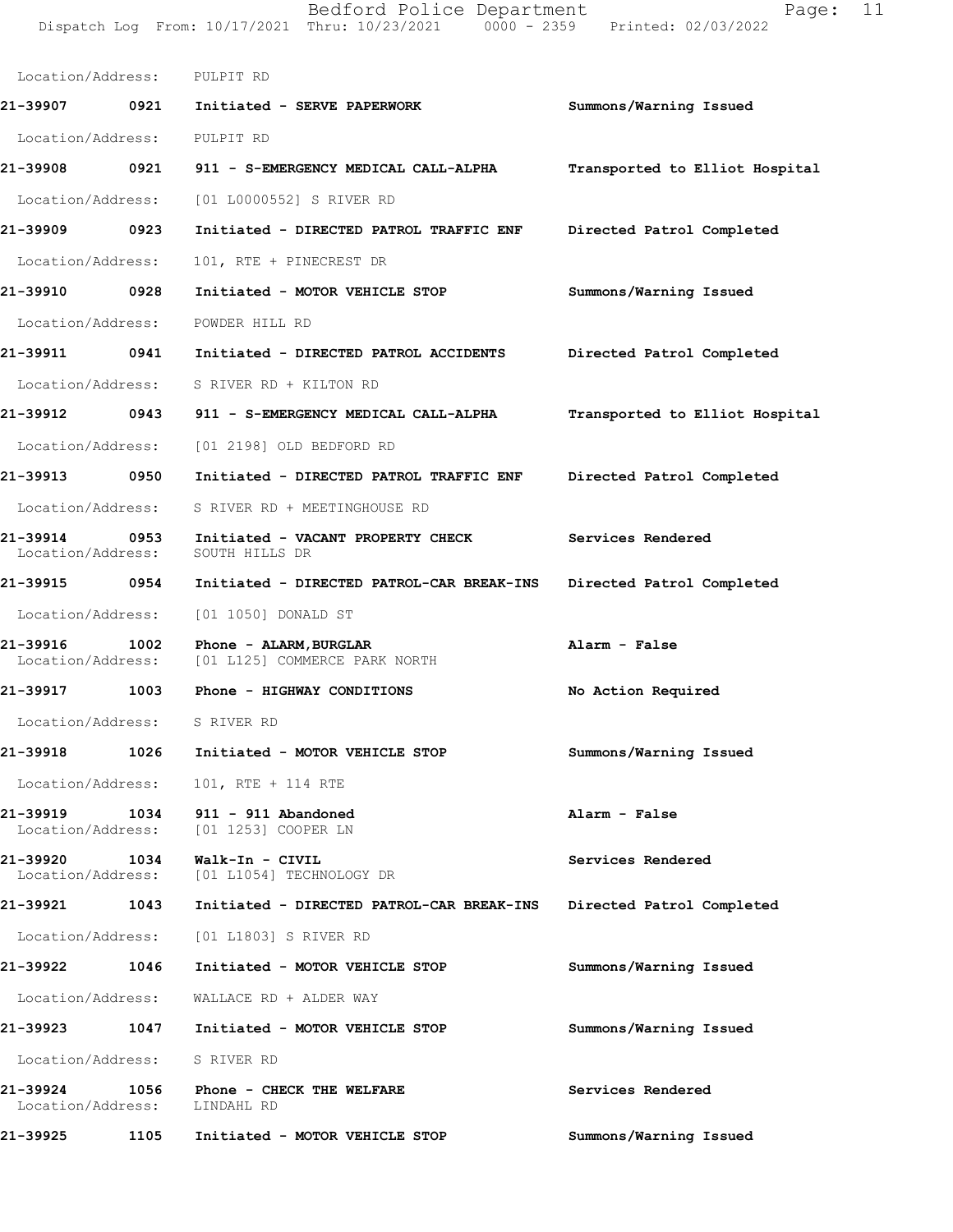|                               |      | Bedford Police Department<br>Dispatch Log From: 10/17/2021 Thru: 10/23/2021 0000 - 2359 Printed: 02/03/2022               | Page: 12                    |  |
|-------------------------------|------|---------------------------------------------------------------------------------------------------------------------------|-----------------------------|--|
|                               |      | Location/Address: BACK RIVER RD + ST. ANDREWS DR                                                                          |                             |  |
|                               |      | 21-39927 1142 Initiated - MOTOR VEHICLE STOP                                                                              | Summons/Warning Issued      |  |
| Location/Address:             |      | DONALD ST                                                                                                                 |                             |  |
|                               |      | 21-39926 1143 Phone - DISABLED MOTOR VEHICLE<br>Location/Address: 101, RTE + WALLACE RD                                   | Services Rendered           |  |
|                               |      | 21-39928 1148 Phone - DISORDERLY CONDUCT-IN PROGRESS Services Rendered<br>Location/Address: [01 L1803] S RIVER RD         |                             |  |
| Location/Address: ESSEX RD    |      | 21-39929 1204 Phone - ASSIST CITIZEN<br>Refer To Incident: 21-985-OF                                                      | Could Not Locate            |  |
|                               |      | 21-39930 1222 Initiated - DIRECTED PATROL TRAFFIC ENF                                                                     | Directed Patrol Completed   |  |
| Location/Address:             |      | 101, RTE + WALLACE RD                                                                                                     |                             |  |
|                               |      | 21-39931 1238 Initiated - MOTOR VEHICLE STOP                                                                              | Summons/Warning Issued      |  |
|                               |      | Location/Address: 101, RTE + WALLACE RD                                                                                   |                             |  |
|                               |      | 21-39932 1238 Phone - SUSP ACTIVITIES<br>Location/Address: N AMHERST RD<br>Refer To Incident: 21-986-OF                   | Investigated                |  |
|                               |      | 21-39933 1244 Initiated - MOTOR VEHICLE STOP                                                                              | Summons/Warning Issued      |  |
|                               |      | Location/Address: WALLACE RD + N AMHERST RD                                                                               |                             |  |
|                               |      | 21-39934 1245 Phone - ALARM, BURGLAR                                                                                      | Alarm- correct code/reset   |  |
|                               |      | Location/Address: [01 L1800] BRICK MILL RD                                                                                |                             |  |
| Location/Address: ESSEX RD    |      | 21-39935 1248 Initiated - SERVE PAPERWORK<br>Refer To Incident: 21-985-OF                                                 | Services Rendered           |  |
| 21-39936                      | 1249 | Initiated - MOTOR VEHICLE STOP                                                                                            | Summons/Warning Issued      |  |
|                               |      | Location/Address: KILTON RD + SULLIVAN DR                                                                                 |                             |  |
|                               |      | 21-39937 1303 Initiated - MOTOR VEHICLE STOP<br>Location/Address: 101, RTE + F.E. EVERETT SOUTH TPKE                      | NO PAPERWORK                |  |
|                               |      | 21-39938 1324 Initiated - MOTOR VEHICLE STOP<br>Location/Address: CAMBRIDGE RD + ESSEX RD<br>Refer To Incident: 21-985-OF | Services Rendered           |  |
|                               |      |                                                                                                                           | TRANSPORTED TO CMC HOSPITAL |  |
|                               |      | Location/Address: [01 L0000552] S RIVER RD                                                                                |                             |  |
| Location/Address: S RIVER RD  |      | 21-39940 1350 Initiated - COMMUNITY POLICING                                                                              | Services Rendered           |  |
| Location/Address: CHESTNUT DR |      | 21-39941 1413 Phone - S-CHECK AN ODOR                                                                                     | Services Rendered           |  |
|                               |      | 21-39942 1438 Phone - MOTOR VEHICLE COMPLAINT<br>Location/Address: HARDY RD + 101, RTE                                    | Services Rendered           |  |
|                               |      | 21-39943 1445 Phone - Parking Complaint                                                                                   | No Action Required          |  |
|                               |      | Location/Address: [01 628] NASHUA RD                                                                                      |                             |  |
|                               |      | 21-39944 1525 Initiated - INVESTIGATION-FOLLOW UP<br>Location/Address: BACK RIVER RD                                      | Investigated                |  |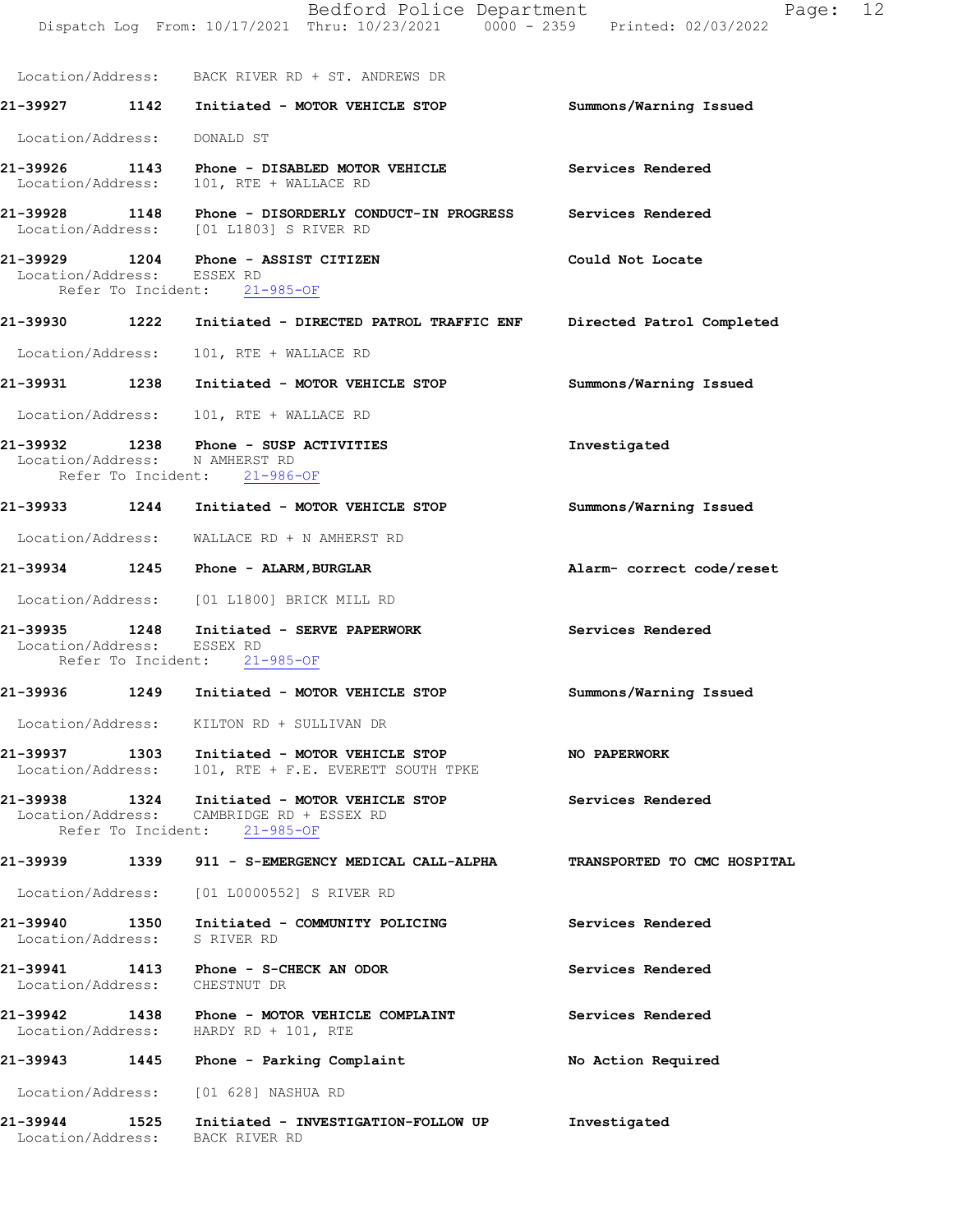|                               |                                  | Bedford Police Department<br>Dispatch Log From: 10/17/2021 Thru: 10/23/2021 0000 - 2359 Printed: 02/03/2022                                                             | 13<br>Page:                    |
|-------------------------------|----------------------------------|-------------------------------------------------------------------------------------------------------------------------------------------------------------------------|--------------------------------|
|                               | Refer To Incident:               | $21 - 983 - OF$                                                                                                                                                         |                                |
| 21–39945                      | 1526                             | Initiated - DIRECTED PATROL ACCIDENTS Directed Patrol Completed                                                                                                         |                                |
| Location/Address:             |                                  | WALLACE RD + $101$ , RTE                                                                                                                                                |                                |
| 21-39946                      | 1526                             | Initiated - DIRECTED PATROL TRAFFIC ENF Directed Patrol Completed                                                                                                       |                                |
|                               |                                  | Location/Address: S RIVER RD + CLUB ACRE LN                                                                                                                             |                                |
| 21-39947 1533                 |                                  | Initiated - DIRECTED PATROL ACCIDENTS                                                                                                                                   | Directed Patrol Completed      |
|                               |                                  | Location/Address: S RIVER RD + UPJOHN ST                                                                                                                                |                                |
| 21-39948 1538                 |                                  | Initiated - MOTOR VEHICLE STOP                                                                                                                                          | Summons/Warning Issued         |
| Location/Address:             |                                  | [01 1660] S RIVER RD                                                                                                                                                    |                                |
| 21-39949<br>Location/Address: | 1544                             | Initiated - MOTOR VEHICLE STOP<br>I-293 NORTH<br>Refer To Arrest: 21-583-AR<br>Arrest: BEDARD, AMY L<br>Address: GOFFSTOWN, NH                                          | Arrest(s) Made                 |
|                               |                                  | Age: 37<br>Charges: Alc Interlock MV Not Equipped w/Interlock                                                                                                           |                                |
| 21-39950                      |                                  | 1546 Initiated - INVESTIGATION-FOLLOW UP                                                                                                                                | No Action Required             |
|                               |                                  | Location/Address: [01 474] CONSTITUTION DR<br>Refer To Incident: 21-915-OF                                                                                              |                                |
| 21-39951                      |                                  | 1546 Initiated - DIRECTED PATROL TRAFFIC ENF                                                                                                                            | Directed Patrol Completed      |
| Location/Address:             |                                  | S RIVER RD + KILTON RD                                                                                                                                                  |                                |
| 21-39952<br>Location/Address: | 1553<br>Refer To Arrest:<br>Age: | Initiated - MOTOR VEHICLE STOP<br>101, RTE + CHESTNUT DR<br>$21 - 584 - AR$<br>Arrest: MCLEAN, KENNETH PAUL<br>Address: DERRY, NH<br>59<br>Charges: ARREST ON A WARRANT | Arrest(s) Made                 |
|                               |                                  | 21-39953 1601 Phone - CRIMINAL THREAT-IN PROGRESS<br>Location/Address: [01 L2079] NASHUA RD<br>Refer To Incident: 21-987-OF                                             | Investigated                   |
|                               |                                  | 21-39954 1628 911 - DISABLED MOTOR VEHICLE<br>Location/Address: [01 1042] S RIVER RD                                                                                    | Services Rendered              |
|                               |                                  | 21-39955 1648 911 - MOTOR VEHICLE COMP-IN PROGRESS<br>Location/Address: 101, RTE + CONSTITUTION DR                                                                      | Services Rendered              |
|                               |                                  | 21-39956 1702 911 - S-EMERGENCY MEDICAL CALL-CHARL                                                                                                                      | Transported to Elliot Hospital |
|                               |                                  | Location/Address: [01 1489] LEAVY DR                                                                                                                                    |                                |
| Location/Address: ESSEX RD    |                                  | 21-39957 1703 Phone - CIVIL STANDBY                                                                                                                                     | Services Rendered              |
|                               |                                  | 21-39958 1711 Walk-In - ASSIST CITIZEN<br>Location/Address: [01 474] CONSTITUTION DR                                                                                    | Services Rendered              |
|                               |                                  |                                                                                                                                                                         | Summons/Warning Issued         |
|                               |                                  | Location/Address: [01 L2400] RIDGEWOOD RD                                                                                                                               |                                |
|                               |                                  | 21-39960 1730 911 - ANIMAL COMPLAINT<br>Location/Address: WHIPPOORWILL LN                                                                                               | Services Rendered              |
| 21-39961                      | 1739                             | Initiated - MOTOR VEHICLE STOP                                                                                                                                          | Summons/Warning Issued         |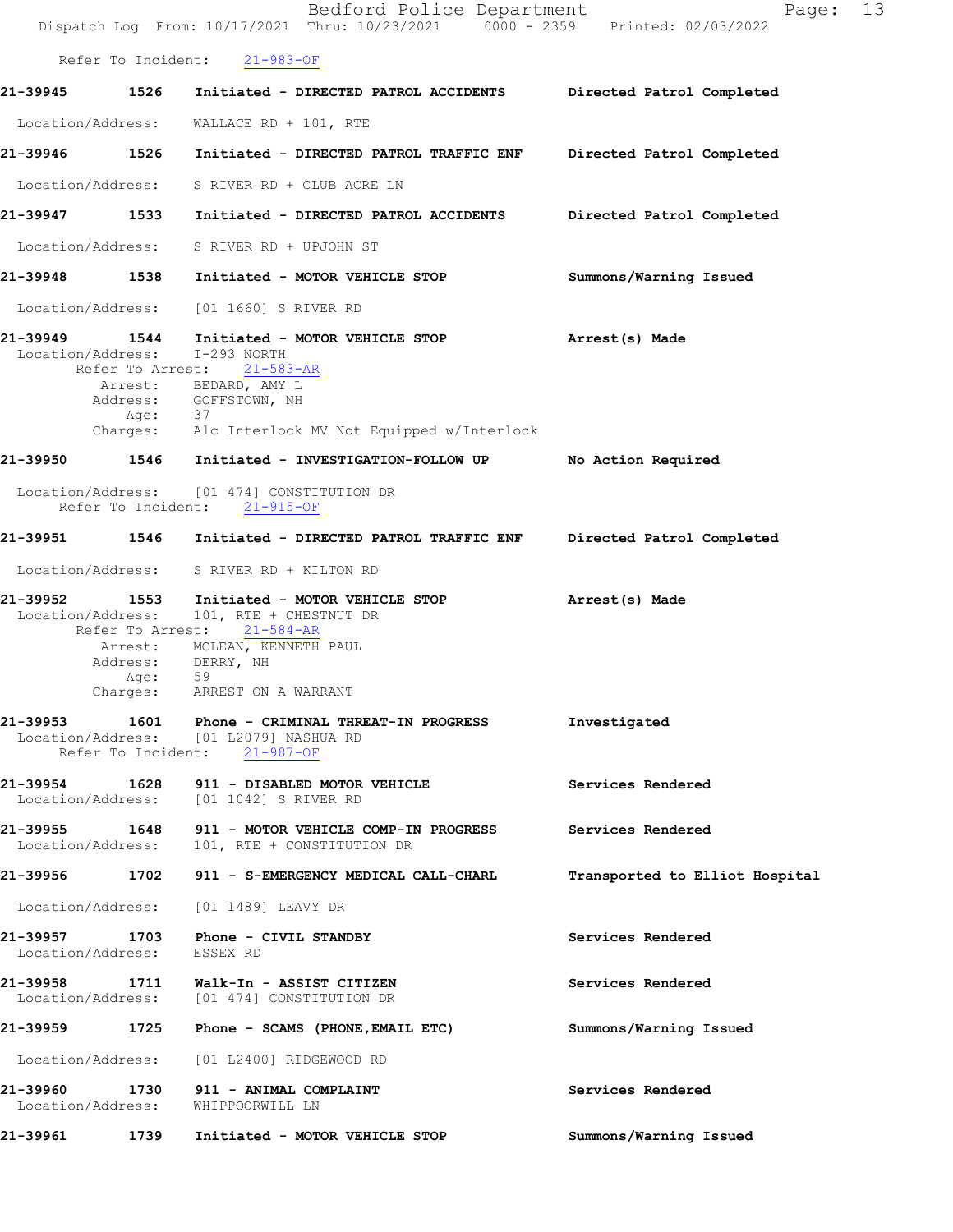Bedford Police Department Page: 14 DispatchLogFrom:10/17/2021Thru:10/23/20210000-2359Printed:02/03/2022

| Location/Address: S RIVER RD  |      |                                                      |                           |
|-------------------------------|------|------------------------------------------------------|---------------------------|
|                               |      | 21-39962 1757 Initiated - DIRECTED PATROL ACCIDENTS  | Directed Patrol Completed |
|                               |      | Location/Address: MEETINGHOUSE RD + S RIVER RD       |                           |
|                               |      | 21-39963 1810 Initiated - MOTOR VEHICLE STOP         | Summons/Warning Issued    |
|                               |      | Location/Address: S RIVER RD + MOORES CROSSING RD    |                           |
| 21-39964 1819                 |      | Initiated - MOTOR VEHICLE STOP                       | Summons/Warning Issued    |
|                               |      | Location/Address: S RIVER RD                         |                           |
| 21-39965 1830                 |      | Initiated - DIRECTED PATROL ACCIDENTS                | Directed Patrol Completed |
| Location/Address:             |      | JENKINS RD + 101, RTE                                |                           |
| 21-39966 1833                 |      | Initiated - MOTOR VEHICLE STOP                       | Summons/Warning Issued    |
|                               |      | Location/Address: [01 L1804] S RIVER RD              |                           |
| 21-39967 1840                 |      | Initiated - MOTOR VEHICLE STOP                       | Summons/Warning Issued    |
| Location/Address:             |      | 101, RTE + KAHLIKO LN                                |                           |
| 21-39968 1840                 |      | Initiated - MOTOR VEHICLE STOP                       | Summons/Warning Issued    |
| Location/Address: BOYNTON ST  |      |                                                      |                           |
| 21–39969 1844                 |      | Initiated - MOTOR VEHICLE STOP                       | Summons/Warning Issued    |
|                               |      | Location/Address: NEW BOSTON RD                      |                           |
| 21-39970 1852                 |      | Initiated - PARKING TICKETS                          | Summons/Warning Issued    |
| Location/Address: CAMP RD     |      |                                                      |                           |
| 21-39971 1901                 |      | Initiated - MOTOR VEHICLE STOP                       | Summons/Warning Issued    |
| Location/Address: S RIVER RD  |      |                                                      |                           |
| 21-39972 1903                 |      | Initiated - DIRECTED PATROL-CAR BREAK-INS            | Directed Patrol Completed |
| Location/Address:             |      | [01 L1804] S RIVER RD                                |                           |
| 21-39973<br>Location/Address: | 1914 | 911 - S- ALARM, CARBON MONOXIDE<br>MATTHEW PATTEN DR | Services Rendered         |
| 21-39974                      | 1942 | Phone - ANIMAL COMPLAINT                             | Summons/Warning Issued    |
| Location/Address:             |      | 114 RTE + DONALD ST                                  |                           |
| 21-39975                      | 1944 | Initiated - BUILDING CHECK                           | Building Checked/Secured  |
| Location/Address:             |      | [01 L0000792] S RIVER RD                             |                           |
| 21-39976                      | 1952 | Initiated - DIRECTED PATROL-CAR BREAK-INS            | Directed Patrol Completed |
| Location/Address:             |      | [01 L1094] S RIVER RD                                |                           |
| 21-39977<br>Location/Address: | 1958 | Phone - MOTOR VEHICLE COMPLAINT<br>$[02]$ 101        | Could Not Locate          |
| 21-39978                      | 2005 | Initiated - DIRECTED PATROL-CAR BREAK-INS            | Directed Patrol Completed |
| Location/Address:             |      | [01 324] HAWTHORNE DR                                |                           |
| 21-39979                      | 2010 | Initiated - MOTOR VEHICLE STOP                       | Summons/Warning Issued    |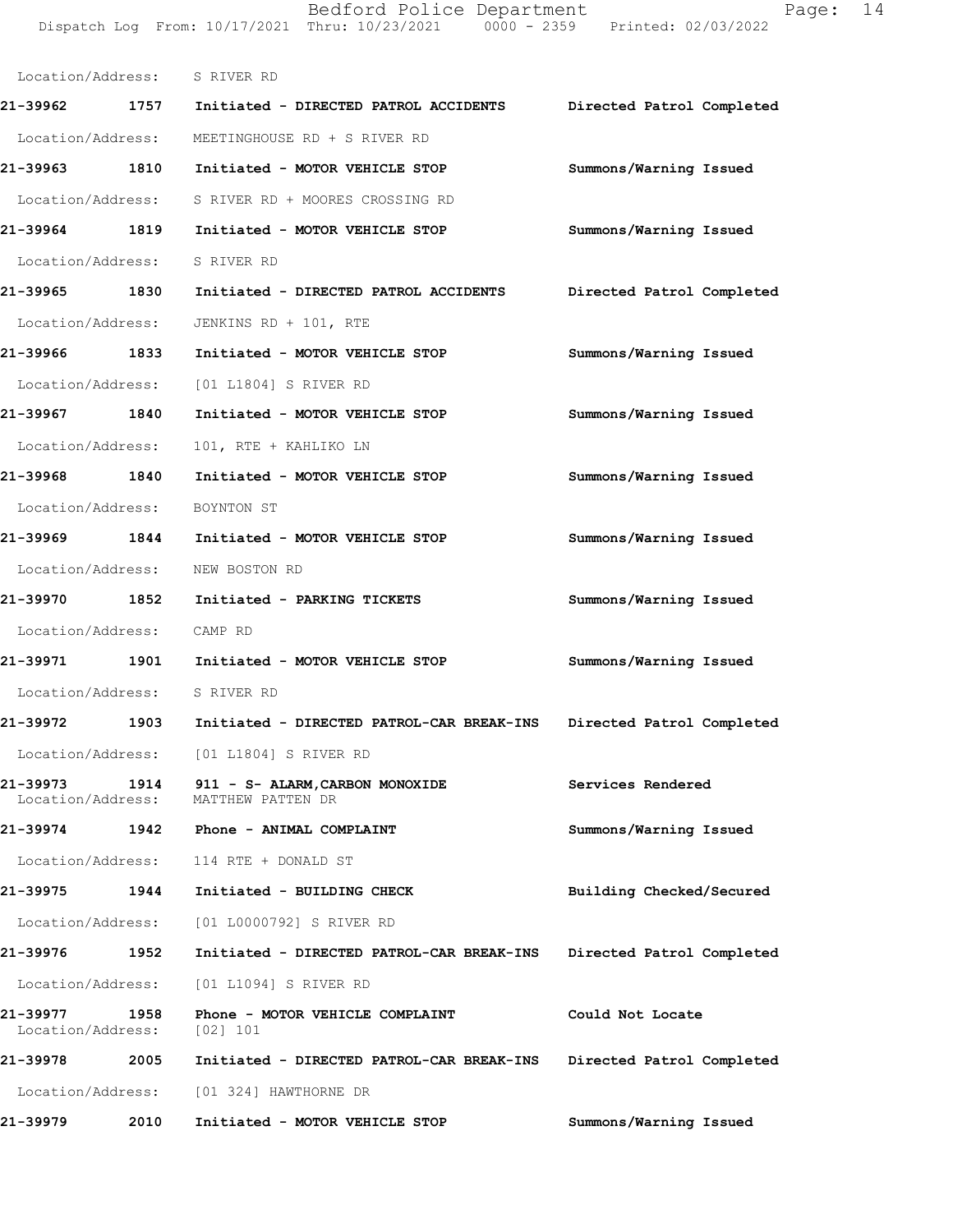|                                    |      | Bedford Police Department<br>Dispatch Log From: 10/17/2021 Thru: 10/23/2021 0000 - 2359 Printed: 02/03/2022 | 15<br>Page:                    |
|------------------------------------|------|-------------------------------------------------------------------------------------------------------------|--------------------------------|
| Location/Address:                  |      | 101, RTE + JOPPA HILL RD                                                                                    |                                |
| 21-39980                           | 2012 | Initiated - MOTOR VEHICLE STOP                                                                              | Summons/Warning Issued         |
| Location/Address:                  |      | 101, RTE + PINECREST DR                                                                                     |                                |
| 21-39981 2025                      |      | Initiated - DIRECTED PATROL DWI                                                                             | Directed Patrol Completed      |
| Location/Address:                  |      | 101, RTE + FREEDOM WAY                                                                                      |                                |
| 21-39982 2028                      |      | Initiated - DIRECTED PATROL DWI                                                                             | Directed Patrol Completed      |
| Location/Address:                  |      | S RIVER RD + BACK RIVER RD                                                                                  |                                |
| 21-39983    2032                   |      | Initiated - MOTOR VEHICLE STOP                                                                              | Summons/Warning Issued         |
|                                    |      | Location/Address: S RIVER RD + SUNSET LN                                                                    |                                |
|                                    |      | 21-39984 2034 Initiated - DIRECTED PATROL DWI                                                               | Directed Patrol Completed      |
| Location/Address:                  |      | S RIVER RD + RIDGEWOOD RD                                                                                   |                                |
|                                    |      | 21-39985 2042 Other - BOLO                                                                                  | No Action Required             |
| Location/Address:                  |      | [01 1253] COOPER LN                                                                                         |                                |
| 21-39986 2043<br>Location/Address: |      | Phone - ALARM, BURGLAR<br>[01 L0000709] 101, RTE                                                            | Alarm - False                  |
| 21-39987 2045                      |      | Initiated - MOTOR VEHICLE STOP                                                                              | Summons/Warning Issued         |
| Location/Address:                  |      | LEAVY DR                                                                                                    |                                |
| 21-39988<br>Location/Address:      | 2059 | 911 - G-SMOKE IN THE BUILDING<br>[01 L0000816] IRON HORSE DR                                                | Services Rendered              |
| 21-39989 2129                      |      | Initiated - MOTOR VEHICLE STOP                                                                              | Summons/Warning Issued         |
| Location/Address:                  |      | 114 RTE + DONALD ST                                                                                         |                                |
| 21-39990                           |      | 2131 Initiated - DIRECTED PATROL DWI                                                                        | Directed Patrol Completed      |
| Location/Address:                  |      | KILTON RD + S RIVER RD                                                                                      |                                |
| 21-39991                           | 2132 | Initiated - DIRECTED PATROL-CAR BREAK-INS                                                                   | Directed Patrol Completed      |
| Location/Address:                  |      | [01 515] S RIVER RD                                                                                         |                                |
| 21-39992                           | 2142 | Initiated - MOTOR VEHICLE STOP                                                                              | Summons/Warning Issued         |
| Location/Address:                  |      | S RIVER RD + BACK RIVER RD                                                                                  |                                |
| 21-39993                           | 2143 | Initiated - MOTOR VEHICLE STOP                                                                              | Summons/Warning Issued         |
| Location/Address:                  |      | 101, RTE + WALLACE RD                                                                                       |                                |
| 21-39994                           | 2152 | Initiated - DIRECTED PATROL DWI                                                                             | Directed Patrol Completed      |
| Location/Address:                  |      | LIBERTY HILL RD + COUNTY RD                                                                                 |                                |
| 21–39995                           | 2156 | Initiated - MOTOR VEHICLE STOP                                                                              | Summons/Warning Issued         |
| Location/Address:                  |      | [01 L212] S RIVER RD                                                                                        |                                |
| 21-39996                           | 2212 | Initiated - MOTOR VEHICLE STOP                                                                              | Summons/Warning Issued         |
| Location/Address:                  |      | 101, RTE + GREY ROCK RD                                                                                     |                                |
| 21-39997                           | 2245 | 911 - S-EMERGENCY MEDICAL CALL-ALPHA                                                                        | Transported to Elliot Hospital |
| Location/Address:                  |      | CABOT LN                                                                                                    |                                |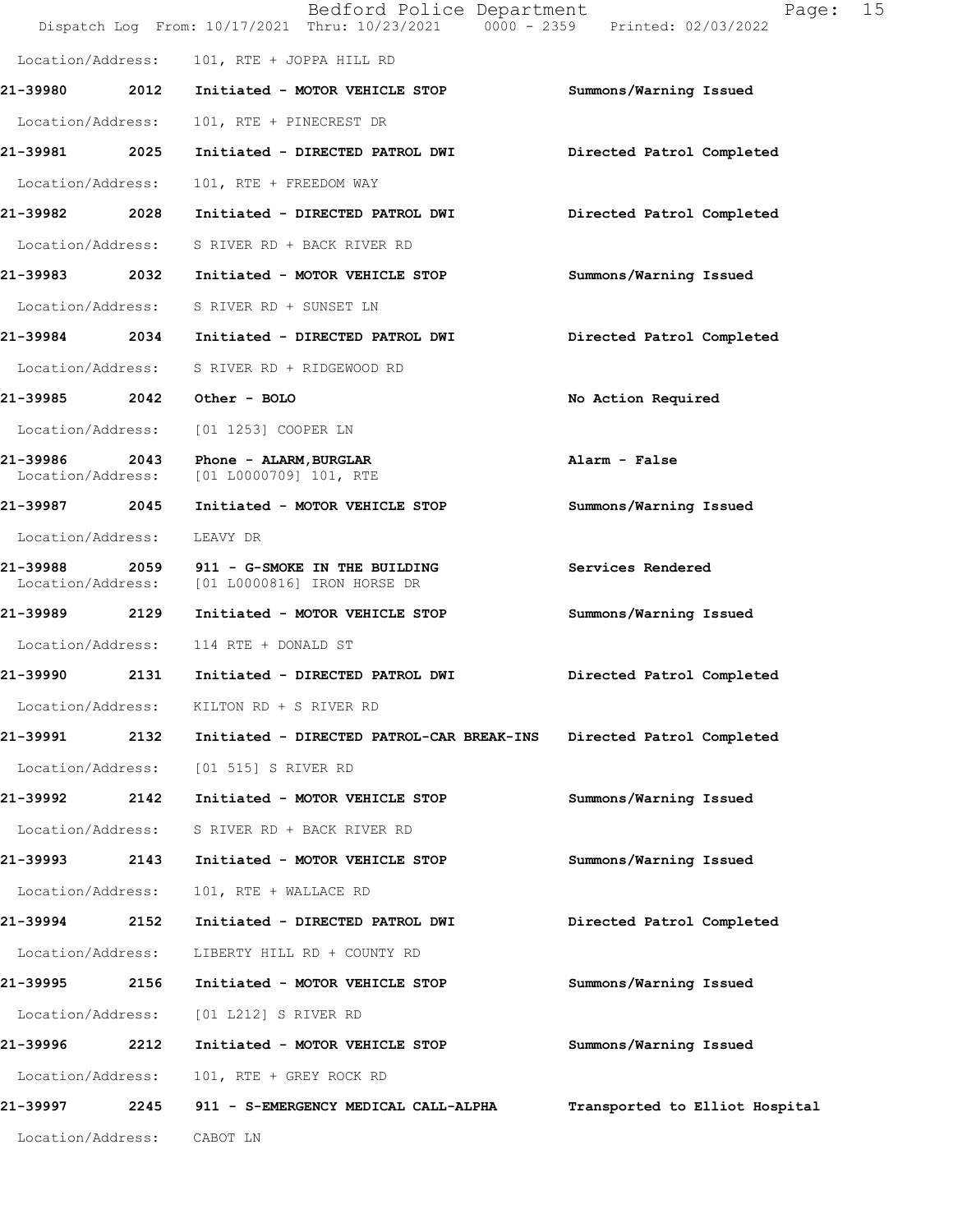Bedford Police Department Page: 16 DispatchLogFrom:10/17/2021Thru:10/23/20210000-2359Printed:02/03/2022

| 21-39998          | 2334 | Initiated - DIRECTED PATROL DWI               | Directed Patrol Completed |
|-------------------|------|-----------------------------------------------|---------------------------|
|                   |      | Vicinity of: 101, RTE + PLUMMER ROAD OVERPASS |                           |
| 21-39999          | 2337 | Initiated - DIRECTED PATROL DWI               | Directed Patrol Completed |
| Location/Address: |      | S RIVER RD + SOMERVILLE DR                    |                           |
| 21-40000          | 2338 | Initiated - MOTOR VEHICLE STOP                | Summons/Warning Issued    |
| Location/Address: |      | 101, RTE + OLD BEDFORD RD                     |                           |
| 21-40001          | 2339 | Initiated - DIRECTED PATROL DWI               | Directed Patrol Completed |
|                   |      | Vicinity of: 101, RTE + WALLACE RD            |                           |
| 21-40002          | 2340 | Initiated - DIRECTED PATROL DWI               | Directed Patrol Completed |
| Location/Address: |      | 101, RTE + 114 RTE                            |                           |
| 21-40003          | 2348 | Initiated - MOTOR VEHICLE STOP                | Summons/Warning Issued    |
| Location/Address: |      | BOYNTON ST + WAYSIDE DR                       |                           |
| 21-40004          | 2351 | Initiated - MOTOR VEHICLE STOP                | Summons/Warning Issued    |
| Location/Address: |      | 101, RTE                                      |                           |

## For Date:  $10/19/2021$  - Tuesday

| 21-40005                           | 0003 | Initiated - DIRECTED PATROL DWI                                     | Directed Patrol Completed |
|------------------------------------|------|---------------------------------------------------------------------|---------------------------|
|                                    |      | Vicinity of: S RIVER RD + RIDGEWOOD RD                              |                           |
| 21-40006 0007                      |      | Initiated - DIRECTED PATROL DWI Directed Patrol Completed           |                           |
|                                    |      | Location/Address: S RIVER RD + COLBY CT                             |                           |
| 21-40007 0007                      |      | Initiated - DIRECTED PATROL DWI                                     | Directed Patrol Completed |
|                                    |      | Vicinity of: 101, RTE + NASHUA RD                                   |                           |
| 21-40008 0008                      |      | Initiated - DIRECTED PATROL-CAR BREAK-INS Directed Patrol Completed |                           |
|                                    |      | Location/Address: [01 L1094] S RIVER RD                             |                           |
| 21-40009 0011<br>Location/Address: |      | Initiated - SUSP ACTIVITIES<br>UPJOHN ST                            | Services Rendered         |
|                                    |      | 21-40010 0027 Initiated - DIRECTED PATROL DWI                       | Directed Patrol Completed |
|                                    |      | Vicinity of: S RIVER RD + KILTON RD                                 |                           |
| 21-40012 0029                      |      | Initiated - MOTOR VEHICLE STOP                                      | Summons/Warning Issued    |
| Location/Address: 101, RTE         |      |                                                                     |                           |
| 21-40011 0030                      |      | Initiated - DIRECTED PATROL DWI                                     | Directed Patrol Completed |
|                                    |      | Location/Address: S RIVER RD + HAWTHORNE DR                         |                           |
| 21-40013 0034                      |      | Other - BOLO                                                        | No Action Required        |
|                                    |      | Location/Address: [07 M13] VALLEY ST                                |                           |
| 21-40014 0037                      |      | Initiated - DIRECTED PATROL DWI                                     | Directed Patrol Completed |
|                                    |      | Vicinity of: S RIVER RD + MAIN ST                                   |                           |
|                                    |      |                                                                     |                           |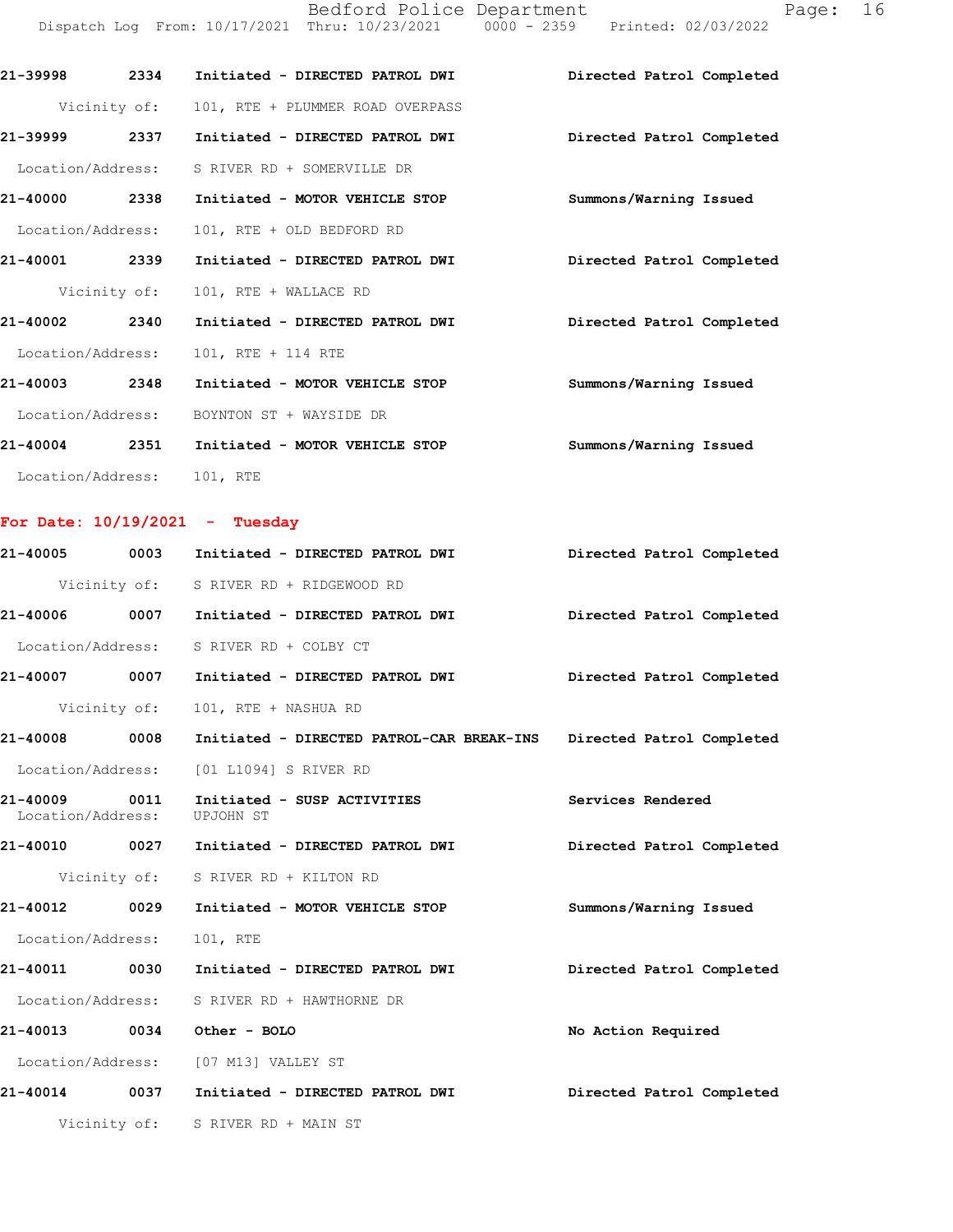|                               |      | Bedford Police Department<br>Dispatch Log From: 10/17/2021 Thru: 10/23/2021 0000 - 2359 Printed: 02/03/2022 | Page: 17                  |
|-------------------------------|------|-------------------------------------------------------------------------------------------------------------|---------------------------|
|                               |      | 21-40015 0049 Initiated - DIRECTED PATROL DWI                                                               | Directed Patrol Completed |
| Location/Address:             |      | 114 RTE + PLUMMER HILL RD                                                                                   |                           |
|                               |      |                                                                                                             | Directed Patrol Completed |
| Vicinity of:                  |      | 101, RTE + MEETINGHOUSE RD                                                                                  |                           |
| 21-40017<br>Location/Address: | 0055 | Initiated - DISABLED MOTOR VEHICLE<br>101, RTE                                                              | Services Rendered         |
| 21-40018 0057                 |      | Initiated - MOTOR VEHICLE STOP                                                                              | Summons/Warning Issued    |
| Location/Address:             |      | 114 RTE                                                                                                     |                           |
| 21-40019 0100                 |      | Initiated - DIRECTED PATROL DWI                                                                             | Directed Patrol Completed |
|                               |      | Vicinity of: S RIVER RD + PALOMINO LN                                                                       |                           |
|                               |      | 21-40020 0108 Initiated - MOTOR VEHICLE STOP                                                                | Summons/Warning Issued    |
| Location/Address:             |      | 114 RTE                                                                                                     |                           |
|                               |      |                                                                                                             | Summons/Warning Issued    |
|                               |      | Location/Address: HARDY RD + REGENCY DR                                                                     |                           |
|                               |      | 21-40022   0118   Initiated - DIRECTED PATROL-CAR BREAK-INS                                                 | Directed Patrol Completed |
|                               |      | Location/Address: [01 324] HAWTHORNE DR                                                                     |                           |
| 21-40023 0121                 |      | Initiated - DIRECTED PATROL DWI                                                                             | Directed Patrol Completed |
| Vicinity of:                  |      | 101, RTE + TWIN BROOK LN                                                                                    |                           |
| 21-40024 0122                 |      | Initiated - DIRECTED PATROL DWI                                                                             | Directed Patrol Completed |
|                               |      | Vicinity of: KILTON RD + SULLIVAN DR                                                                        |                           |
|                               |      | 21-40025 0124 Initiated - DIRECTED PATROL BURGLARY Directed Patrol Completed                                |                           |
| Location/Address:             |      | [01 L481] S RIVER RD                                                                                        |                           |
| 21-40026                      | 0136 | Initiated - DIRECTED PATROL DWI                                                                             | Directed Patrol Completed |
| Location/Address:             |      | 101, RTE + MEETINGHOUSE RD                                                                                  |                           |
| 21-40027 0141                 |      | Initiated - DIRECTED PATROL DWI                                                                             | Directed Patrol Completed |
| Vicinity of:                  |      | S RIVER RD + COLBY CT                                                                                       |                           |
| 21-40028                      | 0147 | Initiated - DIRECTED PATROL DWI                                                                             | Directed Patrol Completed |
| Location/Address:             |      | S RIVER RD + AUTUMN LN                                                                                      |                           |
| 21-40029                      | 0148 | Initiated - DIRECTED PATROL DWI                                                                             | Directed Patrol Completed |
| Vicinity of:                  |      | WALLACE RD + BEALS RD                                                                                       |                           |
| 21-40030<br>Location/Address: | 0157 | Initiated - SUSP ACTIVITIES<br>[01 L1094] S RIVER RD                                                        | Services Rendered         |
| 21-40031                      | 0213 | Initiated - BUILDING CHECK                                                                                  | Building Checked/Secured  |
| Location/Address:             |      | [01 L1823] BOYNTON ST                                                                                       |                           |
| 21-40032                      | 0214 | Initiated - DIRECTED PATROL BURGLARY                                                                        | Directed Patrol Completed |
| Location/Address:             |      | $[01 1277] 101$ , RTE                                                                                       |                           |
| 21-40033                      | 0216 | Initiated - DIRECTED PATROL BURGLARY                                                                        | Directed Patrol Completed |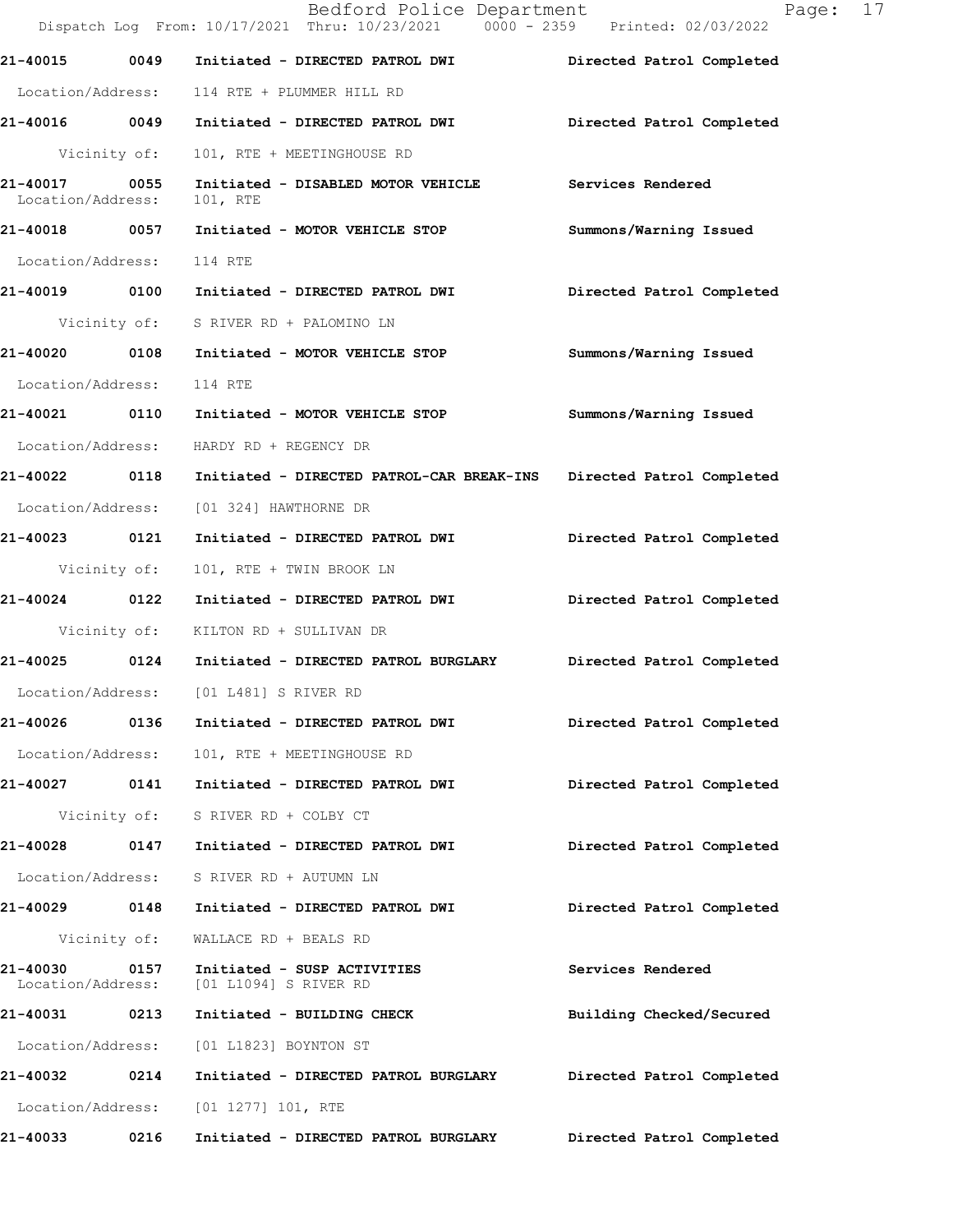Dispatch Log From: 10/17/2021 Thru: 10/23/2021 0000 - 2359 Printed: 02/03/2022 Location/Address: N AMHERST RD + CAMPBELL RD 21-40034 0218 Initiated - DIRECTED PATROL BURGLARY Directed Patrol Completed Vicinity of: WAYSIDE DR + PALOMINO LN 21-40035 0225 Initiated - DIRECTED PATROL-CAR BREAK-INS Directed Patrol Completed Location/Address: [01 376] KILTON RD 21-40036 0226 Initiated - BUILDING CHECK Building Checked/Secured Location/Address: [01 1235] S RIVER RD 21-40037 0241 Initiated - BUILDING CHECK Building Checked/Secured Location/Address: [01 L0000792] S RIVER RD 21-40038 0243 Initiated - BUILDING CHECK Building Checked/Secured Location/Address: [01 L2447] 101, RTE 21-40039 0253 Initiated - DIRECTED PATROL BURGLARY Directed Patrol Completed Location/Address: DONALD ST 21-40040 0343 Initiated - BUILDING CHECK Building Checked/Secured Location/Address: [01 L0000786] S RIVER RD 21-40041 0344 Initiated - BUILDING CHECK Building Checked/Secured Location/Address: [01 463] NASHUA RD 21-40042 0349 Initiated - DIRECTED PATROL-CAR BREAK-INS Directed Patrol Completed Location/Address: [01 L1094] S RIVER RD 21-40043 0401 Phone - S-FIRE ALARM CONSTRUCTED Alarm - False<br>
Location/Address: [01 1209] WASHINGTON PL [01 1209] WASHINGTON PL 21-40044 0402 Initiated - DIRECTED PATROL BURGLARY Directed Patrol Completed Location/Address: [01 174] 101, RTE 21-40045 0417 Initiated - DIRECTED PATROL-CAR BREAK-INS Building Checked/Secured Location/Address: COOPER LN 21-40046 0419 Initiated - DIRECTED PATROL-CAR BREAK-INS Directed Patrol Completed Location/Address: [01 L0000816] IRON HORSE DR 21-40047 0426 Initiated - DIRECTED PATROL-CAR BREAK-INS Directed Patrol Completed Vicinity of: GREENFIELD PKWY 21-40048 0435 Initiated - BUILDING CHECK Building Checked/Secured Location/Address: [01 395] TECHNOLOGY DR 21-40049 0503 Initiated - DIRECTED PATROL-CAR BREAK-INS Directed Patrol Completed Location/Address: [01 521] HAWTHORNE DR 21-40050 0530 Initiated - DIRECTED PATROL TRAFFIC ENF Directed Patrol Completed Location/Address: S RIVER RD + AUTUMN LN 21-40051 0530 Initiated - DIRECTED PATROL TRAFFIC ENF Directed Patrol Completed

Bedford Police Department Fage: 18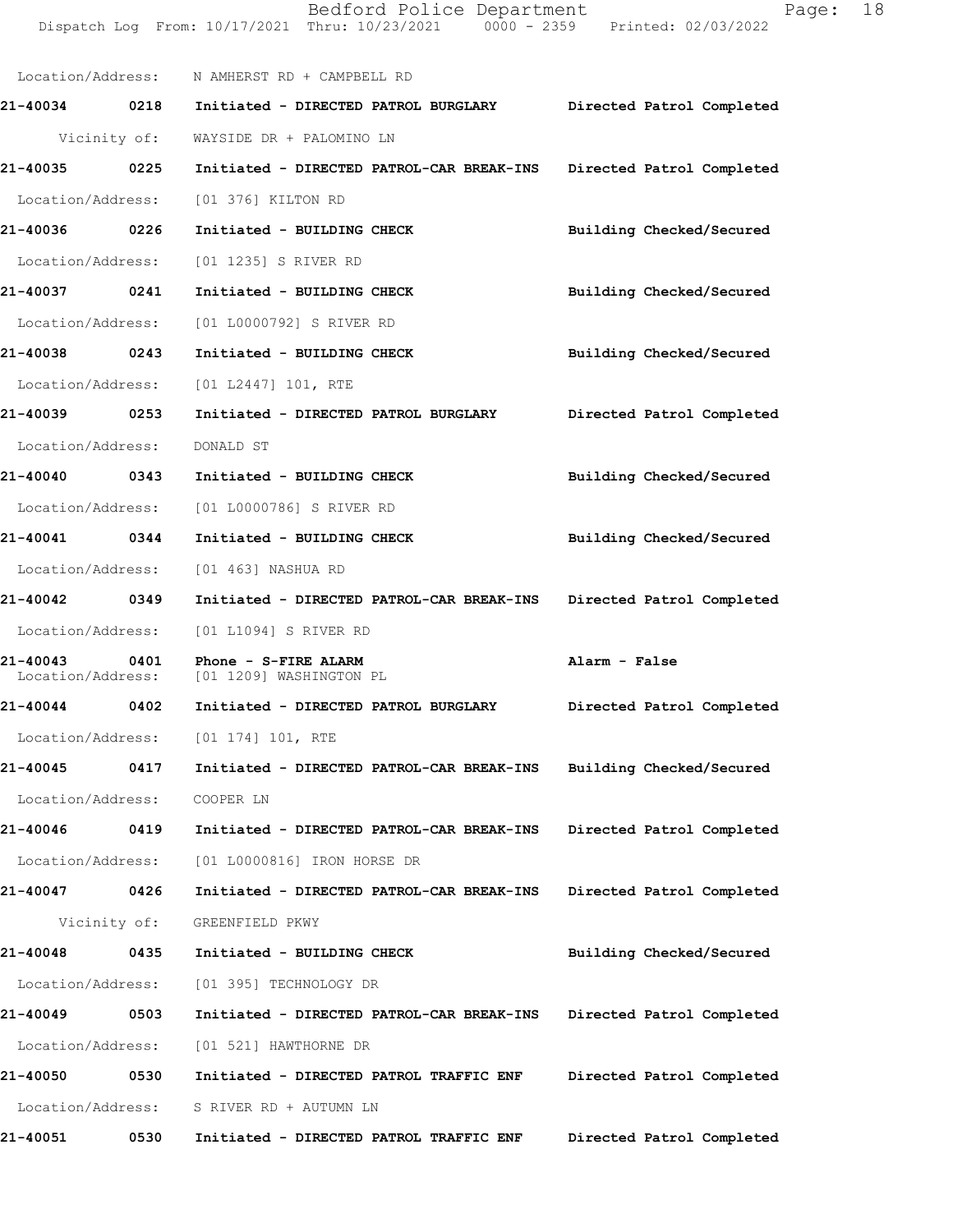|                                         |                    | Dispatch Log From: 10/17/2021 Thru: 10/23/2021 0000 - 2359 Printed: 02/03/2022                |                             |  |  |
|-----------------------------------------|--------------------|-----------------------------------------------------------------------------------------------|-----------------------------|--|--|
|                                         |                    | Vicinity of: 101, RTE + NASHUA RD                                                             |                             |  |  |
| 21-40052 0600                           |                    | Initiated - DIRECTED PATROL TRAFFIC ENF Directed Patrol Completed                             |                             |  |  |
| Location/Address:                       |                    | 101, RTE + 114 RTE                                                                            |                             |  |  |
| 21-40053 0607                           |                    | Initiated - DIRECTED PATROL-CAR BREAK-INS Directed Patrol Completed                           |                             |  |  |
|                                         |                    | Location/Address: [01 L1094] S RIVER RD                                                       |                             |  |  |
| 21-40054 0608                           |                    | Initiated - DIRECTED PATROL TRAFFIC ENF Directed Patrol Completed                             |                             |  |  |
|                                         |                    | Location/Address: S RIVER RD + KILTON RD                                                      |                             |  |  |
|                                         |                    | 21-40055 0613 Initiated - DIRECTED PATROL TRAFFIC ENF Directed Patrol Completed               |                             |  |  |
|                                         | Vicinity of:       | 101, RTE + WALLACE RD                                                                         |                             |  |  |
| 21-40056 0616                           |                    | 911 - S-EMERGENCY MEDICAL CALL-DELTA                                                          | TRANSPORTED TO CMC HOSPITAL |  |  |
|                                         |                    | Location/Address: [01 1001] SCOTT RD                                                          |                             |  |  |
| 21-40057 0709                           |                    | Walk-In - PRIVATE INVESTIGATOR                                                                | No Action Required          |  |  |
|                                         |                    | Location/Address: HITCHING POST LN                                                            |                             |  |  |
|                                         |                    |                                                                                               | Summons/Warning Issued      |  |  |
|                                         |                    | Location/Address: S RIVER RD + KILTON RD                                                      |                             |  |  |
|                                         |                    |                                                                                               | Summons/Warning Issued      |  |  |
|                                         |                    | Location/Address: S RIVER RD + MEETINGHOUSE RD                                                |                             |  |  |
| 21-40060 0748                           |                    | Initiated - DIRECTED PATROL TRAFFIC ENF Directed Patrol Completed                             |                             |  |  |
| Location/Address:                       |                    | 101, RTE + JENKINS RD                                                                         |                             |  |  |
| 21-40061 0801                           |                    | 911 - S-EMERGENCY MEDICAL CALL-BRAVO NO TRANSPORT<br>Location/Address: [01 192] NEW BOSTON RD |                             |  |  |
| 21-40062<br>Location/Address: CURTIS LN | 0811               | Phone - THEFT                                                                                 | Investigated                |  |  |
|                                         | Refer To Incident: | $21 - 988 - OF$                                                                               |                             |  |  |
| 21-40063                                |                    | 0815 Initiated - DIRECTED PATROL TRAFFIC ENF                                                  | Directed Patrol Completed   |  |  |
|                                         |                    | Location/Address: S RIVER RD + COLBY CT                                                       |                             |  |  |
|                                         |                    |                                                                                               | Directed Patrol Completed   |  |  |
|                                         |                    | Vicinity of: S RIVER RD + MEETINGHOUSE RD                                                     |                             |  |  |
| 21-40065                                | 0828               | Initiated - DIRECTED PATROL TRAFFIC ENF                                                       | Directed Patrol Completed   |  |  |
| Location/Address:                       |                    | 101, RTE + WALLACE RD                                                                         |                             |  |  |
| 21-40066                                | 0836               | Initiated - DIRECTED PATROL TRAFFIC ENF                                                       | Directed Patrol Completed   |  |  |
|                                         |                    | Vicinity of: S RIVER RD + BACK RIVER RD                                                       |                             |  |  |
| 21-40067                                | 0850               | Initiated - MOTOR VEHICLE STOP                                                                | Summons/Warning Issued      |  |  |
| Location/Address:                       |                    | 101, RTE + COVENANT WAY                                                                       |                             |  |  |
| 21-40068<br>Location/Address:           | 0851               | Phone - ASSIST CITIZEN<br>[01 L0000439] TIRRELL HILL RD                                       | Services Rendered           |  |  |
| 21-40069                                | 0856               | Initiated - MOTOR VEHICLE STOP                                                                | Summons/Warning Issued      |  |  |

Bedford Police Department Page: 19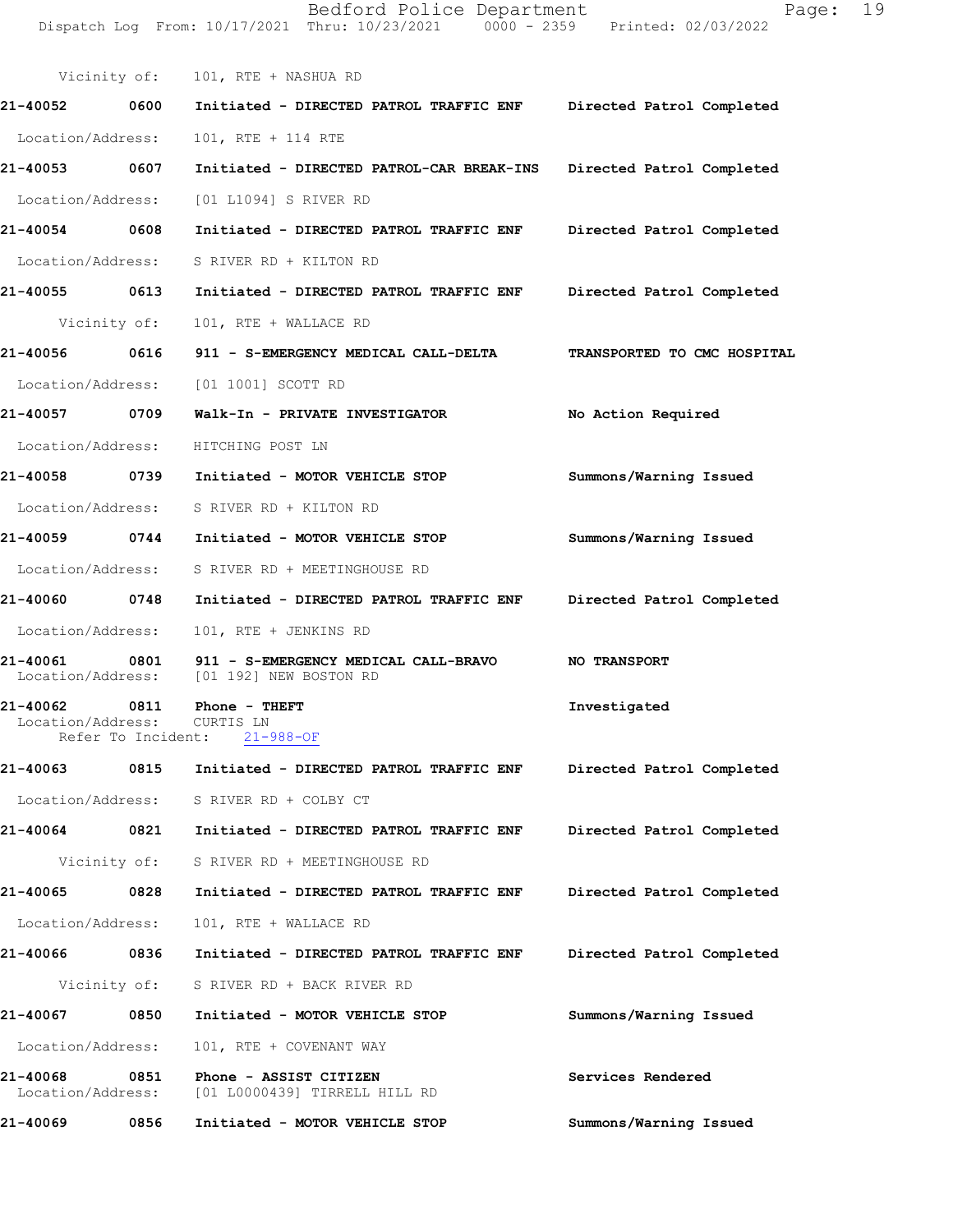|                               |         | Bedford Police Department<br>Dispatch Log From: 10/17/2021 Thru: 10/23/2021 0000 - 2359 Printed: 02/03/2022                                                                                                            | Page:                          | 20 |
|-------------------------------|---------|------------------------------------------------------------------------------------------------------------------------------------------------------------------------------------------------------------------------|--------------------------------|----|
|                               |         | Location/Address: RIDGEWOOD RD + ATWOOD LN                                                                                                                                                                             |                                |    |
|                               |         | 21-40070 0858 Initiated - MOTOR VEHICLE STOP                                                                                                                                                                           | Summons/Warning Issued         |    |
|                               |         | Location/Address: S RIVER RD + EXECUTIVE PARK DR                                                                                                                                                                       |                                |    |
|                               |         | 21-40071 0907 Phone - S-FIRE ALARM<br>Location/Address: [01 269] CHURCH RD                                                                                                                                             | Services Rendered              |    |
| Location/Address:             |         | 21-40072 0933 Phone - ANIMAL COMPLAINT<br>101, RTE                                                                                                                                                                     | Services Rendered              |    |
|                               |         | 21-40073 0940 Initiated - DIRECTED PATROL ACCIDENTS Directed Patrol Completed                                                                                                                                          |                                |    |
|                               |         | Vicinity of: S RIVER RD + EAST POINT DR                                                                                                                                                                                |                                |    |
|                               |         | 21-40074 0949 Initiated - MOTOR VEHICLE STOP                                                                                                                                                                           | Summons/Warning Issued         |    |
|                               |         | Location/Address: S RIVER RD + PARK DR                                                                                                                                                                                 |                                |    |
|                               |         | 21-40075 0957 Initiated - MOTOR VEHICLE STOP                                                                                                                                                                           | Summons/Warning Issued         |    |
| Location/Address: S RIVER RD  |         |                                                                                                                                                                                                                        |                                |    |
| Location/Address: PARK DR     |         | 21-40076 1019 Initiated - SERVE PAPERWORK                                                                                                                                                                              | Could Not Locate               |    |
| Location/Address: S RIVER RD  |         | 21-40077 1020 Walk-In - HARRASSMENT                                                                                                                                                                                    | Services Rendered              |    |
|                               | Age: 24 | 21-40078 1052 Phone - POLICE INFORMATION<br>Location/Address: [01 231] OLD BEDFORD RD<br>Refer To Summons: 21-51-AR<br>Summons: PENA, MELANY<br>Address: MANCHESTER, NH<br>Charges: License Reqd; Op w/o Valid License | Services Rendered              |    |
|                               |         | 21-40079 1054 Initiated - DIRECTED PATROL TRAFFIC ENF Directed Patrol Completed                                                                                                                                        |                                |    |
|                               |         | Location/Address: 101, RTE + KAHLIKO LN                                                                                                                                                                                |                                |    |
|                               |         | 21-40080 1125 Initiated - MOTOR VEHICLE STOP                                                                                                                                                                           | Summons/Warning Issued         |    |
| Location/Address:             |         | S RIVER RD + MOORES CROSSING RD                                                                                                                                                                                        |                                |    |
| 21-40081                      | 1147    | 911 - S-EMERGENCY MEDICAL CALL-ALPHA                                                                                                                                                                                   | Transported to Elliot Hospital |    |
| Location/Address:             |         | [01 1489] LEAVY DR                                                                                                                                                                                                     |                                |    |
| 21-40082                      | 1156    | Initiated - DIRECTED PATROL-CAR BREAK-INS                                                                                                                                                                              | Directed Patrol Completed      |    |
| Location/Address:             |         | [01 L2252] JENKINS RD                                                                                                                                                                                                  |                                |    |
| 21-40083<br>Location/Address: | 1157    | 911 - 911 Abandoned<br>[01 685] COLBY CT                                                                                                                                                                               | Unfounded                      |    |
| 21-40084                      | 1213    | Initiated - DIRECTED PATROL-CAR BREAK-INS                                                                                                                                                                              | Directed Patrol Completed      |    |
| Location/Address:             |         | [01 1235] S RIVER RD                                                                                                                                                                                                   |                                |    |
| 21-40085                      | 1219    | Initiated - DIRECTED PATROL TRAFFIC ENF                                                                                                                                                                                | Directed Patrol Completed      |    |
| Location/Address:             |         | 101, RTE + MEETINGHOUSE RD                                                                                                                                                                                             |                                |    |
| 21-40086                      | 1228    | Initiated - MOTOR VEHICLE STOP                                                                                                                                                                                         | Summons/Warning Issued         |    |
| Location/Address:             |         | 101, RTE + WALLACE RD                                                                                                                                                                                                  |                                |    |
| 21-40087                      | 1255    | Initiated - DIRECTED PATROL-CAR BREAK-INS                                                                                                                                                                              | Directed Patrol Completed      |    |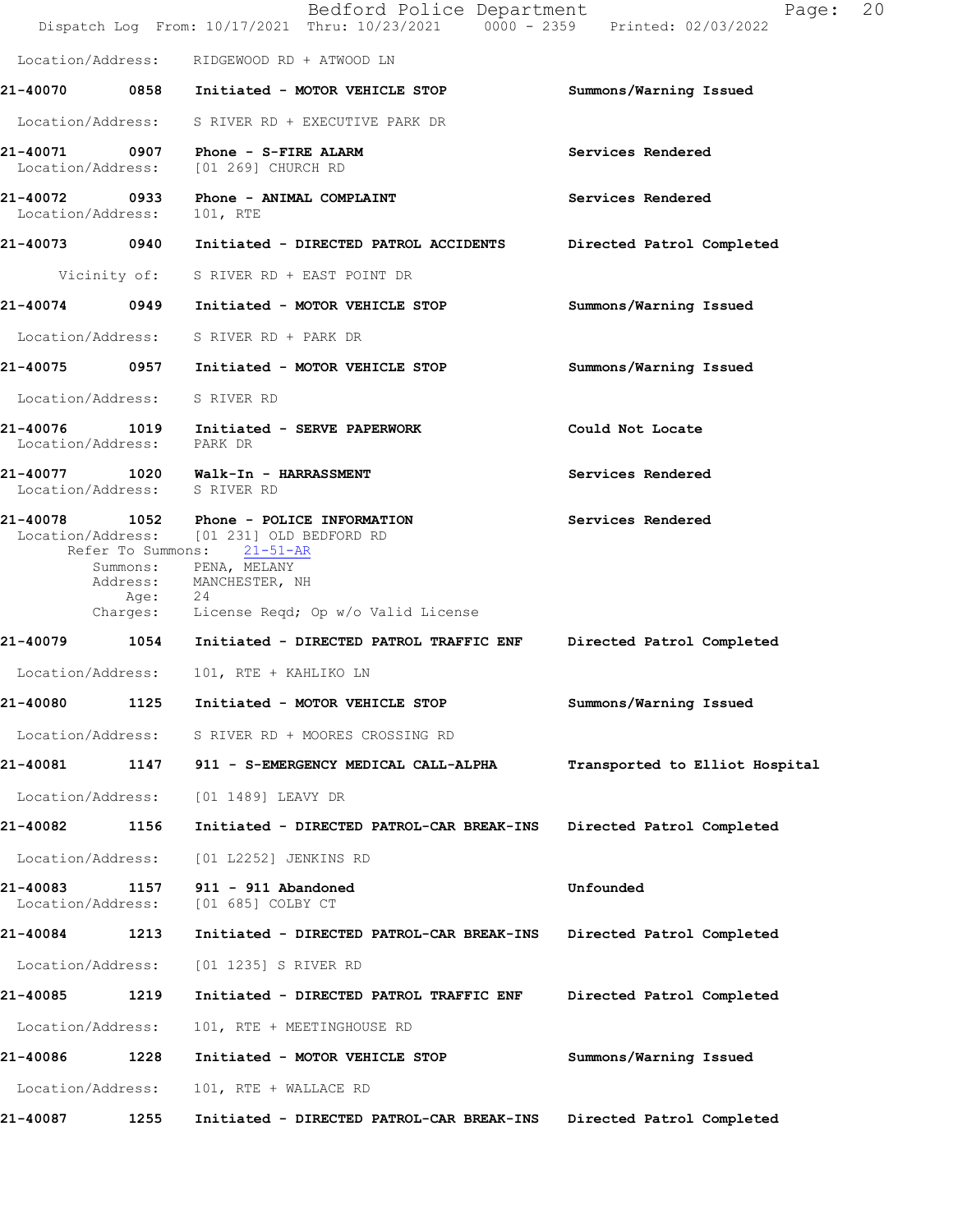|                               |      | Bedford Police Department<br>Dispatch Log From: 10/17/2021 Thru: 10/23/2021 0000 - 2359 Printed: 02/03/2022 | Page:                          | 21 |
|-------------------------------|------|-------------------------------------------------------------------------------------------------------------|--------------------------------|----|
|                               |      | Location/Address: [01 L1804] S RIVER RD                                                                     |                                |    |
| 21-40088 1259                 |      | Initiated - MOTOR VEHICLE STOP                                                                              | Summons/Warning Issued         |    |
| Location/Address:             |      | 101, RTE + HITCHING POST LN                                                                                 |                                |    |
| 21-40089 1319                 |      | Initiated - DIRECTED PATROL TRAFFIC ENF                                                                     | Directed Patrol Completed      |    |
| Location/Address:             |      | BOYNTON ST + DAVIES ST                                                                                      |                                |    |
| 21-40090 1340                 |      | Initiated - DIRECTED PATROL TRAFFIC ENF                                                                     | Directed Patrol Completed      |    |
| Location/Address:             |      | 114 RTE + PLUMMER HILL RD                                                                                   |                                |    |
| 21-40091 1404                 |      | Initiated - DIRECTED PATROL-CAR BREAK-INS                                                                   | Directed Patrol Completed      |    |
| Location/Address:             |      | LEAVY DR                                                                                                    |                                |    |
| 21-40092 1421                 |      | Initiated - MOTOR VEHICLE STOP                                                                              | Summons/Warning Issued         |    |
| Location/Address:             |      | WALLACE RD                                                                                                  |                                |    |
| Location/Address:             |      | 21-40093 1454 Phone - ASSIST CITIZEN<br>[01 474] CONSTITUTION DR                                            | Services Rendered              |    |
| 21-40094 1456                 |      | Phone - HIGHWAY CONDITIONS<br>Location/Address: STEEPLE VIEW LN                                             | Services Rendered              |    |
| 21-40095 1501                 |      | 911 - S-EMERGENCY MEDICAL CALL-ALPHA                                                                        | Transported to Elliot Hospital |    |
| Location/Address:             |      | [01 2198] OLD BEDFORD RD                                                                                    |                                |    |
| 21-40096 1516                 |      | Initiated - DIRECTED PATROL TRAFFIC ENF                                                                     | Directed Patrol Completed      |    |
| Location/Address:             |      | NEW BOSTON RD + WALLACE RD                                                                                  |                                |    |
| 21-40097<br>Location/Address: | 1519 | Walk-In - ASSIST CITIZEN<br>[01 474] CONSTITUTION DR                                                        | Services Rendered              |    |
| 21-40098 1526                 |      | Initiated - DIRECTED PATROL TRAFFIC ENF                                                                     | Directed Patrol Completed      |    |
|                               |      | Vicinity of: HAWTHORNE DR + S RIVER RD                                                                      |                                |    |
| 21-40099                      | 1530 | Initiated - MOTOR VEHICLE STOP                                                                              | Summons/Warning Issued         |    |
| Location/Address:             |      | S RIVER RD + CEDARWOOD DR                                                                                   |                                |    |
| 21-40100<br>Location/Address: | 1532 | Phone - SUSP ACTIVITIES<br>101, RTE + 114 RTE                                                               | Could Not Locate               |    |
| 21-40101                      | 1533 | Initiated - DIRECTED PATROL TRAFFIC ENF                                                                     | Directed Patrol Completed      |    |
| Location/Address:             |      | COUNTY RD + NASHUA RD                                                                                       |                                |    |
| 21-40102                      | 1534 | 911 - S-EMERGENCY MEDICAL CALL-CHARL                                                                        | Transported to Elliot Hospital |    |
| Location/Address:             |      | [01 L2098] HAWTHORNE DR                                                                                     |                                |    |
| 21-40103                      | 1541 | Initiated - DIRECTED PATROL TRAFFIC ENF                                                                     | Directed Patrol Completed      |    |
| Location/Address:             |      | BOYNTON ST + PLUMMER RD                                                                                     |                                |    |
| 21-40104                      | 1558 | Initiated - MOTOR VEHICLE STOP                                                                              | Summons/Warning Issued         |    |
| Location/Address:             |      | NEW BOSTON RD                                                                                               |                                |    |
| 21-40105                      | 1601 | Initiated - DIRECTED PATROL TRAFFIC ENF                                                                     | Directed Patrol Completed      |    |
| Location/Address:             |      | S RIVER RD + COLBY CT                                                                                       |                                |    |
| 21-40106                      | 1605 | Initiated - MOTOR VEHICLE STOP                                                                              | Summons/Warning Issued         |    |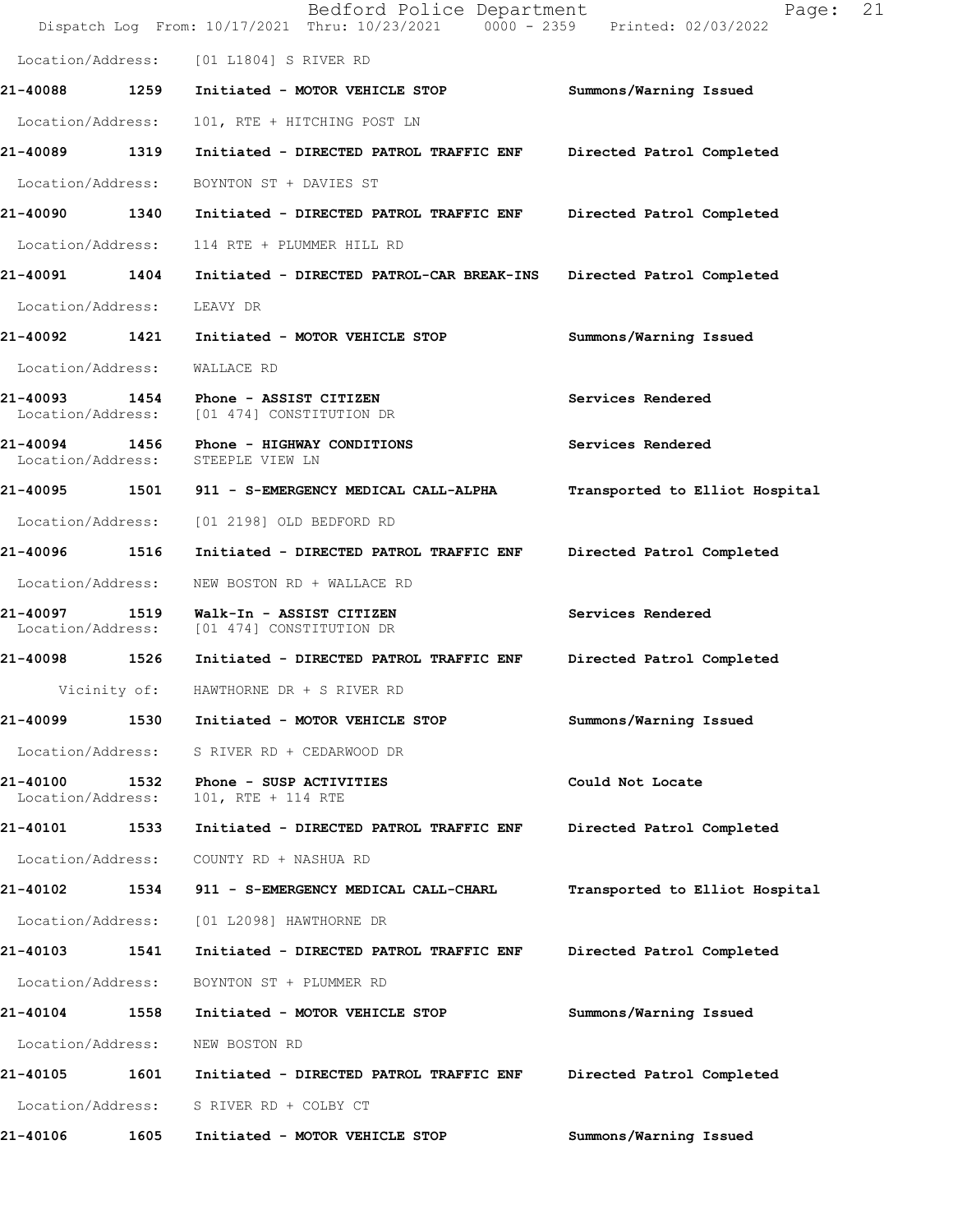|                               |      | Bedford Police Department<br>Dispatch Log From: 10/17/2021 Thru: 10/23/2021 0000 - 2359 Printed: 02/03/2022 | Page:                         | 22 |
|-------------------------------|------|-------------------------------------------------------------------------------------------------------------|-------------------------------|----|
|                               |      | Location/Address: [01 L2122] S RIVER RD                                                                     |                               |    |
|                               |      | 21-40107 1611 Initiated - DIRECTED PATROL TRAFFIC ENF Directed Patrol Completed                             |                               |    |
| Location/Address:             |      | 101, RTE + PINECREST DR                                                                                     |                               |    |
|                               |      | 21-40108 1619 Initiated - MOTOR VEHICLE STOP                                                                | Summons/Warning Issued        |    |
| Location/Address: S RIVER RD  |      |                                                                                                             |                               |    |
|                               |      | 21-40109 1621 Initiated - SUSP ACTIVITIES<br>Location/Address: [01 2338] S RIVER RD                         | Services Rendered             |    |
|                               |      | 21-40110 1625 Other - RESTRAINING ORDER                                                                     | Taken/Refered to Other Agency |    |
| Location/Address: KING RD     |      |                                                                                                             |                               |    |
|                               |      | 21-40111 1628 911 - MOTOR VEHICLE ACC-SPECIAL CIR.<br>Location/Address: KILTON RD + S RIVER RD              | Services Rendered             |    |
|                               |      | Location/Address: EVENING STAR LN<br>Refer To Incident: 21-989-OF                                           | Investigated                  |    |
|                               |      | 21-40113 1648 Initiated - MOTOR VEHICLE STOP                                                                | Summons/Warning Issued        |    |
|                               |      | Location/Address: WALLACE RD + GREENFIELD PKWY                                                              |                               |    |
|                               |      | 21-40114 1658 Initiated - DIRECTED PATROL-CAR BREAK-INS Directed Patrol Completed                           |                               |    |
| Location/Address:             |      | [01 L1804] S RIVER RD                                                                                       |                               |    |
| Location/Address:             |      | 21-40115 1702 911 - S-EMERGENCY MEDICAL CALL-CHARL NO TRANSPORT<br>CARON RD                                 |                               |    |
|                               |      | 21-40116 1712 Initiated - SUSP ACTIVITIES<br>Location/Address: [01 L1804] S RIVER RD                        | Services Rendered             |    |
| Location/Address: KING RD     |      | 21-40117 1714 Initiated - RESTRAINING ORDER SERVICE                                                         | Could Not Locate              |    |
| 21-40118                      | 1729 | Initiated - DIRECTED PATROL TRAFFIC ENF                                                                     | Directed Patrol Completed     |    |
| Location/Address:             |      | 101, RTE + CHESTNUT DR                                                                                      |                               |    |
| 21-40119<br>Location/Address: | 1730 | Initiated - SERVE PAPERWORK<br>PARK DR                                                                      | Could Not Locate              |    |
| 21-40120                      | 1737 | Initiated - MOTOR VEHICLE STOP                                                                              | Summons/Warning Issued        |    |
| Location/Address:             |      | S RIVER RD + RIDGEWOOD RD                                                                                   |                               |    |
| 21-40121 1754                 |      | Initiated - DIRECTED PATROL-CAR BREAK-INS                                                                   | Directed Patrol Completed     |    |
| Location/Address:             |      | [01 1235] S RIVER RD                                                                                        |                               |    |
| 21-40122 1758                 |      | Initiated - DIRECTED PATROL TRAFFIC ENF                                                                     | Directed Patrol Completed     |    |
| Location/Address:             |      | 114 RTE                                                                                                     |                               |    |
| 21-40123<br>Location/Address: | 1810 | Phone - MOTOR VEHICLE ACCIDENT<br>DONALD ST                                                                 | Services Rendered             |    |
| 21-40124 1811                 |      | Initiated - DIRECTED PATROL-CAR BREAK-INS                                                                   | Directed Patrol Completed     |    |
| Location/Address:             |      | JENKINS RD + BEALS RD                                                                                       |                               |    |
| 21-40125<br>Location/Address: | 1821 | Initiated - SUSP ACTIVITIES<br>[01 L0000738] COLBY CT                                                       | Services Rendered             |    |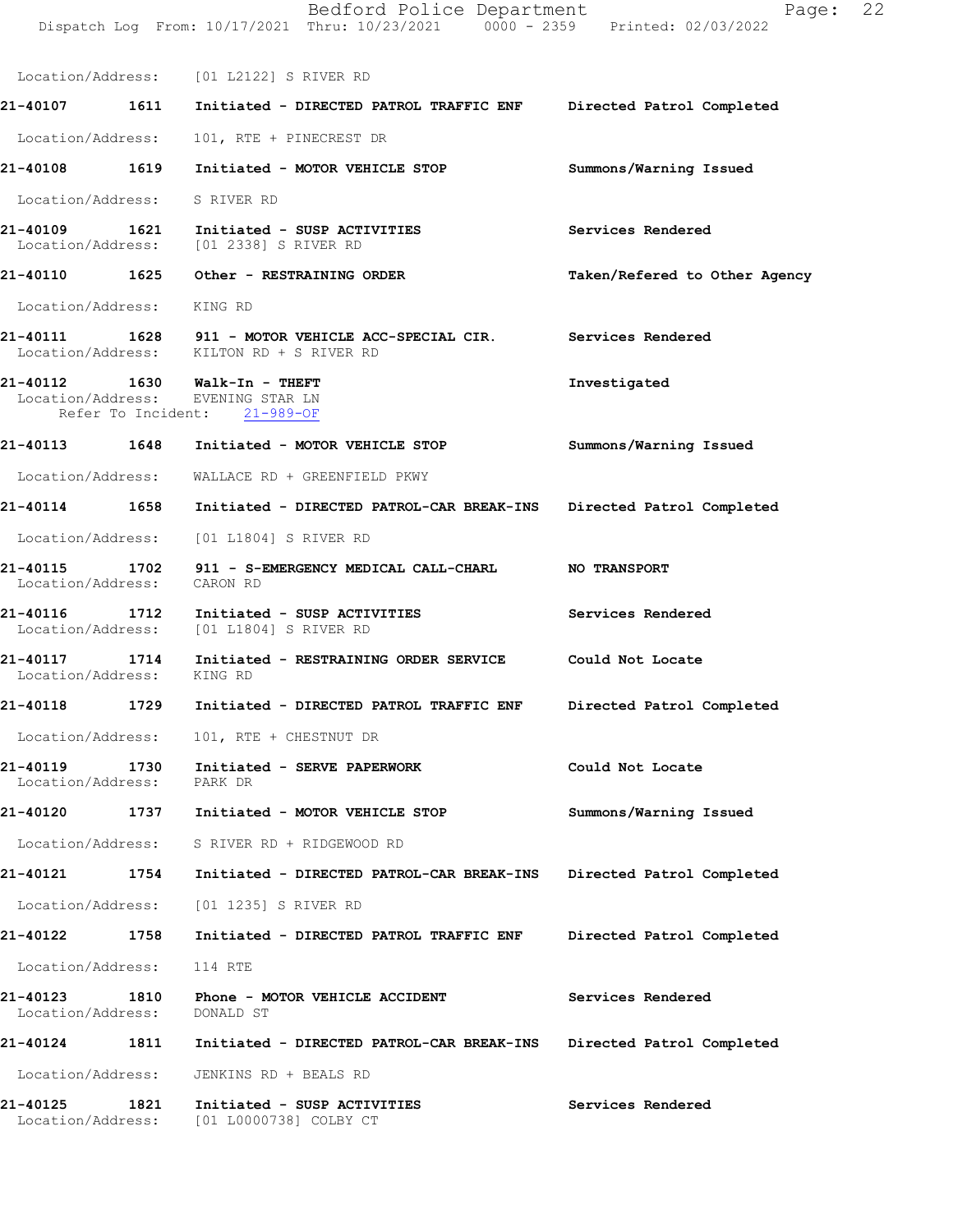|                                                  |      | Bedford Police Department<br>Dispatch Log From: 10/17/2021 Thru: 10/23/2021 0000 - 2359 Printed: 02/03/2022 | 23<br>Page:               |
|--------------------------------------------------|------|-------------------------------------------------------------------------------------------------------------|---------------------------|
|                                                  |      | 21-40126 1827 Radio - S- FIRE-BRUSH<br>Location/Address: [01 L1864] S RIVER RD                              | Extinquished              |
| 21-40127 1835                                    |      | Initiated - DIRECTED PATROL-CAR BREAK-INS                                                                   | Directed Patrol Completed |
| Location/Address:                                |      | [01 L1562] KILTON RD                                                                                        |                           |
| 21-40128                                         |      | 1838 Phone - HARRASSMENT<br>Location/Address: [01 1451] KENSINGTON LN                                       | Services Rendered         |
| 21-40129 1848 Phone - THEFT<br>Location/Address: |      | SUMMER SNOW LN<br>Refer To Incident: 21-989-OF                                                              | Services Rendered         |
| 21-40130<br>Location/Address: CORTLAND DR        |      | 1850 Walk-In - CIVIL STANDBY                                                                                | Services Rendered         |
| 21-40131 1910                                    |      | Initiated - DIRECTED PATROL-CAR BREAK-INS                                                                   | Directed Patrol Completed |
| Location/Address:                                |      | [01 1312] S RIVER RD                                                                                        |                           |
| 21-40132 1918                                    |      | Initiated - DIRECTED PATROL-CAR BREAK-INS                                                                   | Directed Patrol Completed |
| Location/Address:                                |      | BACK RIVER RD + COUNTY RD                                                                                   |                           |
| 21-40133                                         |      | 1919 Phone - SUSP ACTIVITIES-IN PROGRESS<br>Location/Address: [01 L848] TECHNOLOGY DR                       | Services Rendered         |
| 21-40134 1946                                    |      | Initiated - DIRECTED PATROL-CAR BREAK-INS                                                                   | Directed Patrol Completed |
| Location/Address:                                |      | [01 308] COLBY CT                                                                                           |                           |
| 21-40135 1949                                    |      | Initiated - VACANT PROPERTY CHECK                                                                           | Directed Patrol Completed |
| Location/Address:                                |      | BARTLETT DR                                                                                                 |                           |
|                                                  |      | 21-40136  2011 Initiated - DIRECTED PATROL DWI                                                              | Directed Patrol Completed |
| Location/Address:                                |      | 101, RTE + 114 RTE                                                                                          |                           |
| 21-40137                                         | 2013 | Initiated - DIRECTED PATROL-CAR BREAK-INS                                                                   | Directed Patrol Completed |
| Location/Address:                                |      | [01 376] KILTON RD                                                                                          |                           |
| 21-40138<br>Location/Address:                    | 2019 | Initiated - DIRECTED PATROL TRAFFIC ENF<br>101, RTE + KAHLIKO LN                                            | Alarm - False             |
| 21-40139                                         | 2023 | Initiated - DIRECTED PATROL-CAR BREAK-INS                                                                   | Directed Patrol Completed |
| Location/Address:                                |      | [01 L1094] S RIVER RD                                                                                       |                           |
| 21-40140                                         | 2026 | Initiated - MOTOR VEHICLE STOP                                                                              | Summons/Warning Issued    |
| Location/Address:                                |      | [01 L819] 101, RTE                                                                                          |                           |
| 21-40141                                         | 2034 | Initiated - DIRECTED PATROL-CAR BREAK-INS                                                                   | Directed Patrol Completed |
| Location/Address:                                |      | [01 1870] S RIVER RD                                                                                        |                           |
| 21-40142                                         | 2040 | Initiated - MOTOR VEHICLE STOP                                                                              | Summons/Warning Issued    |
| Location/Address:                                |      | 114 RTE + 101, RTE                                                                                          |                           |
| 21-40143                                         | 2101 | Initiated - DIRECTED PATROL-CAR BREAK-INS                                                                   | Directed Patrol Completed |
| Location/Address:                                |      | BRICK MILL RD                                                                                               |                           |
| 21-40144                                         | 2101 | Initiated - DIRECTED PATROL-CAR BREAK-INS                                                                   | Directed Patrol Completed |
|                                                  |      | Location/Address: [01 763] LEAVY DR                                                                         |                           |
|                                                  |      |                                                                                                             |                           |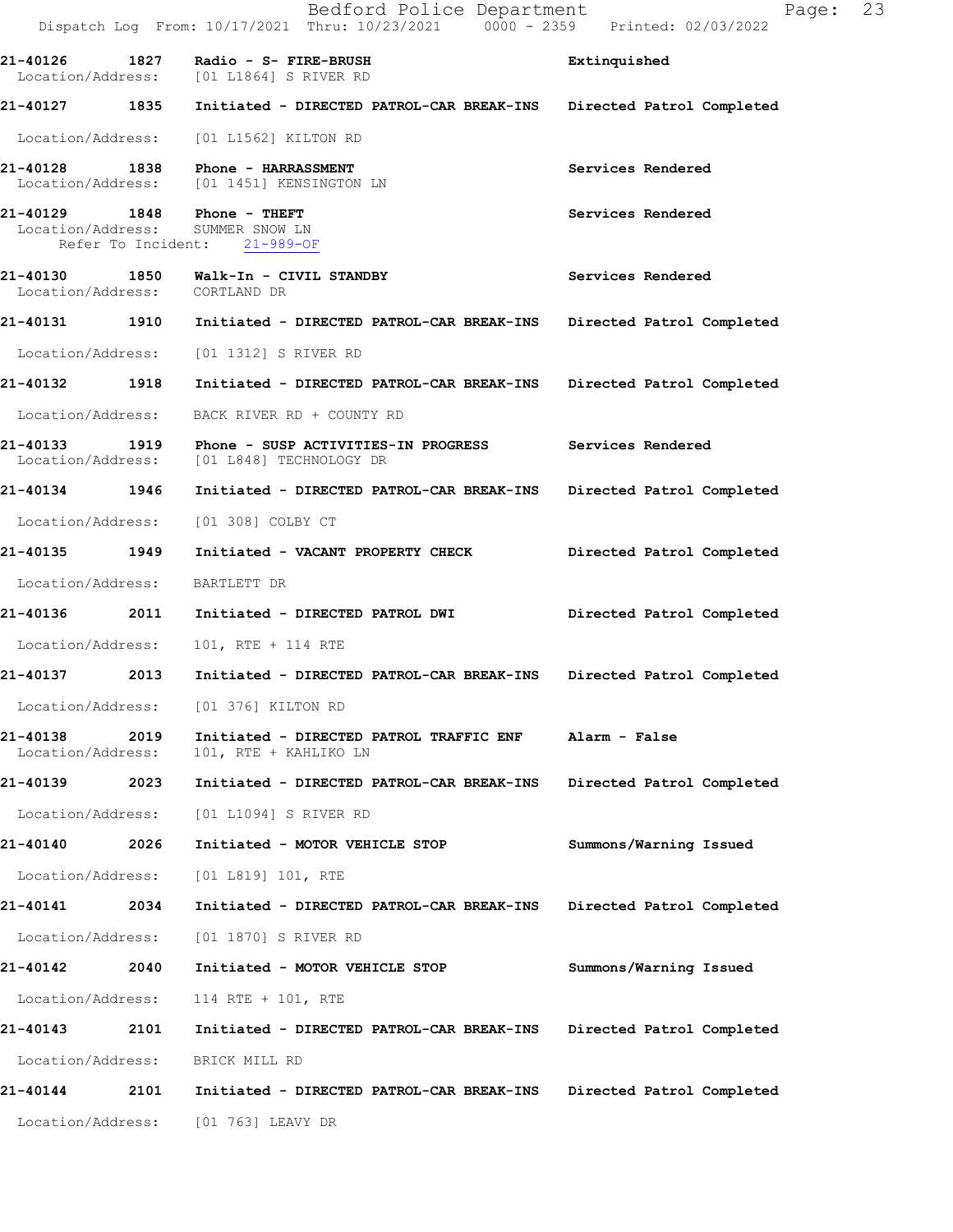|                               |                  | Dispatch Log From: 10/17/2021 Thru: 10/23/2021 0000 - 2359 Printed: 02/03/2022                                                                                                                                                                                                                                | Bedford Police Department |                                | Page: | 24 |
|-------------------------------|------------------|---------------------------------------------------------------------------------------------------------------------------------------------------------------------------------------------------------------------------------------------------------------------------------------------------------------|---------------------------|--------------------------------|-------|----|
| 21-40145                      | 2127             | Initiated - DIRECTED PATROL DWI                                                                                                                                                                                                                                                                               |                           | Directed Patrol Completed      |       |    |
|                               |                  | Location/Address: S RIVER RD + PALOMINO LN                                                                                                                                                                                                                                                                    |                           |                                |       |    |
|                               |                  | 21-40146 2129 Initiated - DIRECTED PATROL DWI                                                                                                                                                                                                                                                                 |                           | Directed Patrol Completed      |       |    |
| Location/Address:             |                  | 101, RTE + JOPPA HILL RD                                                                                                                                                                                                                                                                                      |                           |                                |       |    |
| 21-40147 2154                 |                  | Initiated - DIRECTED PATROL DWI                                                                                                                                                                                                                                                                               |                           | Directed Patrol Completed      |       |    |
| Location/Address:             |                  | 101, RTE + NASHUA RD                                                                                                                                                                                                                                                                                          |                           |                                |       |    |
| 21-40148                      | 2159             | Initiated - DIRECTED PATROL DWI                                                                                                                                                                                                                                                                               |                           | Directed Patrol Completed      |       |    |
|                               |                  | Location/Address: JOPPA HILL RD + N AMHERST RD                                                                                                                                                                                                                                                                |                           |                                |       |    |
|                               |                  | 21-40149 2208 Initiated - DIRECTED PATROL BURGLARY                                                                                                                                                                                                                                                            |                           | Directed Patrol Completed      |       |    |
| Location/Address:             |                  | RIVERWAY PL                                                                                                                                                                                                                                                                                                   |                           |                                |       |    |
|                               | Age:<br>Charges: | 21-40150 2221 Initiated - MOTOR VEHICLE STOP<br>Location/Address: [01 1660] S RIVER RD<br>Refer To Arrest: 21-585-AR<br>Arrest: BELAND, SAMANTHA M<br>Address: MANCHESTER, NH<br>29<br>Bench Warrants<br>Bench Warrants<br>Bench Warrants<br>Bench Warrants<br>Drive after Rev/Suspension<br>Misuse of Plates |                           | Arrest(s) Made                 |       |    |
| 21-40151                      |                  | 2327 Phone - THEFT<br>Location/Address: MOONLIGHT ROSE LN<br>Refer To Incident: 21-989-OF                                                                                                                                                                                                                     |                           | Investigated                   |       |    |
|                               |                  | 21-40152 2332 Phone - S-EMERGENCY MEDICAL CALL                                                                                                                                                                                                                                                                |                           | Transported to Elliot Hospital |       |    |
|                               |                  | Location/Address: [01 474] CONSTITUTION DR                                                                                                                                                                                                                                                                    |                           |                                |       |    |
| 21-40153                      | 2339             | Initiated - DIRECTED PATROL DWI                                                                                                                                                                                                                                                                               |                           | Directed Patrol Completed      |       |    |
|                               |                  | Vicinity of: S RIVER RD + KILTON RD                                                                                                                                                                                                                                                                           |                           |                                |       |    |
|                               |                  | 21-40154 2345 Initiated - DIRECTED PATROL DWI                                                                                                                                                                                                                                                                 |                           | Directed Patrol Completed      |       |    |
|                               |                  | Vicinity of: S RIVER RD + BACK RIVER RD                                                                                                                                                                                                                                                                       |                           |                                |       |    |
|                               |                  | For Date: $10/20/2021$ - Wednesday                                                                                                                                                                                                                                                                            |                           |                                |       |    |
| 21-40155                      | 0000             | Initiated - DIRECTED PATROL DWI                                                                                                                                                                                                                                                                               |                           | Directed Patrol Completed      |       |    |
| Location/Address:             |                  | 101, RTE + MEETINGHOUSE RD                                                                                                                                                                                                                                                                                    |                           |                                |       |    |
| 21-40156 0008                 |                  | Initiated - DIRECTED PATROL DWI                                                                                                                                                                                                                                                                               |                           | Directed Patrol Completed      |       |    |
| Vicinity of:                  |                  | S RIVER RD + RIDGEWOOD RD                                                                                                                                                                                                                                                                                     |                           |                                |       |    |
| 21-40157<br>Location/Address: | 0009             | Phone - S-FIRE ALARM<br>[01 335] COLBY CT                                                                                                                                                                                                                                                                     |                           | Alarm - False                  |       |    |
| 21-40158 0014                 |                  | Initiated - DIRECTED PATROL BURGLARY                                                                                                                                                                                                                                                                          |                           | Directed Patrol Completed      |       |    |
| Location/Address:             |                  | [01 L1094] S RIVER RD                                                                                                                                                                                                                                                                                         |                           |                                |       |    |
| 21-40159                      | 0020             | Initiated - DIRECTED PATROL-CAR BREAK-INS                                                                                                                                                                                                                                                                     |                           | Directed Patrol Completed      |       |    |
|                               |                  | Location/Address: DONALD ST + CURTIS LN                                                                                                                                                                                                                                                                       |                           |                                |       |    |
|                               |                  |                                                                                                                                                                                                                                                                                                               |                           |                                |       |    |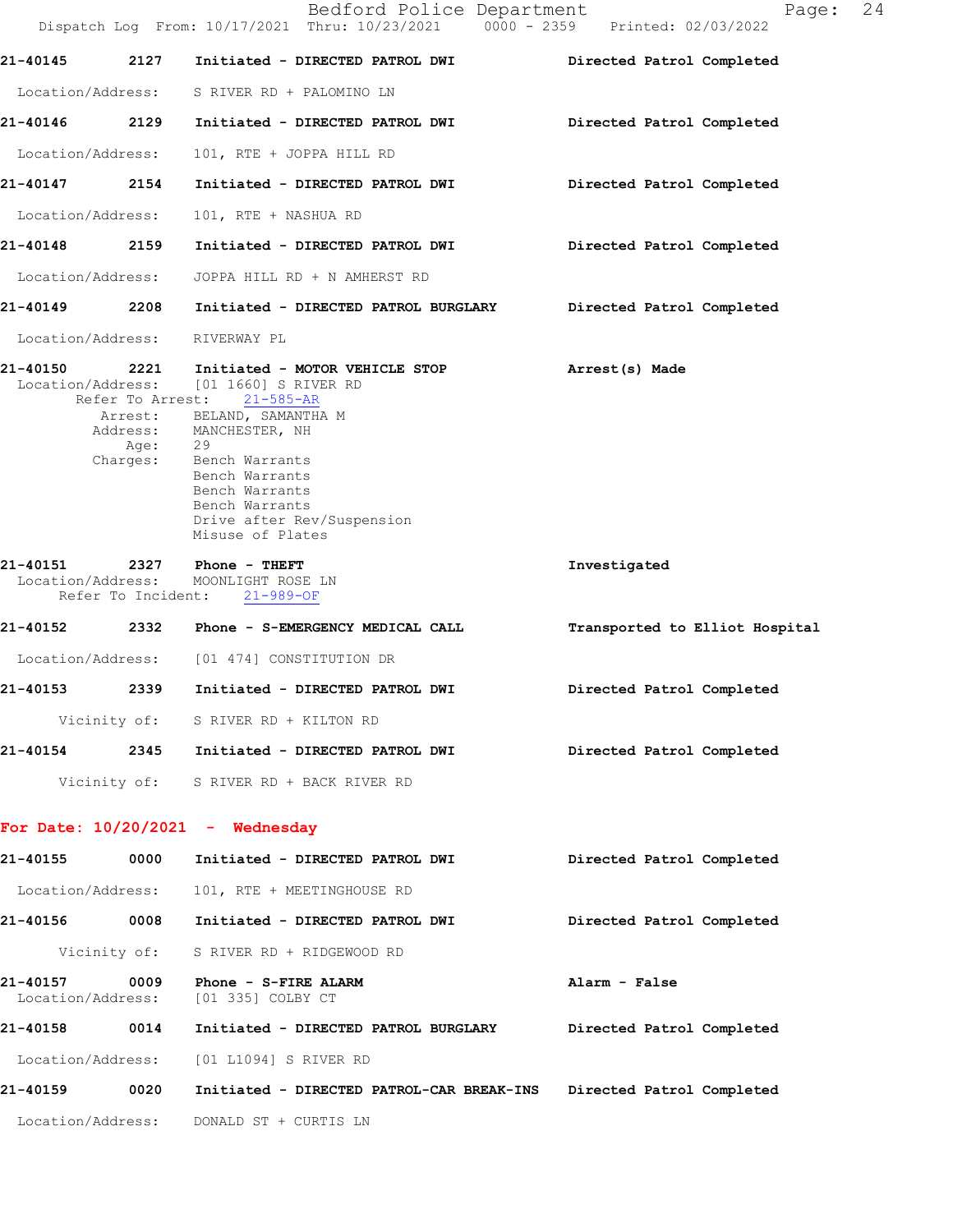|                                    |      | Bedford Police Department<br>Dispatch Log From: 10/17/2021 Thru: 10/23/2021 0000 - 2359 Printed: 02/03/2022 | 25<br>Page:               |
|------------------------------------|------|-------------------------------------------------------------------------------------------------------------|---------------------------|
| 21-40160 0026                      |      | Initiated - MOTOR VEHICLE STOP                                                                              | Summons/Warning Issued    |
| Location/Address:                  |      | 101, RTE + HITCHING POST LN                                                                                 |                           |
|                                    |      |                                                                                                             | Directed Patrol Completed |
|                                    |      | Vicinity of: S RIVER RD + AUTUMN LN                                                                         |                           |
|                                    |      |                                                                                                             | Directed Patrol Completed |
|                                    |      | Vicinity of: S RIVER RD + MAIN ST                                                                           |                           |
|                                    |      |                                                                                                             | Directed Patrol Completed |
| Location/Address:                  |      | 101, RTE + TWIN BROOK LN                                                                                    |                           |
| Vicinity of:                       |      | 21-40164 0055 Initiated - DIRECTED PATROL DWI<br>S RIVER RD + CLUB ACRE LN                                  | Extinquished              |
|                                    |      | 21-40165 0058 Initiated - SUSP ACTIVITIES<br>Location/Address: [01 1836] DARLING ST                         | <b>Services Rendered</b>  |
|                                    |      |                                                                                                             | Directed Patrol Completed |
|                                    |      | Vicinity of: S RIVER RD + COLBY CT                                                                          |                           |
|                                    |      | 21-40167   0121   Initiated - DIRECTED PATROL DWI                                                           | Directed Patrol Completed |
| Location/Address:                  |      | 101, RTE + 114 RTE                                                                                          |                           |
|                                    |      | 21-40168 0131 Initiated - MOTOR VEHICLE STOP                                                                | Summons/Warning Issued    |
|                                    |      | Location/Address: S RIVER RD + KILTON RD                                                                    |                           |
|                                    |      |                                                                                                             | Directed Patrol Completed |
|                                    |      | Vicinity of: S RIVER RD + SUNSET LN                                                                         |                           |
|                                    |      |                                                                                                             | Directed Patrol Completed |
|                                    |      | Location/Address: 101, RTE + ELK DR                                                                         |                           |
| 21-40171                           | 0150 | Initiated - DIRECTED PATROL DWI                                                                             | Directed Patrol Completed |
|                                    |      | Vicinity of: S RIVER RD + UPJOHN ST                                                                         |                           |
| 21-40172 0152                      |      | Initiated - MOTOR VEHICLE STOP                                                                              | Summons/Warning Issued    |
| Location/Address:                  |      | S RIVER RD + COMMERCE DR                                                                                    |                           |
| 21-40173                           | 0200 | Initiated - MOTOR VEHICLE STOP                                                                              | Summons/Warning Issued    |
| Location/Address:                  |      | 101, RTE + JOPPA HILL RD                                                                                    |                           |
| 21-40174 0204                      |      | Initiated - DIRECTED PATROL-CAR BREAK-INS                                                                   | Directed Patrol Completed |
| Location/Address:                  |      | DONALD ST                                                                                                   |                           |
| 21-40175 0207                      |      | Initiated - DIRECTED PATROL BURGLARY                                                                        | Directed Patrol Completed |
| Location/Address:                  |      | BARTLETT DR                                                                                                 |                           |
|                                    |      |                                                                                                             | Directed Patrol Completed |
| Vicinity of:                       |      | HARVEY RD                                                                                                   |                           |
| 21-40177 0216<br>Location/Address: |      | Initiated - SUSP ACTIVITIES<br>RIVERWAY PL                                                                  | Services Rendered         |
| 21-40178                           | 0230 | Initiated - DIRECTED PATROL-CAR BREAK-INS                                                                   | Directed Patrol Completed |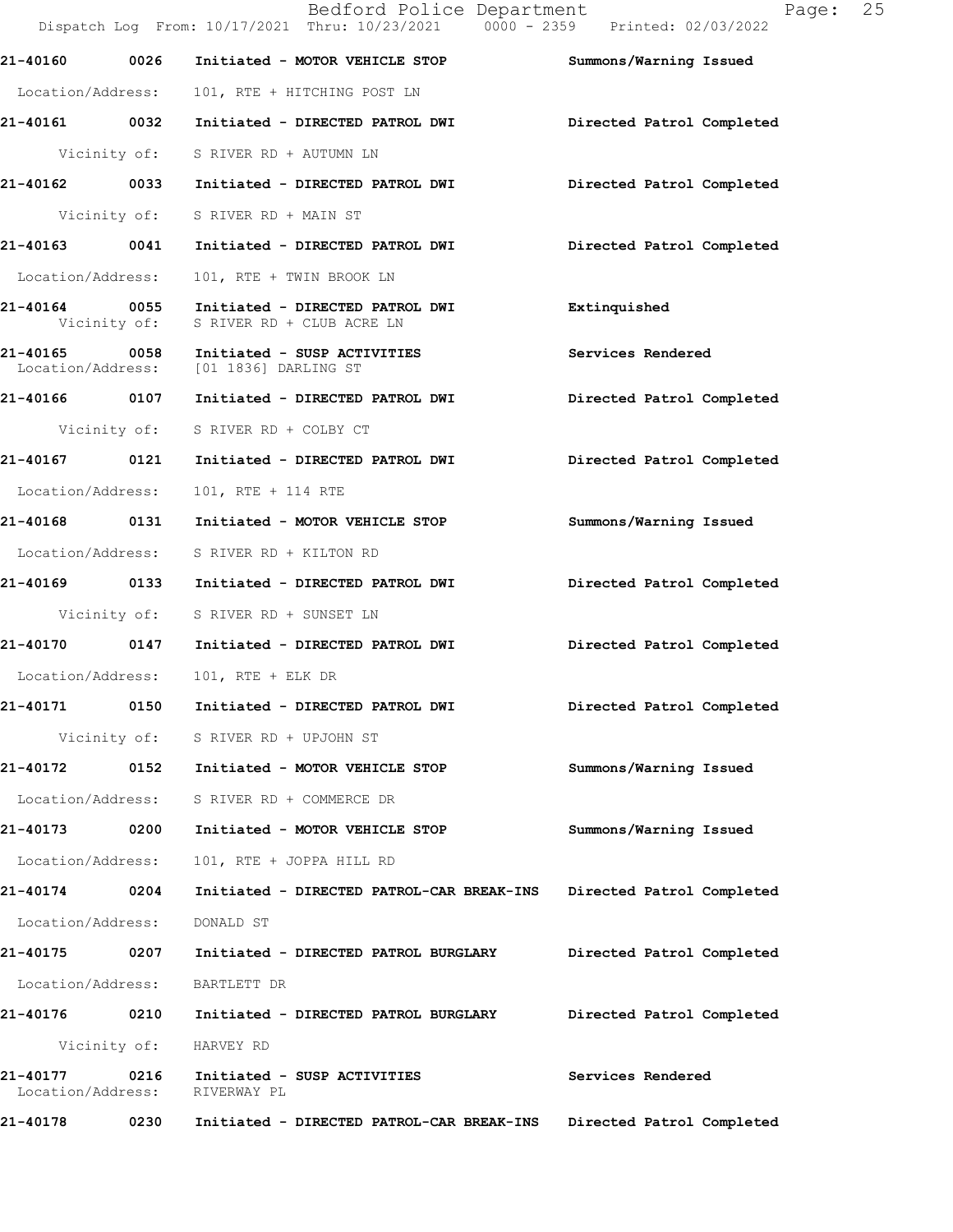|                               |      | Bedford Police Department<br>Dispatch Log From: 10/17/2021 Thru: 10/23/2021 0000 - 2359 Printed: 02/03/2022 | 26<br>Page:               |
|-------------------------------|------|-------------------------------------------------------------------------------------------------------------|---------------------------|
| Location/Address:             |      | [01 L1094] S RIVER RD                                                                                       |                           |
| 21-40179                      | 0242 | Initiated - DIRECTED PATROL-CAR BREAK-INS                                                                   | Directed Patrol Completed |
| Location/Address:             |      | [01 376] KILTON RD                                                                                          |                           |
| 21-40181 0244                 |      | Initiated - BUILDING CHECK                                                                                  | Directed Patrol Completed |
| Location/Address:             |      | $[01 1277] 101$ , RTE                                                                                       |                           |
| 21-40180 0246                 |      | Initiated - DIRECTED PATROL-CAR BREAK-INS                                                                   | Directed Patrol Completed |
| Location/Address:             |      | [01 L0000816] IRON HORSE DR                                                                                 |                           |
| 21-40182 0254                 |      | Initiated - DIRECTED PATROL-CAR BREAK-INS                                                                   | Building Checked/Secured  |
| Vicinity of:                  |      | WORTHLEY RD + CONSTANCE ST                                                                                  |                           |
| 21-40183                      | 0255 | Initiated - MOTOR VEHICLE STOP                                                                              | Summons/Warning Issued    |
| Location/Address:             |      | 101, RTE + 114 RTE                                                                                          |                           |
| 21-40184 0313                 |      | Initiated - DIRECTED PATROL-CAR BREAK-INS                                                                   | Directed Patrol Completed |
| Location/Address:             |      | 114 RTE + DONALD ST                                                                                         |                           |
| 21-40185 0318                 |      | Initiated - DIRECTED PATROL-CAR BREAK-INS                                                                   | Directed Patrol Completed |
| Vicinity of:                  |      | HAWTHORNE DR + STATION RD                                                                                   |                           |
| 21-40186                      | 0321 | Initiated - DIRECTED PATROL BURGLARY                                                                        | Directed Patrol Completed |
| Location/Address:             |      | [01 1235] S RIVER RD                                                                                        |                           |
| 21-40187                      | 0322 | Initiated - DIRECTED PATROL-CAR BREAK-INS                                                                   | Directed Patrol Completed |
| Location/Address:             |      | BEALS RD + SONOMA DR                                                                                        |                           |
| 21-40188 0323                 |      | Initiated - DIRECTED PATROL-CAR BREAK-INS                                                                   | Directed Patrol Completed |
| Vicinity of:                  |      | JENKINS RD + BEALS RD                                                                                       |                           |
| 21-40189                      | 0343 | Initiated - BUILDING CHECK                                                                                  | Directed Patrol Completed |
| Location/Address:             |      | [01 L0000553] 101, RTE                                                                                      |                           |
| 21-40190 0344                 |      | Initiated - BUILDING CHECK                                                                                  | Building Checked/Secured  |
| Location/Address:             |      | [01 234] COUNTY RD                                                                                          |                           |
| 21-40191                      | 0352 | Initiated - BUILDING CHECK                                                                                  | Building Checked/Secured  |
| Location/Address:             |      | [01 L10] S RIVER RD                                                                                         |                           |
| 21-40192<br>Location/Address: | 0408 | Phone - ANIMAL COMPLAINT<br>101, RTE + STOWELL RD                                                           | Services Rendered         |
| 21-40193 0409                 |      | Initiated - DIRECTED PATROL BURGLARY                                                                        | Directed Patrol Completed |
| Location/Address:             |      | [01 L0000794] OLDE BEDFORD WAY                                                                              |                           |
| 21-40194                      | 0418 | Initiated - DIRECTED PATROL BURGLARY                                                                        | Directed Patrol Completed |
| Location/Address:             |      | [01 308] COLBY CT                                                                                           |                           |
| 21-40195                      | 0421 | Initiated - DIRECTED PATROL-CAR BREAK-INS                                                                   | Directed Patrol Completed |
| Location/Address:             |      | [01 L1094] S RIVER RD                                                                                       |                           |
| 21-40196                      | 0510 | Initiated - DIRECTED PATROL TRAFFIC ENF                                                                     | Directed Patrol Completed |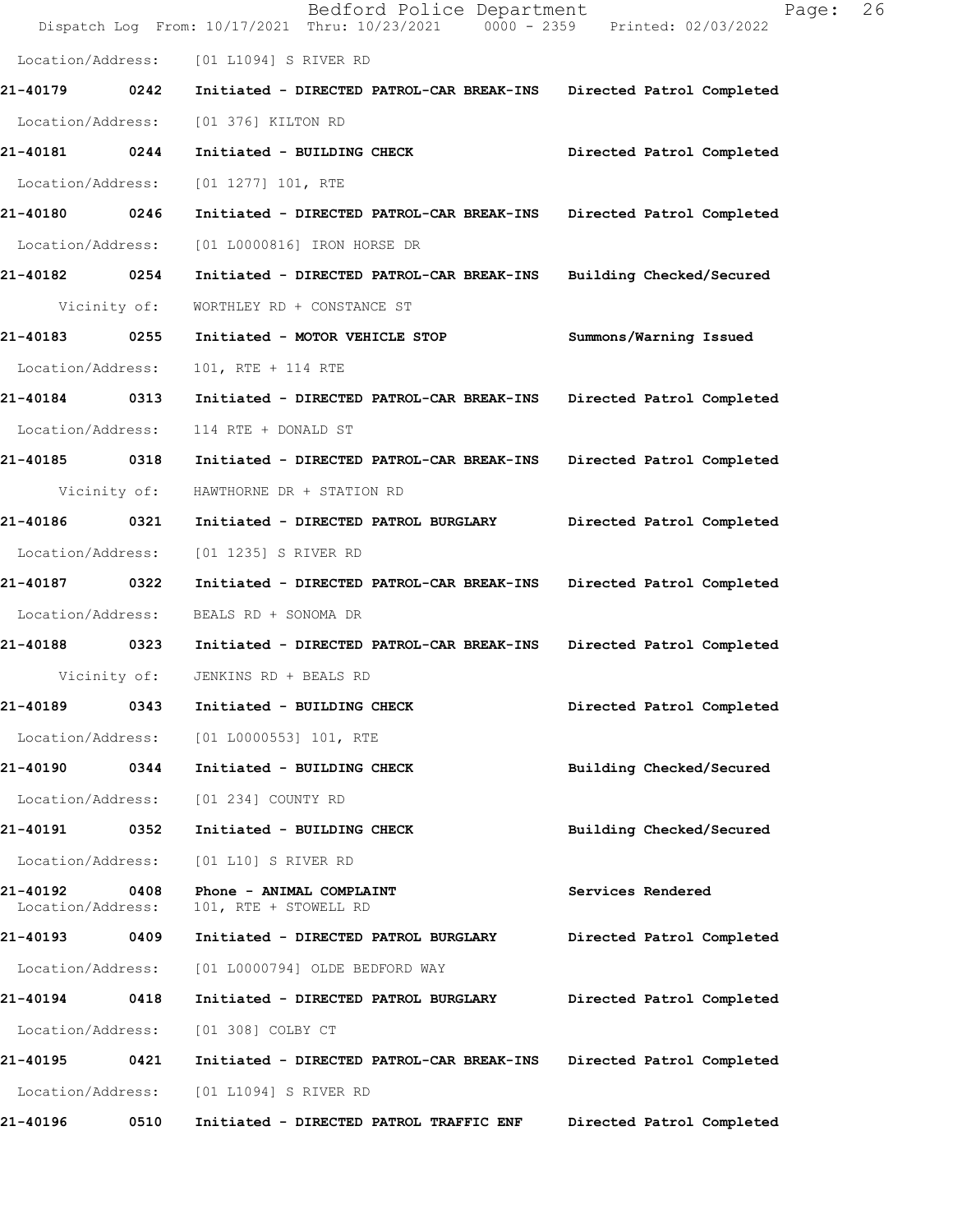|                                    |              | Bedford Police Department<br>Dispatch Log From: 10/17/2021 Thru: 10/23/2021 0000 - 2359 Printed: 02/03/2022 | 27<br>Page:               |  |
|------------------------------------|--------------|-------------------------------------------------------------------------------------------------------------|---------------------------|--|
|                                    |              | Vicinity of: S RIVER RD + KILTON RD                                                                         |                           |  |
|                                    |              | 21-40197 0547 Initiated - DIRECTED PATROL TRAFFIC ENF Directed Patrol Completed                             |                           |  |
|                                    |              | Vicinity of: S RIVER RD + TECHNOLOGY DR                                                                     |                           |  |
|                                    |              | 21-40198 0643 Phone - PRIVATE INVESTIGATOR                                                                  | No Action Required        |  |
| Location/Address:                  |              | HITCHING POST LN                                                                                            |                           |  |
| 21-40199 0705<br>Location/Address: |              | Initiated - ANIMAL COMPLAINT<br>101, RTE + FREEDOM WAY                                                      | Services Rendered         |  |
| Location/Address:                  |              | 21-40200 0711 Phone - MOTOR VEHICLE COMPLAINT<br>101, RTE + TWIN BROOK LN                                   | Services Rendered         |  |
|                                    |              | 21-40201  0734  Initiated - DIRECTED PATROL TRAFFIC ENF                                                     | Directed Patrol Completed |  |
| Location/Address:                  |              | 114 RTE + WHITE AVE                                                                                         |                           |  |
| Location/Address:                  |              | 21-40203 0745 Phone - ASSIST CITIZEN<br>BEECH ST                                                            | Investigated              |  |
|                                    |              | 21-40202  0747  Initiated - DIRECTED PATROL TRAFFIC ENF                                                     | Directed Patrol Completed |  |
| Location/Address:                  |              | NEW BOSTON RD + WALLACE RD                                                                                  |                           |  |
|                                    |              | 21-40204 0755 Initiated - DIRECTED PATROL TRAFFIC ENF                                                       | Directed Patrol Completed |  |
|                                    |              | Vicinity of: S RIVER RD + COLBY CT                                                                          |                           |  |
| 21-40205 0756                      |              | Initiated - MOTOR VEHICLE STOP                                                                              | Summons/Warning Issued    |  |
| Location/Address:                  |              | 114 RTE + DONALD ST                                                                                         |                           |  |
| 21-40206 0820<br>Location/Address: |              | Initiated - DISABLED MOTOR VEHICLE<br>NEW BOSTON RD + MCALLISTER RD                                         | Services Rendered         |  |
| 21-40207 0833                      |              | Initiated - DIRECTED PATROL TRAFFIC ENF                                                                     | Directed Patrol Completed |  |
|                                    |              | Location/Address: WALLACE RD + JACKSON SQ                                                                   |                           |  |
| 21-40208                           | 0848         | Initiated - DIRECTED PATROL TRAFFIC ENF                                                                     | Directed Patrol Completed |  |
| Location/Address:                  |              | BACK RIVER RD + SILVER SPRING DR                                                                            |                           |  |
| 21-40209<br>Location/Address:      | 0851         | $911 - 911$ Abandoned<br>[01 1379] WASHINGTON PL                                                            | Services Rendered         |  |
| 21-40210                           | 0858         | Initiated - DIRECTED PATROL TRAFFIC ENF                                                                     | Directed Patrol Completed |  |
| Location/Address:                  |              | 101, RTE + WALLACE RD                                                                                       |                           |  |
| 21-40211                           | 0903         | Initiated - MOTOR VEHICLE STOP                                                                              | Summons/Warning Issued    |  |
| Location/Address:                  |              | BACK RIVER RD + CAMP RD                                                                                     |                           |  |
| 21-40212 0915                      | Location:    | Other - BOLO<br>NASHUA                                                                                      | Services Rendered         |  |
| 21-40213 0919                      |              | Initiated - DIRECTED PATROL TRAFFIC ENF                                                                     | Directed Patrol Completed |  |
|                                    | Vicinity of: | S RIVER RD + TECHNOLOGY DR                                                                                  |                           |  |
| 21-40214                           | 0921         | Initiated - MOTOR VEHICLE STOP                                                                              | Summons/Warning Issued    |  |
| Location/Address:                  |              | 101, RTE + 114 RTE                                                                                          |                           |  |
| 21-40215 0928                      |              | Initiated - MOTOR VEHICLE STOP                                                                              | Summons/Warning Issued    |  |
| Location/Address:                  |              | [01 L0000553] 101, RTE                                                                                      |                           |  |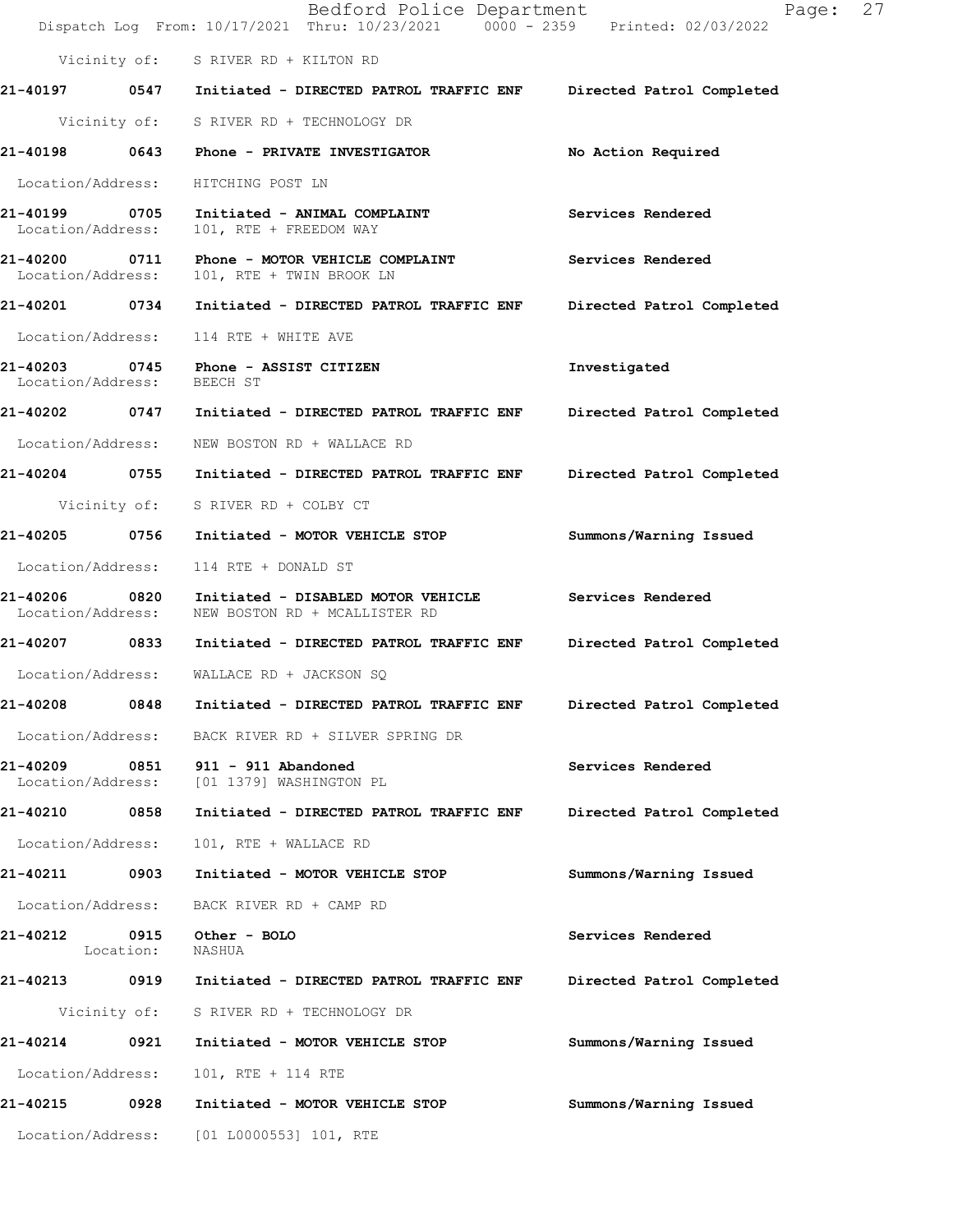21-40216 0928 Phone - MOTOR VEHICLE ACC-SPECIAL CIR. Services Rendered<br>Location/Address: 101, RTE + 114 RTE Location/Address: 21-40218 0937 Phone - DOG COMPLAINT Services Rendered Services Rendered Services Rendered Location/Address: 21-40217 0939 Initiated - MOTOR VEHICLE ACCIDENT Services Rendered Location/Address: [01 L1777] WALLACE RD Location/Address: 21-40219 0941 Phone - INTERNET CRIMES Services Rendered Location/Address: WORTHLEY RD 21-40220 1003 911 - SHOPLIFTING Summons/Warning Issued Location/Address: [01 1050] DONALD ST 21-40221 1026 Phone - DRUG VIOLATIONS 100 Phone Investigated Location/Address: [01 463] NASHUA RD 21-40222 1030 Initiated - MOTOR VEHICLE STOP Summons/Warning Issued Location/Address: 101, RTE + OLD BEDFORD RD 21-40223 1109 Initiated - DIRECTED PATROL BURGLARY Directed Patrol Completed Vicinity of: DONALD ST + RUNDLETT HILL RD 21-40224 1115 Phone - S-PROPANE/NATURAL GAS EMERG Services Rendered<br>Location/Address: [01 L360] 101, RTE Location/Address: 21-40225 1116 911 - S-EMERGENCY MEDICAL CALL-ALPHA NO TRANSPORT Location/Address: OLD SAWMILL RD 21-40226 1123 Phone - ASSIST CITIZEN Services Rendered Location/Address: BUCKINGHAM WAY Location/Address: 21-40227 1124 Initiated - DIRECTED PATROL TRAFFIC ENF Directed Patrol Completed Location/Address: 101, RTE + WALLACE RD 21-40228 1146 Phone - SEX OFFENSES 1nvestigated Investigated Location/Address: [01 17] DONALD ST Location/Address: Refer To Incident: 21-992-OF 21-40229 1148 Phone - MOTOR VEHICLE THEFT **Investigated** Location/Address: [01 L1803] S RIVER RD Refer To Incident: 21-991-OF 21-40230 1304 Phone - CIVIL STANDBY No Action Required Location/Address: WHISPER DR 21-40231 1315 Phone - INVESTIGATION-FOLLOWUP No Action Required Location/Address: [01 1658] CATESBY LN 21-40232 1316 Phone - MOTOR VEHICLE COMPLAINT Services Rendered Location/Address: LIBERTY HILL RD Location/Address: 21-40233 1329 Phone - S-FIRE ALARM Services Rendered Location/Address: [01 1083] LEAVY DR Location/Address: 21-40234 1345 Initiated - DIRECTED PATROL TRAFFIC ENF Directed Patrol Completed Location/Address: 101, RTE + HITCHING POST LN 21-40235 1414 Phone - MOTOR VEHICLE ACC-SPECIAL CIR. Services Rendered<br>Location/Address: HOLBROOK RD + NEW BOSTON RD HOLBROOK RD + NEW BOSTON RD Refer To Incident: 21-993-OF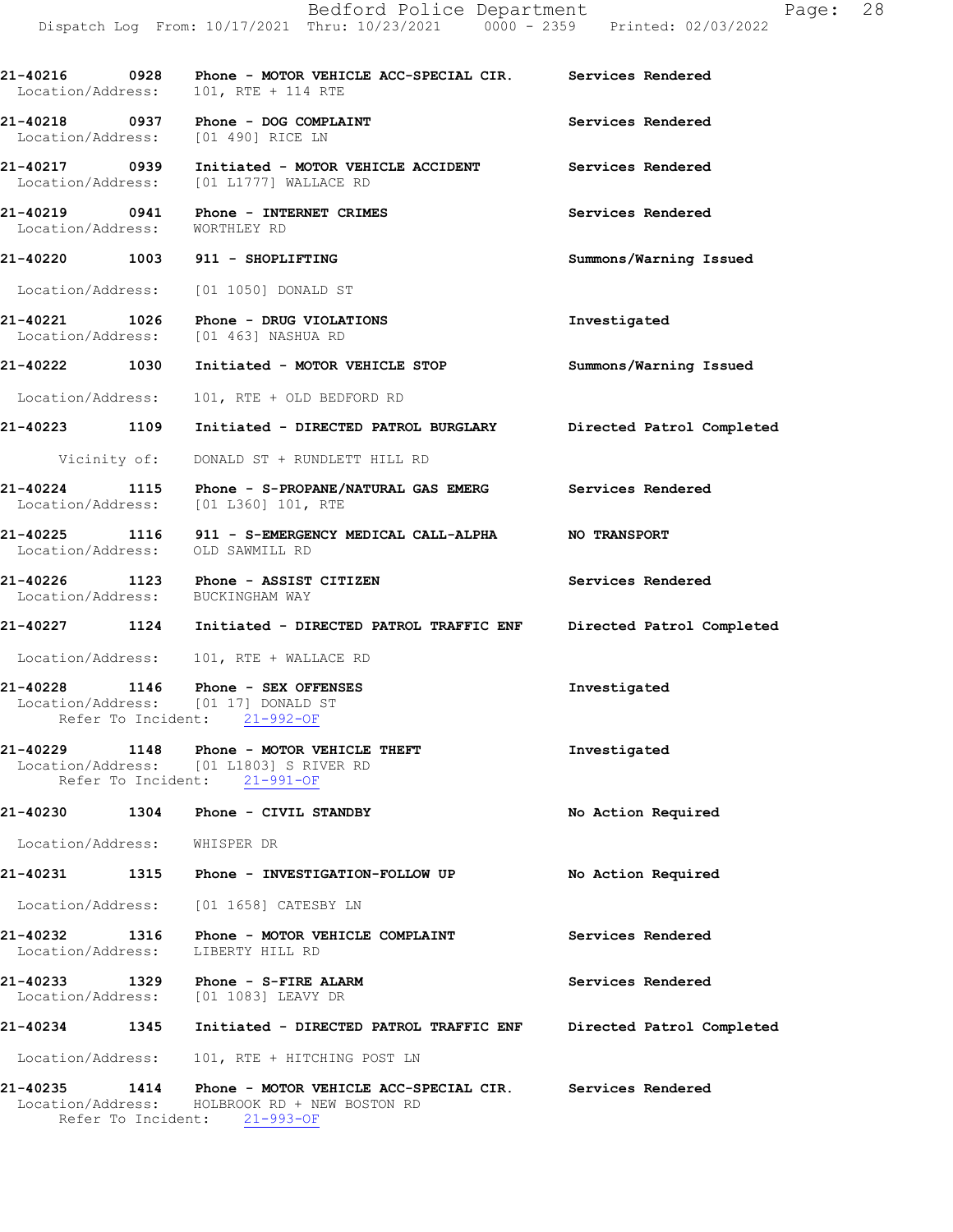|                               |      | Bedford Police Department<br>Dispatch Log From: 10/17/2021 Thru: 10/23/2021 0000 - 2359 Printed: 02/03/2022    | 29<br>Page:                 |
|-------------------------------|------|----------------------------------------------------------------------------------------------------------------|-----------------------------|
| 21-40236                      | 1421 | Initiated - DIRECTED PATROL TRAFFIC ENF Directed Patrol Completed                                              |                             |
| Location/Address:             |      | NASHUA RD                                                                                                      |                             |
|                               |      | 21-40237 1426 911 - S-EMERGENCY MEDICAL CALL-DELTA TRANSPORTED TO CMC HOSPITAL                                 |                             |
|                               |      | Location/Address: [01 L1466] RIDGEWOOD RD                                                                      |                             |
|                               |      | 21-40239 1442 911 - INVESTIGATION-FOLLOW UP<br>Location/Address: NEW BOSTON RD<br>Refer To Incident: 21-993-OF | Investigated                |
|                               |      | 21-40238 1444 911 - S-EMERGENCY MEDICAL CALL-CHARL                                                             | TRANSPORTED TO CMC HOSPITAL |
|                               |      | Location/Address: [01 1489] LEAVY DR                                                                           |                             |
| 21-40240 1519                 |      | Initiated - DIRECTED PATROL ACCIDENTS                                                                          | Directed Patrol Completed   |
| Location/Address:             |      | 114 RTE + 101, RTE                                                                                             |                             |
| 21-40241 1525                 |      | Initiated - MOTOR VEHICLE STOP                                                                                 | Summons/Warning Issued      |
| Location/Address:             |      | DONALD ST + SANDSTONE DR                                                                                       |                             |
| 21-40242 1530                 |      | Initiated - DIRECTED PATROL TRAFFIC ENF Directed Patrol Completed                                              |                             |
| Location/Address:             |      | 101, RTE + WALLACE RD                                                                                          |                             |
|                               |      | 21-40243   1543   Initiated - DIRECTED PATROL TRAFFIC ENF                                                      | Directed Patrol Completed   |
|                               |      | Location/Address: S RIVER RD + KILTON RD                                                                       |                             |
| Location/Address: S RIVER RD  |      | 21-40244 1550 911 - MOTOR VEHICLE ACCIDENT                                                                     | Investigated                |
|                               |      | 21-40245  1555  Initiated - DIRECTED PATROL TRAFFIC ENF                                                        | Directed Patrol Completed   |
| Location/Address:             |      | DONALD ST + LAWES AVE                                                                                          |                             |
| 21-40246 1559                 |      | Initiated - MOTOR VEHICLE STOP                                                                                 | Summons/Warning Issued      |
| Location/Address:             |      | 101, RTE                                                                                                       |                             |
| 21-40247                      | 1605 | Initiated - MOTOR VEHICLE STOP                                                                                 | Summons/Warning Issued      |
| Location/Address:             |      | PALOMINO LN + S RIVER RD                                                                                       |                             |
| 21-40248                      | 1611 | Initiated - DIRECTED PATROL TRAFFIC ENF                                                                        | Directed Patrol Completed   |
| Location/Address:             |      | S RIVER RD + HAWTHORNE DR                                                                                      |                             |
| 21-40249                      | 1613 | Initiated - MOTOR VEHICLE STOP                                                                                 | Summons/Warning Issued      |
| Location/Address:             |      | S RIVER RD                                                                                                     |                             |
| 21-40250                      | 1615 | Initiated - DIRECTED PATROL TRAFFIC ENF                                                                        | Directed Patrol Completed   |
| Location/Address:             |      | GAGE GIRLS RD                                                                                                  |                             |
| 21-40251                      | 1636 | Initiated - DIRECTED PATROL-CAR BREAK-INS                                                                      | Directed Patrol Completed   |
| Location/Address:             |      | WORTHLEY RD + RUNDLETT HILL RD                                                                                 |                             |
| 21-40253                      | 1636 | Initiated - MOTOR VEHICLE STOP                                                                                 | Summons/Warning Issued      |
| Location/Address:             |      | MEETINGHOUSE RD + KENSINGTON LN                                                                                |                             |
| 21-40252<br>Location/Address: | 1637 | 911 - ASSIST CITIZEN<br>[01 248] RIDGEWOOD RD                                                                  | Services Rendered           |
| 21-40254                      | 1638 | Initiated - MOTOR VEHICLE STOP                                                                                 | Merge: 21-40253 By: 00980   |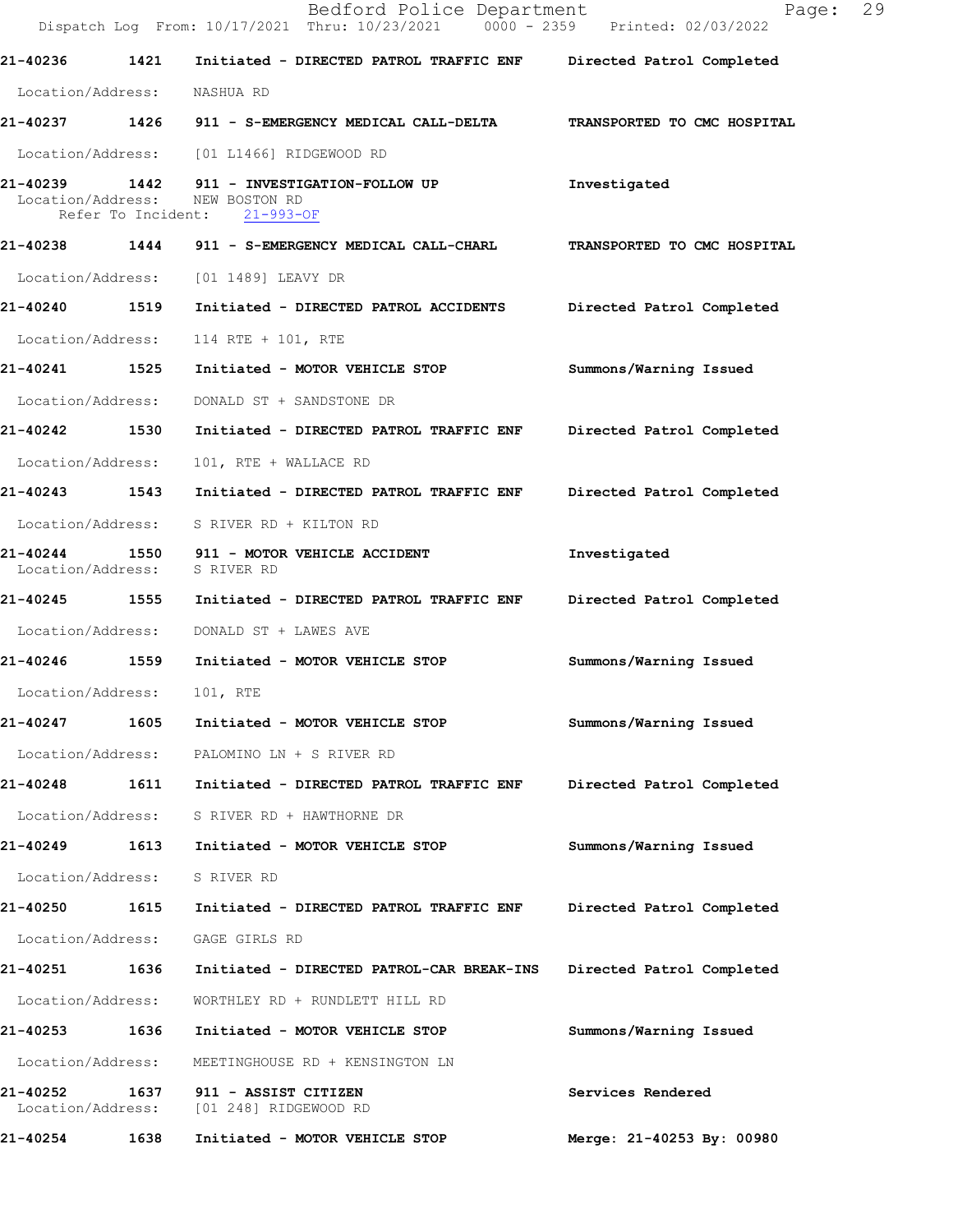|                                                          |      | Bedford Police Department<br>Dispatch Log From: 10/17/2021 Thru: 10/23/2021 0000 - 2359 Printed: 02/03/2022 | Page:                          | 30 |
|----------------------------------------------------------|------|-------------------------------------------------------------------------------------------------------------|--------------------------------|----|
|                                                          |      | Location/Address: MEETINGHOUSE RD + KENSINGTON LN                                                           |                                |    |
|                                                          |      | 21-40255    1654    Initiated - DIRECTED PATROL TRAFFIC ENF                                                 | Directed Patrol Completed      |    |
|                                                          |      | Location/Address: S RIVER RD + AUTUMN LN                                                                    |                                |    |
| 21-40256 1656                                            |      | Initiated - MOTOR VEHICLE STOP                                                                              | Summons/Warning Issued         |    |
| Location/Address:                                        |      | 101, RTE + WALLACE RD                                                                                       |                                |    |
| 21-40257 1711                                            |      | Initiated - MOTOR VEHICLE STOP                                                                              | Summons/Warning Issued         |    |
|                                                          |      | Location/Address: S RIVER RD + HAWTHORNE DR                                                                 |                                |    |
| 21-40258 1722                                            |      | Initiated - DIRECTED PATROL TRAFFIC ENF                                                                     | Directed Patrol Completed      |    |
| Location/Address:                                        |      | WALLACE RD + NASHUA RD                                                                                      |                                |    |
| 21-40259 1737                                            |      | Initiated - MOTOR VEHICLE STOP                                                                              | Summons/Warning Issued         |    |
| Location/Address:                                        |      | [01 1263] JENKINS RD                                                                                        |                                |    |
| 21-40260 1741                                            |      | Initiated - DIRECTED PATROL ACCIDENTS                                                                       | Directed Patrol Completed      |    |
| Location/Address:                                        |      | WALLACE RD + NEW BOSTON RD                                                                                  |                                |    |
| 21-40261 1741                                            |      | Initiated - DIRECTED PATROL BURGLARY                                                                        | Directed Patrol Completed      |    |
| Location/Address:                                        |      | [01 L1804] S RIVER RD                                                                                       |                                |    |
| 21-40262 1745                                            |      | Initiated - MOTOR VEHICLE STOP                                                                              | Summons/Warning Issued         |    |
| Location/Address:                                        |      | S RIVER RD                                                                                                  |                                |    |
|                                                          |      | 21-40263 1752 911 - S-EMERGENCY MEDICAL CALL<br>Location/Address: [01 324] HAWTHORNE DR                     | NO TRANSPORT                   |    |
| 21-40266 1806<br>Location/Address:<br>Refer To Incident: |      | Initiated - INVESTIGATION-FOLLOW UP<br>CRIMSON GLORY LN<br>$21 - 989 - OF$                                  | Investigated                   |    |
| 21-40264                                                 | 1807 | Initiated - MOTOR VEHICLE STOP                                                                              | Summons/Warning Issued         |    |
| Location/Address:                                        |      | 101, RTE + CONSTITUTION DR                                                                                  |                                |    |
| 21-40265                                                 | 1808 | Initiated - MOTOR VEHICLE STOP                                                                              | Summons/Warning Issued         |    |
| Location/Address:                                        |      | 101, RTE + PINECREST DR                                                                                     |                                |    |
| 21-40267                                                 | 1827 | Initiated - DIRECTED PATROL-CAR BREAK-INS                                                                   | Directed Patrol Completed      |    |
| Location/Address:                                        |      | [01 308] COLBY CT                                                                                           |                                |    |
| 21-40268                                                 | 1830 | Initiated - DIRECTED PATROL TRAFFIC ENF                                                                     | Directed Patrol Completed      |    |
| Location/Address:                                        |      | RUNDLETT HILL RD + OLD BEDFORD RD                                                                           |                                |    |
| 21-40269                                                 | 1832 | Initiated - DIRECTED PATROL BURGLARY                                                                        | Directed Patrol Completed      |    |
| Location/Address:                                        |      | BARTLETT DR                                                                                                 |                                |    |
| 21-40270                                                 | 1840 | Initiated - MOTOR VEHICLE STOP                                                                              | Summons/Warning Issued         |    |
| Location/Address:                                        |      | RUNDLETT HILL RD                                                                                            |                                |    |
| 21-40271                                                 | 1843 | 911 - S-EMERGENCY MEDICAL CALL-CHARL                                                                        | Transported to Elliot Hospital |    |
| Location/Address:                                        |      | [01 17] DONALD ST                                                                                           |                                |    |
| 21-40272                                                 | 1903 | Initiated - DIRECTED PATROL-CAR BREAK-INS                                                                   | Directed Patrol Completed      |    |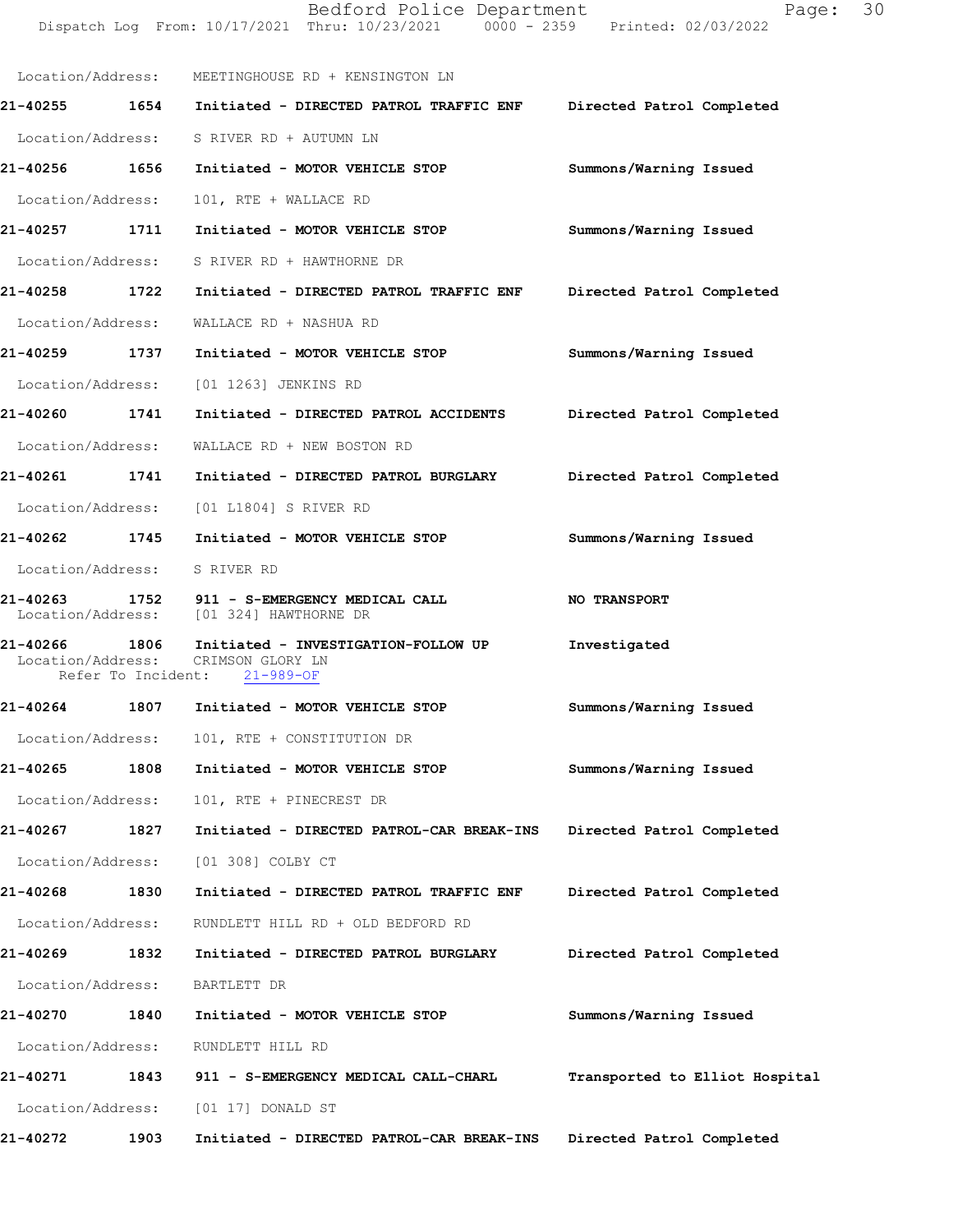|                                          |      | Dispatch Log From: 10/17/2021 Thru: 10/23/2021 0000 - 2359 Printed: 02/03/2022    |                                |
|------------------------------------------|------|-----------------------------------------------------------------------------------|--------------------------------|
|                                          |      | Location/Address: [01 1108] LEAVY DR                                              |                                |
|                                          |      | 21-40273 1905 Initiated - DIRECTED PATROL-CAR BREAK-INS Directed Patrol Completed |                                |
|                                          |      | Location/Address: [01 1870] S RIVER RD                                            |                                |
| 21-40274<br>Location/Address:            | 1911 | 911 - S-EMERGENCY MEDICAL CALL-BRAVO NO TRANSPORT<br>[01 L0000792] S RIVER RD     |                                |
| 21-40275 1913                            |      | Initiated - DIRECTED PATROL-CAR BREAK-INS                                         | Directed Patrol Completed      |
| Location/Address: BEALS RD               |      |                                                                                   |                                |
|                                          |      | 21-40276 1913 Phone - HIGHWAY CONDITIONS<br>Location/Address: POWDER HILL RD      | Services Rendered              |
| 21-40277 1940                            |      | Initiated - MOTOR VEHICLE STOP                                                    | Summons/Warning Issued         |
|                                          |      | Location/Address: S RIVER RD + WASHINGTON PL                                      |                                |
| 21-40278 1947                            |      | Initiated - DIRECTED PATROL DWI                                                   | Directed Patrol Completed      |
| Location/Address:                        |      | 101, RTE + JENKINS RD                                                             |                                |
| 21-40279 2001                            |      | 911 - S-EMERGENCY MEDICAL CALL-CHARL                                              | Transported to Elliot Hospital |
|                                          |      | Location/Address: [01 324] HAWTHORNE DR                                           |                                |
| 21-40280 2009                            |      | Initiated - MOTOR VEHICLE STOP                                                    | Summons/Warning Issued         |
|                                          |      | Location/Address: BOYNTON ST + 101, RTE                                           |                                |
| 21-40281 2016                            |      | 911 - S-EMERGENCY MEDICAL CALL-DELTA                                              | Transported to Elliot Hospital |
|                                          |      | Location/Address: FLINTLOCK RD                                                    |                                |
| 21-40282 2022                            |      | Initiated - MOTOR VEHICLE STOP                                                    | Summons/Warning Issued         |
|                                          |      | Location/Address: F.E. EVERETT SOUTH TPKE                                         |                                |
| 21-40283<br>Location/Address: WALLACE RD | 2028 | Phone - MOTOR VEHICLE COMPLAINT                                                   | Could Not Locate               |
| 21-40284<br>Location/Address:            | 2041 | Initiated - SUSP ACTIVITIES<br>[01 L0000792] S RIVER RD                           | Services Rendered              |
| 21-40285                                 | 2057 | Initiated - DIRECTED PATROL DWI                                                   | Directed Patrol Completed      |
| Location/Address:                        |      | 101, RTE + WALLACE RD                                                             |                                |
| 21-40286                                 | 2103 | Initiated - DIRECTED PATROL DWI                                                   | Directed Patrol Completed      |
| Location/Address:                        |      | JOPPA HILL RD + N AMHERST RD                                                      |                                |
| 21-40287                                 | 2105 | Initiated - DIRECTED PATROL DWI                                                   | Directed Patrol Completed      |
| Location/Address:                        |      | S RIVER RD + MEETINGHOUSE RD                                                      |                                |
| 21-40288                                 | 2108 | Initiated - MOTOR VEHICLE STOP                                                    | Summons/Warning Issued         |
| Location/Address:                        |      | S RIVER RD                                                                        |                                |
| 21-40289                                 | 2115 | Initiated - DIRECTED PATROL-CAR BREAK-INS                                         | Directed Patrol Completed      |
| Location/Address:                        |      | CRIMSON GLORY LN                                                                  |                                |
| 21-40290                                 | 2139 | Initiated - DIRECTED PATROL-CAR BREAK-INS                                         | Directed Patrol Completed      |
| Location/Address:                        |      | CRIMSON GLORY LN                                                                  |                                |
|                                          |      |                                                                                   |                                |

Bedford Police Department Page: 31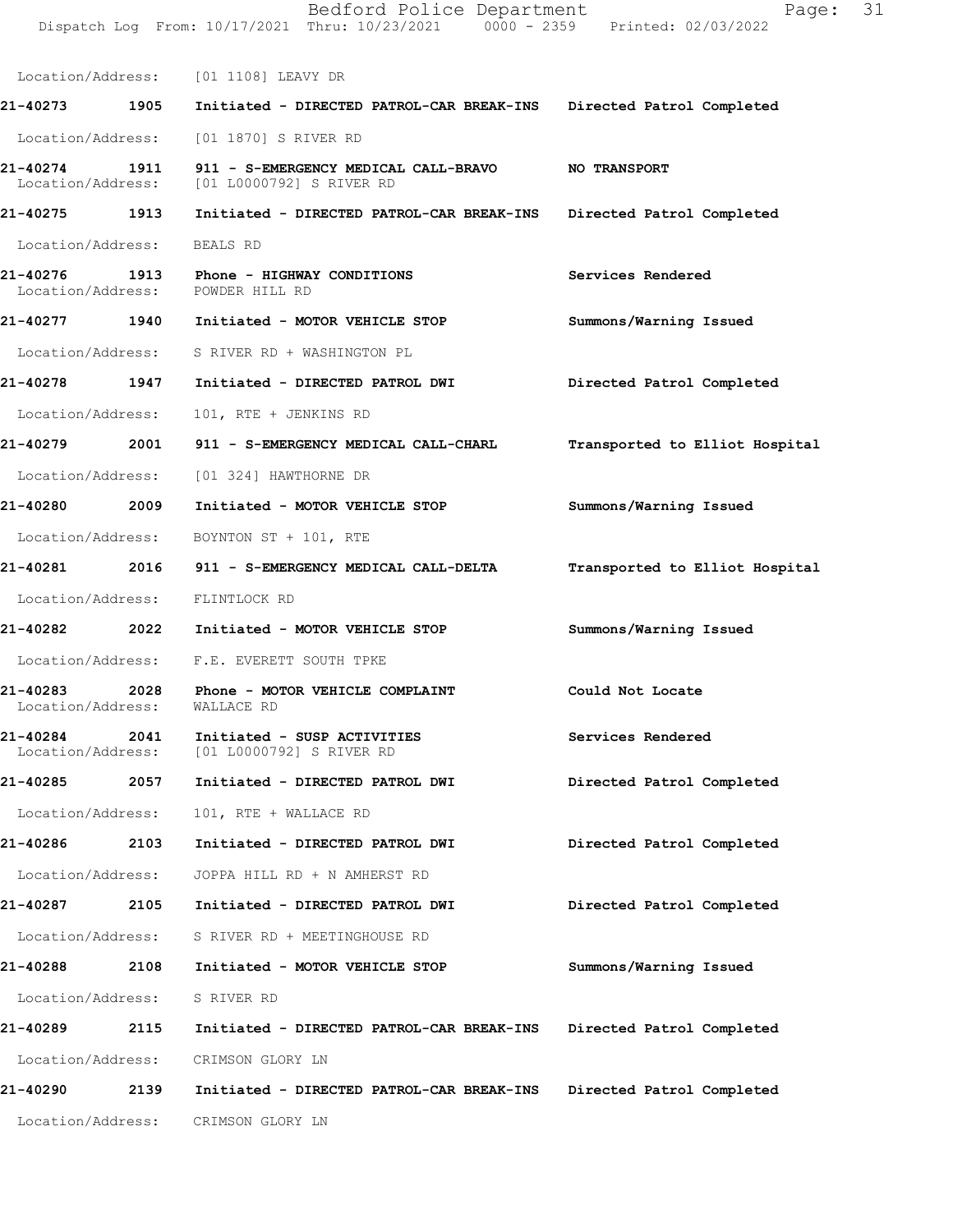|                   |              | Bedford Police Department<br>Dispatch Log From: 10/17/2021 Thru: 10/23/2021 0000 - 2359 Printed: 02/03/2022 | Page:<br>32                    |
|-------------------|--------------|-------------------------------------------------------------------------------------------------------------|--------------------------------|
|                   |              | 21-40291 2142 911 - S-EMERGENCY MEDICAL CALL-CHARL                                                          | Transported to Elliot Hospital |
|                   |              | Location/Address: [01 919] CORPORATE DR                                                                     |                                |
|                   |              | 21-40292 2204 Initiated - DIRECTED PATROL BURGLARY Directed Patrol Completed                                |                                |
|                   |              | Location/Address: BARTLETT DR                                                                               |                                |
|                   |              | 21-40293 2313 911 - SUSP ACTIVITIES<br>Location/Address: [01 6] PILGRIM DR                                  | Could Not Locate               |
|                   |              | 21-40294 2316 Phone - MOTOR VEHICLE COMPLAINT                                                               | No Action Required             |
|                   |              | Location/Address: I-293 SOUTH                                                                               |                                |
|                   |              | 21-40295 2338 Initiated - DIRECTED PATROL DWI                                                               | Directed Patrol Completed      |
|                   |              | Location/Address: S RIVER RD + MEETINGHOUSE RD                                                              |                                |
|                   |              | 21-40296  2339    Initiated - DIRECTED PATROL DWI                                                           | Directed Patrol Completed      |
| Location/Address: |              | 101, RTE + NASHUA RD                                                                                        |                                |
|                   |              | 21-40297 2340 Initiated - DIRECTED PATROL DWI                                                               | Directed Patrol Completed      |
|                   |              | Vicinity of: 114 RTE + DONALD ST                                                                            |                                |
|                   |              | 21-40298 2342 Initiated - DIRECTED PATROL DWI                                                               | Directed Patrol Completed      |
|                   |              | Vicinity of: S RIVER RD + KILTON RD                                                                         |                                |
|                   |              | 21-40299  2357  Initiated - DIRECTED PATROL DWI                                                             | Directed Patrol Completed      |
|                   |              | Location/Address: 101, RTE + KILTON ROAD RAMP                                                               |                                |
|                   |              | For Date: $10/21/2021$ - Thursday                                                                           |                                |
|                   |              | 21-40300 0001 Initiated - DIRECTED PATROL DWI                                                               | Directed Patrol Completed      |
|                   |              | Location/Address: 101, RTE + COVENANT WAY                                                                   |                                |
| 21-40301          | 0002         | Initiated - DIRECTED PATROL DWI                                                                             | Directed Patrol Completed      |
|                   | Vicinity of: | S RIVER RD + RIDGEWOOD RD                                                                                   |                                |
| 21-40302          | 0003         | Initiated - DIRECTED PATROL DWI                                                                             | Directed Patrol Completed      |
| Location/Address: |              | S RIVER RD + SOMERVILLE DR                                                                                  |                                |
| 21-40303 0003     |              | Initiated - DIRECTED PATROL DWI                                                                             | Directed Patrol Completed      |
|                   | Vicinity of: | 101, RTE + LIBERTY HILL RD                                                                                  |                                |
| 21-40304          | 0007         | Initiated - MOTOR VEHICLE STOP                                                                              | Summons/Warning Issued         |
| Location/Address: |              | 101, RTE + CONSTITUTION DR                                                                                  |                                |
| 21-40305 0014     |              | Initiated - MOTOR VEHICLE STOP                                                                              | Summons/Warning Issued         |
| Location/Address: |              | S RIVER RD + AUTUMN LN                                                                                      |                                |
| 21-40306          | 0017         | Initiated - MOTOR VEHICLE STOP                                                                              | Summons/Warning Issued         |
| Location/Address: |              | 101, RTE                                                                                                    |                                |
| 21-40307          | 0020         | Initiated - MOTOR VEHICLE STOP                                                                              | Summons/Warning Issued         |
| Location/Address: |              | S RIVER RD + EASTMAN AVE                                                                                    |                                |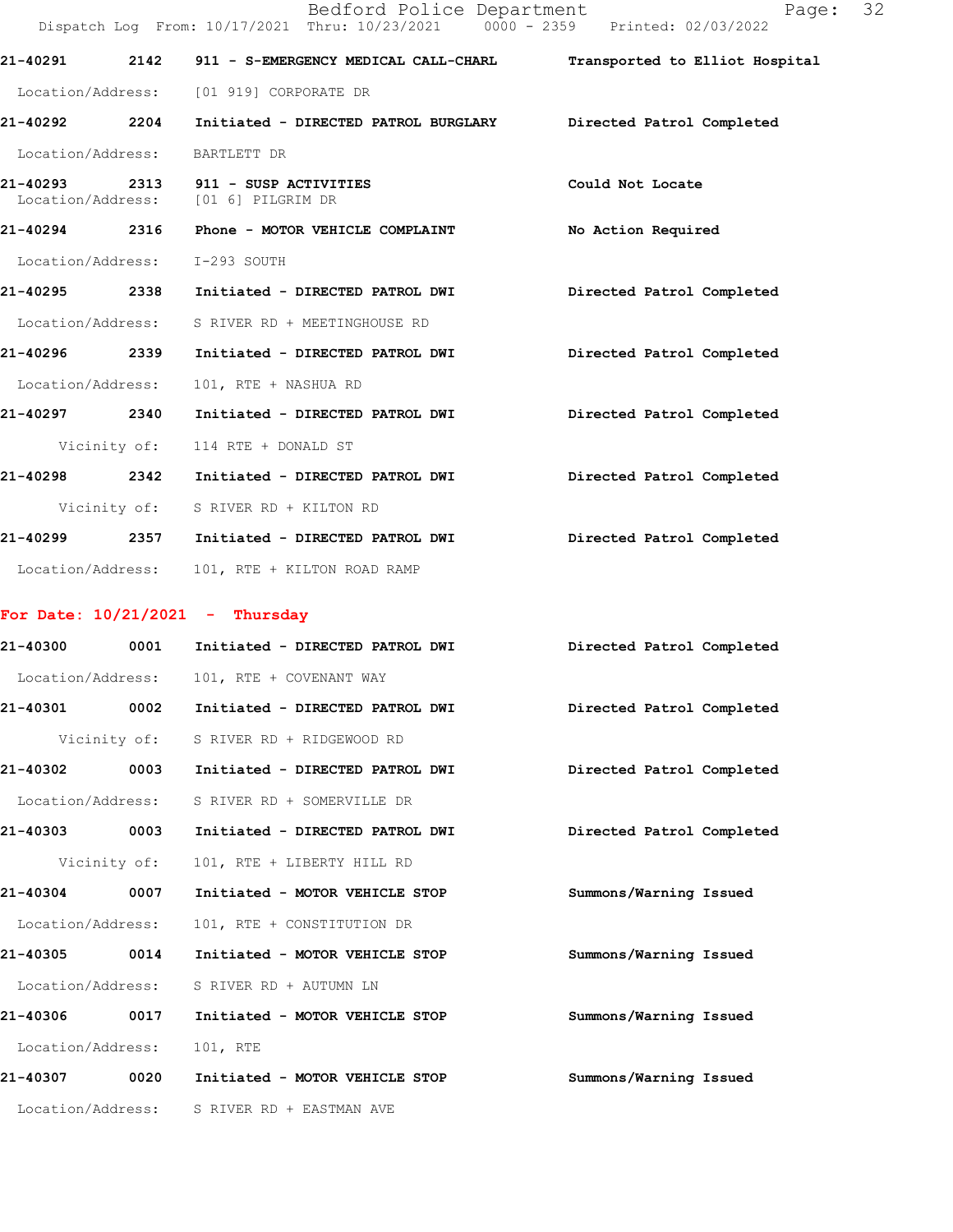|                                    |              | Bedford Police Department<br>Dispatch Log From: 10/17/2021 Thru: 10/23/2021 0000 - 2359 Printed: 02/03/2022 | Page:<br>33                 |
|------------------------------------|--------------|-------------------------------------------------------------------------------------------------------------|-----------------------------|
|                                    |              | Location/Address: [01 L0000129] HARVEY RD                                                                   |                             |
|                                    |              | 21-40309 0029 Initiated - DIRECTED PATROL DWI       Directed Patrol Completed                               |                             |
| Location/Address:                  |              | 101, RTE + WALLACE RD                                                                                       |                             |
| 21-40310 0048<br>Location/Address: |              | Initiated - SUSP ACTIVITIES<br>[01 L1094] S RIVER RD                                                        | Services Rendered           |
| 21-40311 0050                      |              | Initiated - DIRECTED PATROL DWI                                                                             | Directed Patrol Completed   |
| Vicinity of:                       |              | NEW BOSTON RD + MCALLISTER RD                                                                               |                             |
| 21-40312 0056                      |              | Initiated - SUSP ACTIVITIES<br>Location/Address: [01 L2295] 101, RTE                                        | Services Rendered           |
| 21-40313 0101                      |              | Initiated - DIRECTED PATROL DWI Directed Patrol Completed                                                   |                             |
|                                    |              | Vicinity of: S RIVER RD + MAIN ST                                                                           |                             |
|                                    |              | 21-40314 0104 Initiated - DIRECTED PATROL-CAR BREAK-INS Directed Patrol Completed                           |                             |
| Location/Address:                  |              | 101, RTE + BEAVER LN                                                                                        |                             |
| 21-40315 0116                      |              | Initiated - DIRECTED PATROL-CAR BREAK-INS                                                                   | Directed Patrol Completed   |
|                                    |              | Vicinity of: DONALD ST                                                                                      |                             |
|                                    |              |                                                                                                             | Directed Patrol Completed   |
|                                    |              | Vicinity of: 101, RTE + 114 RTE                                                                             |                             |
|                                    |              | 21-40317 0126 Initiated - DIRECTED PATROL DWI                                                               | Directed Patrol Completed   |
|                                    |              | Vicinity of: S RIVER RD + PALOMINO LN                                                                       |                             |
|                                    |              | 21-40318 		 0129 Initiated - DIRECTED PATROL DWI 				 Directed Patrol Completed                             |                             |
|                                    |              | Location/Address: BACK RIVER RD + SOUTHGATE DR                                                              |                             |
|                                    |              | 21-40319 0132 Initiated - MOTOR VEHICLE STOP                                                                | Summons/Warning Issued      |
| Location/Address:                  |              | S RIVER RD + UPJOHN ST                                                                                      |                             |
| 21-40320                           | 0137         | Initiated - MOTOR VEHICLE STOP                                                                              | Summons/Warning Issued      |
| Location/Address:                  |              | S RIVER RD + MEETINGHOUSE RD                                                                                |                             |
| 21-40321                           | 0144         | 911 - S-EMERGENCY MEDICAL CALL-CHARL                                                                        | TRANSPORTED TO CMC HOSPITAL |
| Location/Address:                  |              | [01 248] RIDGEWOOD RD                                                                                       |                             |
| 21-40322 0147                      |              | Initiated - DIRECTED PATROL-CAR BREAK-INS                                                                   | Directed Patrol Completed   |
|                                    | Vicinity of: | CRIMSON GLORY LN + DONALD ST                                                                                |                             |
| 21-40323 0206                      |              | Initiated - MOTOR VEHICLE STOP                                                                              | Summons/Warning Issued      |
| Location/Address:                  |              | 101, RTE + CONSTITUTION DR                                                                                  |                             |
| 21-40324                           | 0209         | Initiated - BUILDING CHECK                                                                                  | Building Checked/Secured    |
| Location/Address:                  |              | [01 L1094] S RIVER RD                                                                                       |                             |
| 21-40325                           | 0211         | Initiated - DIRECTED PATROL-CAR BREAK-INS                                                                   | Directed Patrol Completed   |
|                                    | Vicinity of: | CONSTANCE ST + WORTHLEY RD                                                                                  |                             |
| 21-40326                           | 0220         | Initiated - DIRECTED PATROL BURGLARY                                                                        | Directed Patrol Completed   |
| Location/Address:                  |              | [01 L2447] 101, RTE                                                                                         |                             |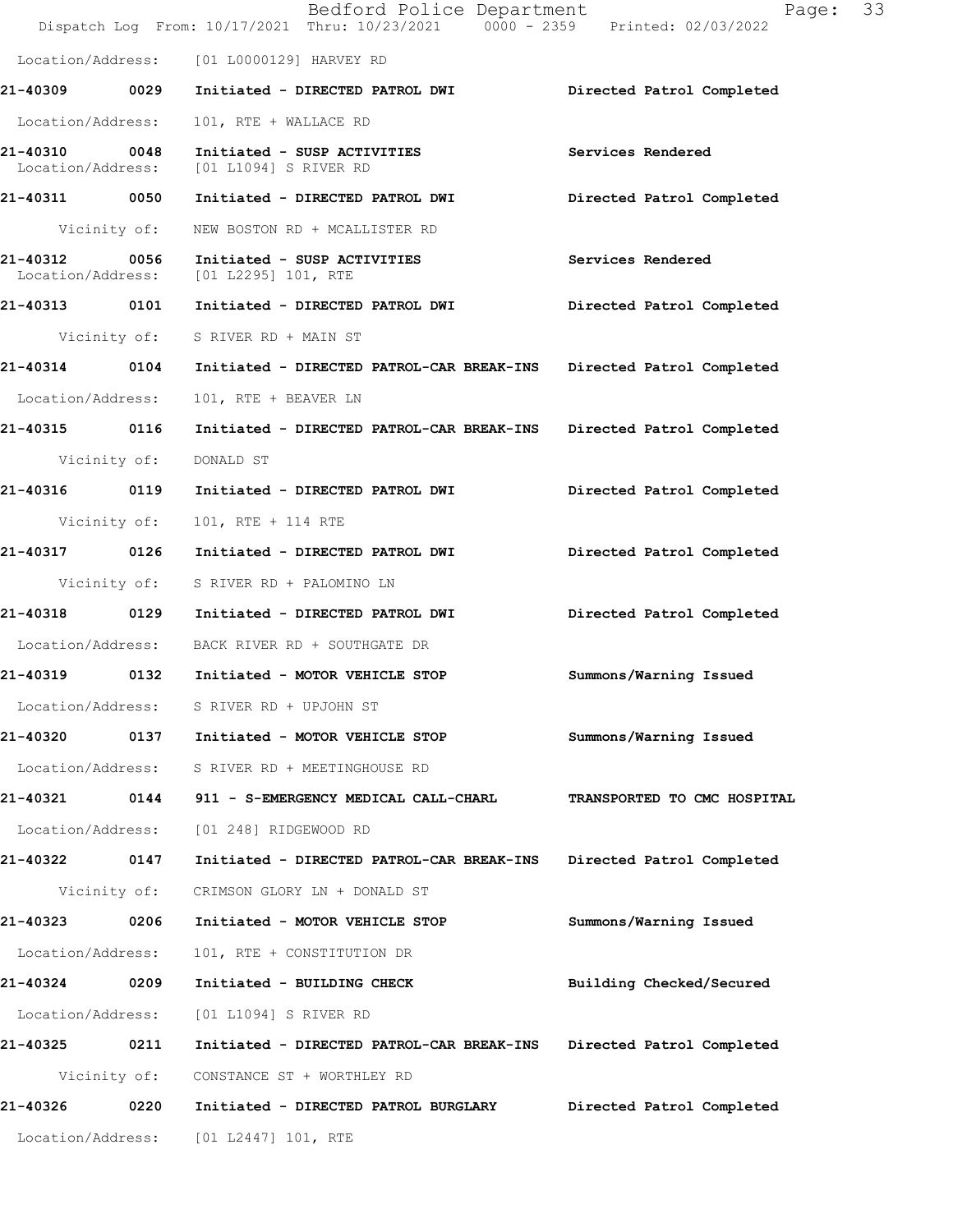21-40327 0221 Initiated - DIRECTED PATROL BURGLARY Directed Patrol Completed Location/Address: [01 1235] S RIVER RD 21-40328 0224 Initiated - DIRECTED PATROL BURGLARY Directed Patrol Completed Location/Address: COLBY CT + S RIVER RD 21-40329 0231 Initiated - SUSP ACTIVITIES Services Rendered Location/Address: [01 2338] S RIVER RD Location/Address: 21-40330 0241 Initiated - BUILDING CHECK Building Checked/Secured Location/Address: [01 284] N AMHERST RD 21-40331 0257 Initiated - BUILDING CHECK Building Checked/Secured Location/Address: [01 463] NASHUA RD 21-40332 0305 Initiated - DIRECTED PATROL BURGLARY Directed Patrol Completed Location/Address: HARVEY RD 21-40333 0311 Initiated - BUILDING CHECK Building Checked/Secured Location/Address: [01 192] NEW BOSTON RD 21-40334 0312 Initiated - DIRECTED PATROL-CAR BREAK-INS Directed Patrol Completed Location/Address: [01 1870] S RIVER RD 21-40335 0336 Initiated - DIRECTED PATROL BURGLARY Directed Patrol Completed Vicinity of: WHITE AVE + BELLEMORE DR 21-40336 0337 Initiated - DIRECTED PATROL BURGLARY Directed Patrol Completed Location/Address: 101, RTE + CHESTNUT DR 21-40337 0359 Initiated - DIRECTED PATROL-CAR BREAK-INS Directed Patrol Completed Vicinity of: PALOMINO LN + PLUMMER RD 21-40338 0410 Initiated - BUILDING CHECK Building Checked/Secured Location/Address: [01 L2252] JENKINS RD 21-403390413 Initiated-BUILDINGCHECK BuildingChecked/Secured Location/Address: [01 231] OLD BEDFORD RD 21-40340 0430 Initiated - DIRECTED PATROL-CAR BREAK-INS Directed Patrol Completed Location/Address: [01 L0000794] OLDE BEDFORD WAY 21-40341 0514 Initiated - DIRECTED PATROL TRAFFIC ENF Directed Patrol Completed Vicinity of: 114 RTE + OLD BEDFORD ROAD OVERPASS 21-40342 0524 Initiated - DIRECTED PATROL TRAFFIC ENF Directed Patrol Completed Location/Address: 101, RTE + NASHUA RD 21-40343 0546 Initiated - DIRECTED PATROL-CAR BREAK-INS Directed Patrol Completed Location/Address: TECHNOLOGY DR 21-40344 0614 Initiated - DIRECTED PATROL TRAFFIC ENF Directed Patrol Completed Vicinity of: S RIVER RD + KILTON RD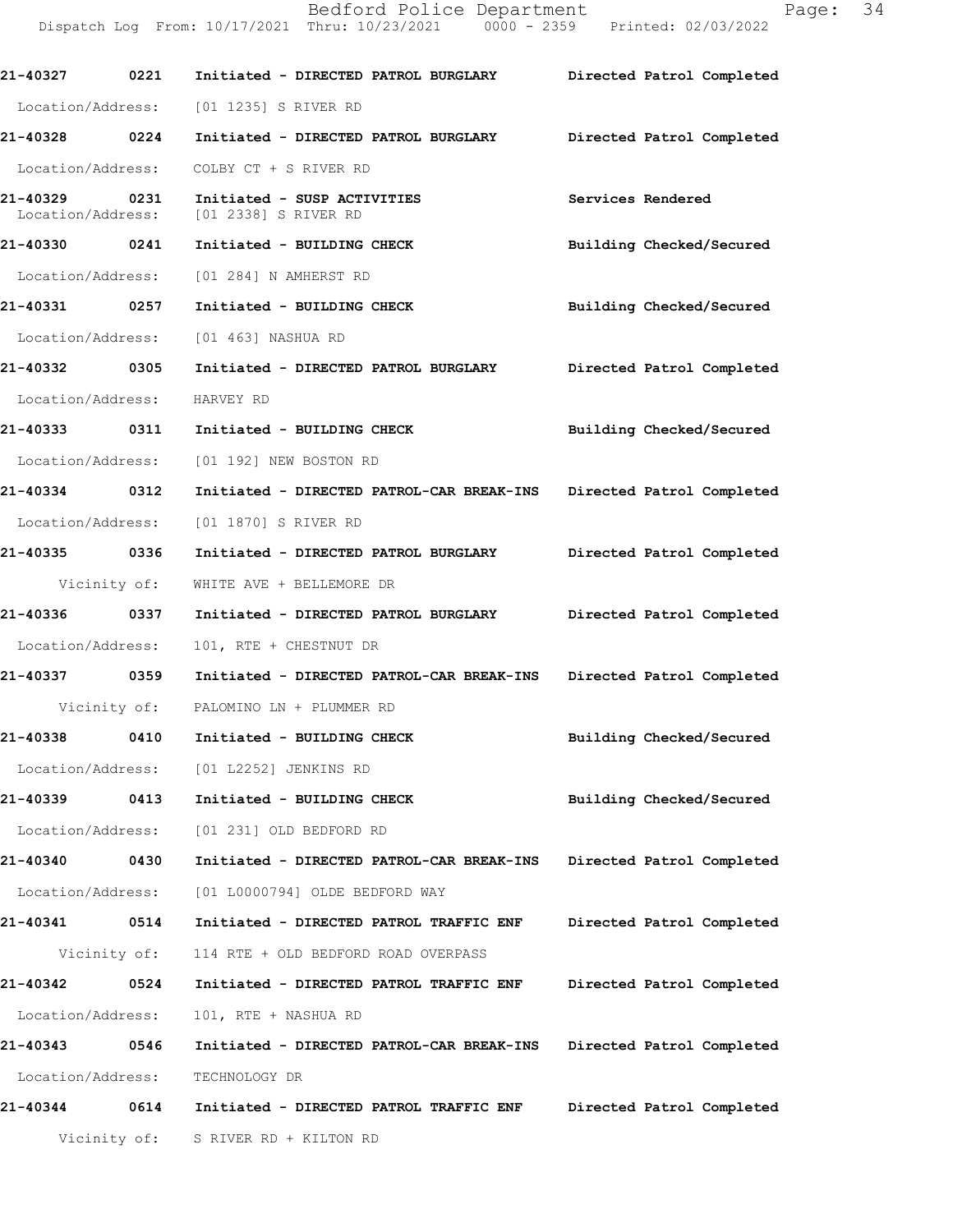| 21-40345                                                 | 0648              | 911 - S-EMERGENCY MEDICAL CALL-ALPHA                                            | TRANSPORTED TO CMC HOSPITAL |
|----------------------------------------------------------|-------------------|---------------------------------------------------------------------------------|-----------------------------|
|                                                          |                   | Location/Address: [01 L2400] RIDGEWOOD RD                                       |                             |
| 21-40346 0653<br>Location/Address:                       |                   | Phone - ANIMAL COMPLAINT<br>NEW BOSTON RD                                       | Could Not Locate            |
| 21-40347                                                 |                   | 0722 Phone - DOG COMPLAINT                                                      | No Action Required          |
|                                                          |                   | Location/Address: [01 269] CHURCH RD                                            |                             |
| 21-40348 0725                                            |                   | Initiated - DIRECTED PATROL TRAFFIC ENF Directed Patrol Completed               |                             |
|                                                          |                   | Vicinity of: [01 234] COUNTY RD                                                 |                             |
| 21-40349 0731                                            |                   | Initiated - MOTOR VEHICLE STOP                                                  | Summons/Warning Issued      |
| Location/Address:                                        |                   | 101, RTE + PLUMMER ROAD OVERPASS                                                |                             |
| 21-40350                                                 | 0745              | Initiated - DIRECTED PATROL TRAFFIC ENF Directed Patrol Completed               |                             |
| Location/Address:                                        |                   | 101, RTE + 114 RTE                                                              |                             |
|                                                          |                   | 21-40351 0745 Initiated - DIRECTED PATROL TRAFFIC ENF Directed Patrol Completed |                             |
|                                                          |                   | Vicinity of: S RIVER RD + BACK RIVER RD                                         |                             |
| 21-40352 0752                                            |                   | 911 - S-EMERGENCY MEDICAL CALL-CHARL TRANSPORTED TO CMC HOSPITAL                |                             |
|                                                          |                   | Location/Address: [01 L0000816] IRON HORSE DR                                   |                             |
| 21-40353 0759                                            |                   | Initiated - DIRECTED PATROL TRAFFIC ENF                                         | Directed Patrol Completed   |
|                                                          |                   | Location/Address: S RIVER RD + COLBY CT                                         |                             |
| 21-40354 0801                                            |                   | Initiated - MOTOR VEHICLE STOP                                                  | Summons/Warning Issued      |
|                                                          |                   | Location/Address: 101, RTE + CONSTITUTION DR                                    |                             |
| 21-40355 0814<br>Location/Address:<br>Refer To Incident: |                   | Initiated - MOTOR VEHICLE STOP<br>S RIVER RD<br>$21 - 994 - OF$                 | Investigated                |
| 21-40356<br>Location/Address:                            | 0816              | Phone - MOTOR VEHICLE COMP-IN PROGRESS<br>101, RTE                              | Services Rendered           |
| 21-40357<br>Location/Address:                            | 0827              | Initiated - RADAR TRAILER<br>KENNEDY DR                                         | Services Rendered           |
| 21-40358                                                 | 0828              | Initiated - DIRECTED PATROL TRAFFIC ENF                                         | Directed Patrol Completed   |
| Location/Address:                                        |                   | 101, RTE + OLD BEDFORD RD                                                       |                             |
| 21-40359                                                 | 0835              | Initiated - DIRECTED PATROL TRAFFIC ENF                                         | Directed Patrol Completed   |
| Location/Address:                                        |                   | 101, RTE + KAHLIKO LN                                                           |                             |
| 21-40360                                                 | 0842              | Initiated - DIRECTED PATROL TRAFFIC ENF                                         | Directed Patrol Completed   |
|                                                          |                   | Vicinity of: S RIVER RD + PALOMINO LN                                           |                             |
| 21-40361<br>Location/Address:                            | 0854              | Initiated - RADAR TRAILER<br>LIBERTY HILL RD                                    | Services Rendered           |
| 21-40362                                                 | 0908              | Initiated - MOTOR VEHICLE STOP                                                  | Summons/Warning Issued      |
|                                                          |                   | Location/Address: 101, RTE + KAHLIKO LN                                         |                             |
| 21-40363                                                 | 0917<br>Location: | Radio - ASSIST OTHER AGENCY<br>[04] MERRIMACK PD                                | Services Rendered           |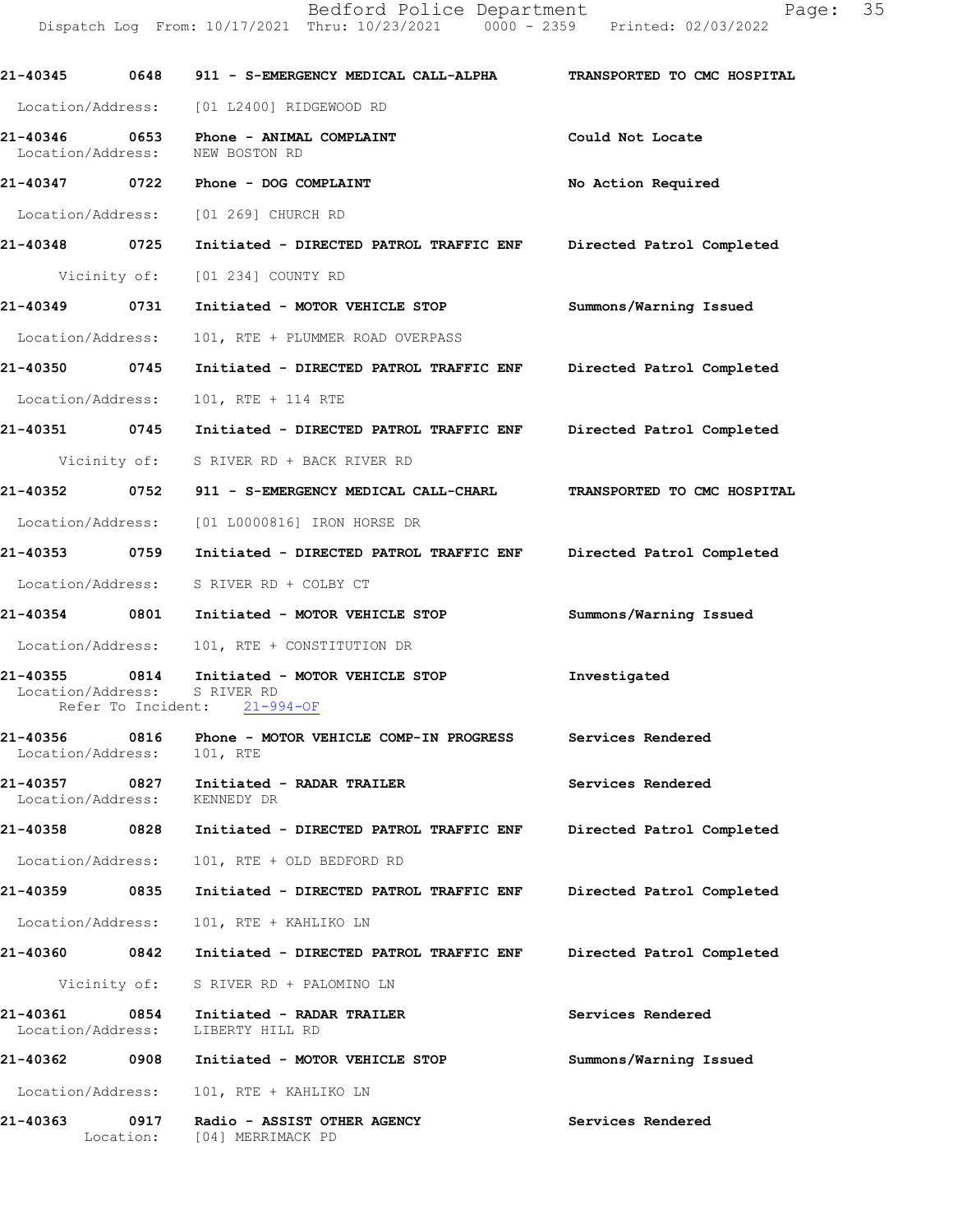Bedford Police Department Fage: 36 Dispatch Log From: 10/17/2021 Thru: 10/23/2021 0000 - 2359 Printed: 02/03/2022 21-40364 0919 Initiated - DIRECTED PATROL TRAFFIC ENF Directed Patrol Completed Location/Address: NEW BOSTON RD + TIRRELL HILL RD 21-40365 0925 Initiated - DIRECTED PATROL TRAFFIC ENF Directed Patrol Completed Vicinity of: S RIVER RD + HAWTHORNE DR 21-40366 0947 911 - S-MOTOR VEHICLE ACCIDENT INJ Investigated<br>Location/Address: 101, RTE + CONSTITUTION DR 101, RTE + CONSTITUTION DR 21-40367 0957 911 - S-EMERGENCY MEDICAL CALL-ALPHA TRANSPORTED TO CMC HOSPITAL Location/Address: [01 L2502] EAST POINT DR 21-40368 1013 Initiated - DIRECTED PATROL-CAR BREAK-INS Directed Patrol Completed Location/Address: [01 L1804] S RIVER RD 21-40369 1019 Phone - SERVE WARRANT Services Rendered Services Rendered Services Rendered MERRIMACK COUNTY JAIL 21-40370 1026 Initiated - DIRECTED PATROL-CAR BREAK-INS Directed Patrol Completed Location/Address: [01 1050] DONALD ST 21-40371 1047 Initiated - SERVE PAPERWORK Services Rendered Location/Address: PARK DR 21-40372 1048 Phone - CHECK THE WELFARE Services Rendered Location/Address: 101, RTE + MEETINGHOUSE RD OFF RAMP 101, RTE + MEETINGHOUSE RD OFF RAMP 21-40373 1124 Initiated - DIRECTED PATROL TRAFFIC ENF Directed Patrol Completed Vicinity of: S RIVER RD + MEETINGHOUSE RD 21-40374 1155 Initiated - MOTOR VEHICLE STOP Summons/Warning Issued Location/Address: S RIVER RD + PALOMINO LN 21-40376 1201 Initiated - DIRECTED PATROL TRAFFIC ENF Directed Patrol Completed Location/Address: 114 RTE 21-40377 1206 Phone - INVESTIGATION-FOLLOWUP Investigated<br>Location/Address: [01 L1803] S RIVER RD [01 L1803] S RIVER RD<br>ent: 21-991-OF Refer To Incident: 21-40378 1212 Initiated - MOTOR VEHICLE STOP Summons/Warning Issued Location/Address: 114 RTE + PLUMMER HILL RD 21-40379 1255 Phone - S-MUTUAL AID-MEDICAL Transported to Elliot Hospital Location/Address: [07] MANCHESTER ST 21-40380 1304 Initiated - DIRECTED PATROL BURGLARY Directed Patrol Completed Location/Address: NEWFANE RD + POWDER HILL RD 21-40381 1307 Initiated - SERVE PAPERWORK Services Rendered Location/Address: [01 123] RIVERWAY PL [01 123] RIVERWAY PL 21-40382 1329 Phone - POLICE INFORMATION No Action Required Location/Address: JENKINS RD 21-40383 1342 Initiated - DOMESTIC DISTURB.-IN PROGRESS Investigated

Location/Address: SRIVERRD<br>Refer To Incident: 21-996-OF Refer To Incident: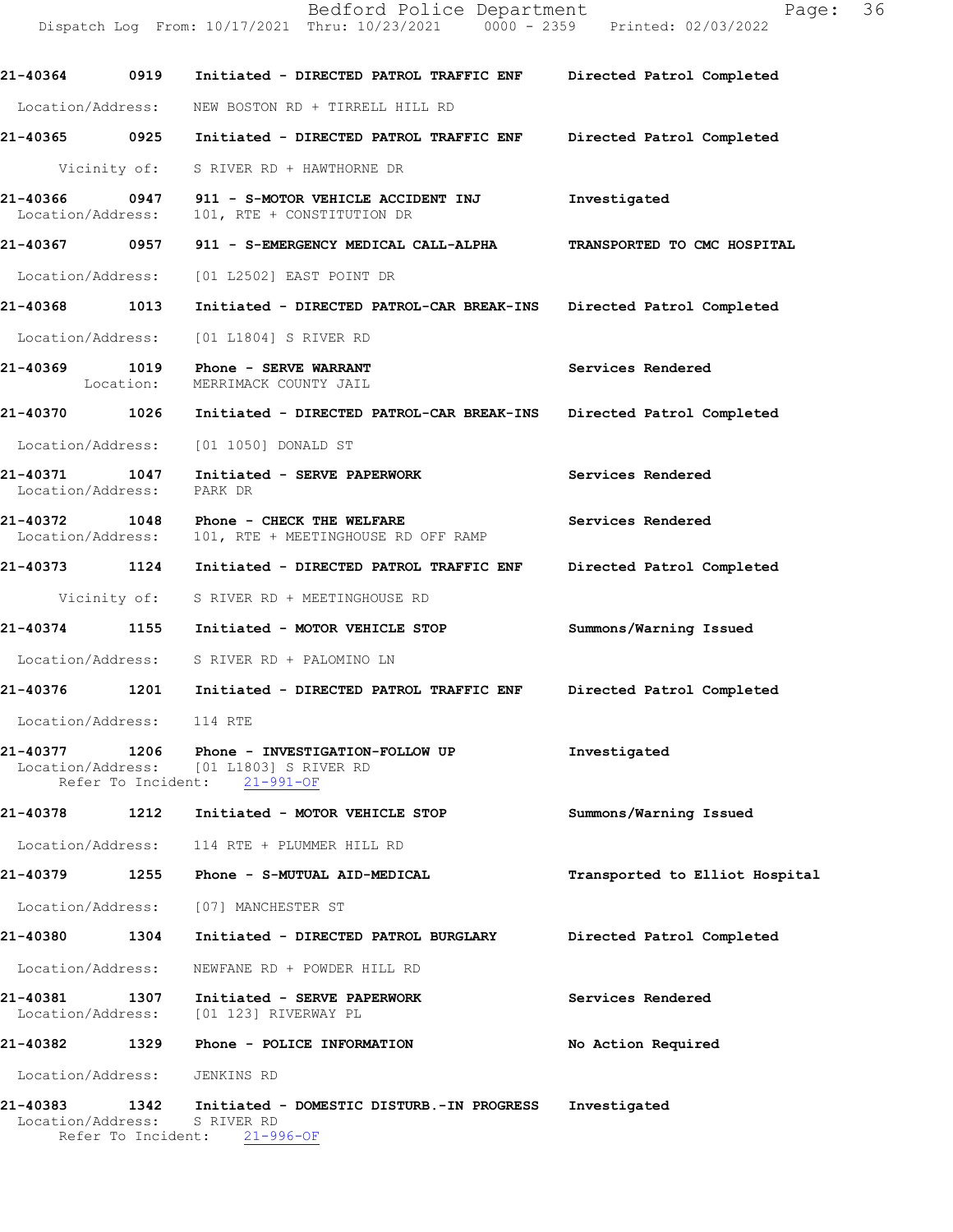21-40384 1343 Phone - SUSPACTIVITIES-INPROGRESS Services Rendered

Location/Address: SMITH RD + HARROD LN

21-40385 1347 911 - S-EMERGENCY MEDICAL CALL-CHARL TRANSPORTED TO CMC HOSPITAL Location/Address: [01 L146] WASHINGTON PL 21-40386 1349 Initiated - VANDALISM 1996 Investigated Investigated Location/Address: [01 463] NASHUA RD Location/Address: [01 463] NASHUA<br>Refer To Incident: 21-995-OF Refer To Incident: 21-40387 1355 Initiated - DIRECTED PATROL TRAFFIC ENF Directed Patrol Completed Location/Address: [01 628] NASHUA RD 21-40388 1405 Phone - ALARM, BURGLAR And Alarm-correctcode/reset Location/Address: [01 109] PHEASANT RUN 21-40389 1408 Initiated - DIRECTED PATROL BURGLARY Directed Patrol Completed Location/Address: [01 1235] S RIVER RD 21-40392 1424 Phone - LOST PROPERTY Services Rendered Location/Address: [01 1447] COUNTY RD [01 1447] COUNTY RD 21-40390 1426 Phone-S-MUTUALAID-MEDICAL NO TRANSPORT Location/Address: [19] HIGH RANGE 21-40391 1439 911 - S-EMERGENCY MEDICAL CALL-ALPHA Transported to Elliot Hospital Location/Address: [01 2198] OLD BEDFORD RD 21-40393 1502 Initiated - INVESTIGATION-FOLLOWUP Directed Patrol Completed Location/Address: EVENING STAR LN Refer To Incident: 21-989-OF 21-40394 1510 Initiated - MOTOR VEHICLE STOP Summons/Warning Issued Location/Address: S RIVER RD + COLBY CT 21-40395 1512 Radio - COMMUNITY POLICING Services Rendered Location/Address: [01 400] MEETINGHOUSE RD 21-40396 1512 911 - DISABLED MOTOR VEHICLE Services Rendered Location/Address: S RIVER RD + KILTON RD 21-40397 1521 Initiated - DIRECTED PATROL TRAFFICENF Directed Patrol Completed Location/Address: NEW BOSTON RD + WALLACE RD 21-40398 1522 Initiated - DIRECTED PATROL ACCIDENTS Directed Patrol Completed Location/Address: 101, RTE + NASHUA RD 21-40399 1530 Initiated - MOTOR VEHICLE STOP NO PAPERWORK<br>Location/Address: 101, RTE Location/Address: 21-40400 1534 Phone - S-ALARM-MEDICAL AID/LIFT ASST NO TRANSPORT<br>Location/Address: [01 1387] TECHNOLOGY DR [01 1387] TECHNOLOGY DR 21-40401 1540 Initiated - SUSPACTIVITIES Services Rendered Location/Address: [01 2327] CHESTNUT DR [01 2327] CHESTNUT DR 21-40402 1547 Initiated - MOTOR VEHICLE STOP Summons/Warning Issued Location/Address: RIDGEWOOD RD + S RIVER RD 21-40403 1550 Initiated - DIRECTED PATROL ACCIDENTS Directed Patrol Completed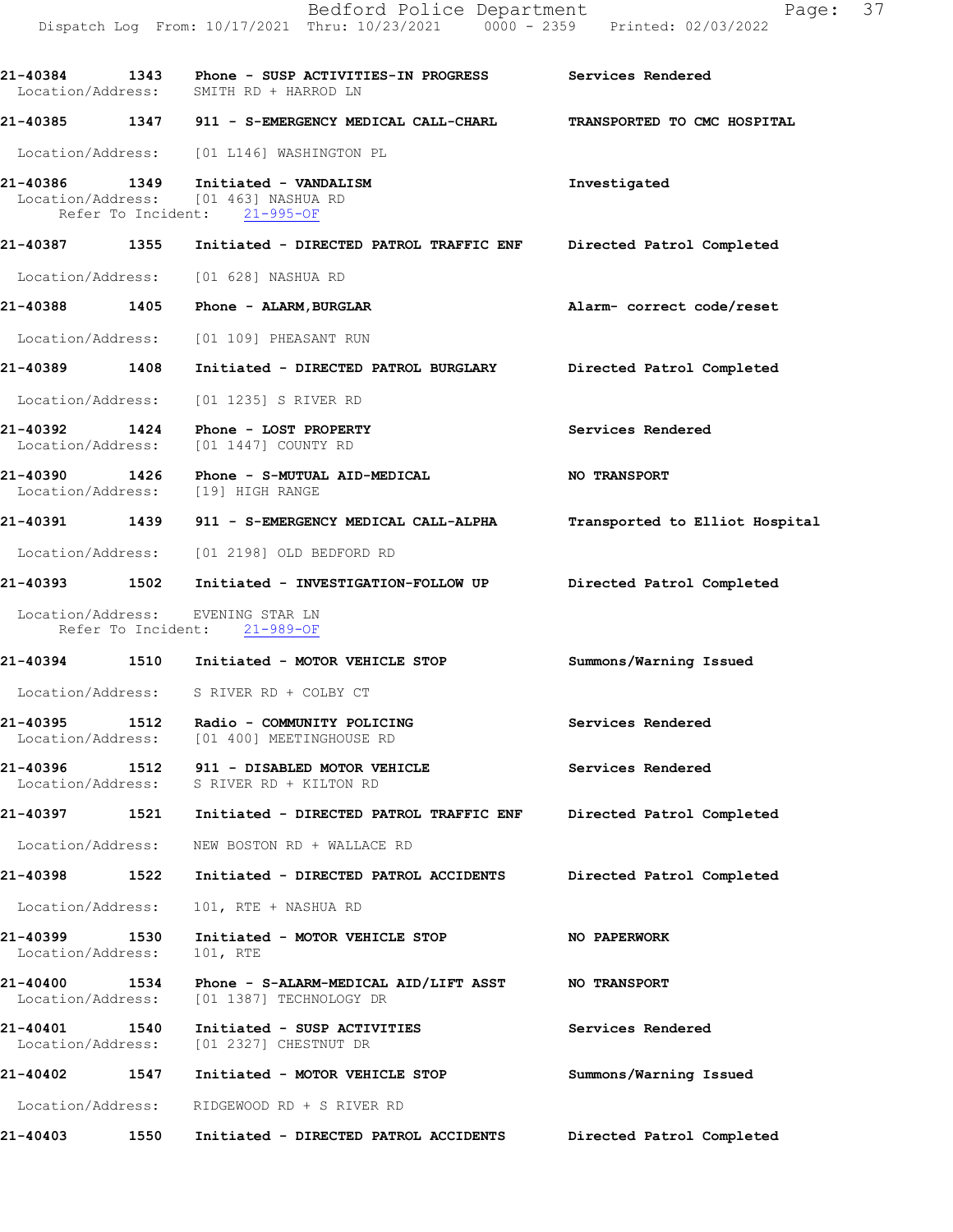Dispatch Log From: 10/17/2021 Thru: 10/23/2021 0000 - 2359 Printed: 02/03/2022 Location/Address: 101, RTE + WALLACE RD 21-40404 1551 Initiated - DIRECTED PATROL TRAFFIC ENF Directed Patrol Completed Location/Address: S RIVER RD + EXECUTIVE PARK DR 21-40405 1553 Initiated - DIRECTED PATROL TRAFFIC ENF Directed Patrol Completed Location/Address: DONALD ST + 114 RTE 21-40406 1608 Initiated - MOTOR VEHICLE STOP Summons/Warning Issued Location/Address: 114 RTE + WHITE AVE 21-40407 1609 Initiated - MOTOR VEHICLE STOP Summons/Warning Issued Location/Address: 101, RTE + CONSTITUTION DR 21-40408 1614 Phone - G-MUTUAL AID - FIRE DEPT Services Rendered Location/Address: [19] ALEXANDER RD 21-40409 1616 Initiated - MOTOR VEHICLE STOP Arrest(s) Made Location/Address: S RIVER RD + BACK RIVER RD<br>Refer To Summons: 21-586-AR Refer To Summons: Summons/Warning Issued Summons/Warning Issued Directed Patrol Completed Directed Patrol Completed Investigated NO TRANSPORT Could Not Locate Services Rendered Directed Patrol Completed Services Rendered Summons/Warning Issued Summons: LATULIPPE, JOEL S<br>Address: DERRY, NH DERRY, NH<br>36 Age:<br>Charges: Suspension of Vehicle Registration Driving Without Giving Proof Drive after Rev/Suspension 21-40410 1632 Initiated - MOTOR VEHICLE STOP Location/Address: EXECUTIVE PARK DR + S RIVER RD 21-40411 1633 Initiated - MOTOR VEHICLE STOP Location/Address: RIDGEWOOD RD 21-40412 1643 Initiated - DIRECTED PATROL TRAFFIC ENF Location/Address: HAZEN RD + OLD BEDFORD RD 21-40413 1645 Initiated - DIRECTED PATROL MOUNTAIN BIKE Location/Address: [01 1312] S RIVER RD 21-40414 1655 Phone - MOTOR VEHICLE ACC-SPECIAL CIR.<br>Location/Address: 101, RTE + 114 RTE Location/Address: 21-40415 1659 Phone - S-MUTUAL AID-MEDICAL<br>Location/Address: [07] W ROSEDALE AVE [07] W ROSEDALE AVE 21-40416 1721 911 - MOTOR VEHICLE COMP-IN PROGRESS<br>Location/Address: S RIVER RD Location/Address: 21-40417 1723 Phone - SUSP ACTIVITIES-IN PROGRESS<br>Location/Address: [01 1128] S RIVER RD [01 1128] S RIVER RD 21-40418 1754 Initiated - DIRECTED PATROL TRAFFIC ENF Location/Address: S RIVER RD + MOORES CROSSING RD 21-40419 1801 Other - BOLO Location: MILFORD 21-40420 1803 Initiated - MOTOR VEHICLE STOP Location/Address: S RIVER RD + HARVEY RD

Bedford Police Department Page: 38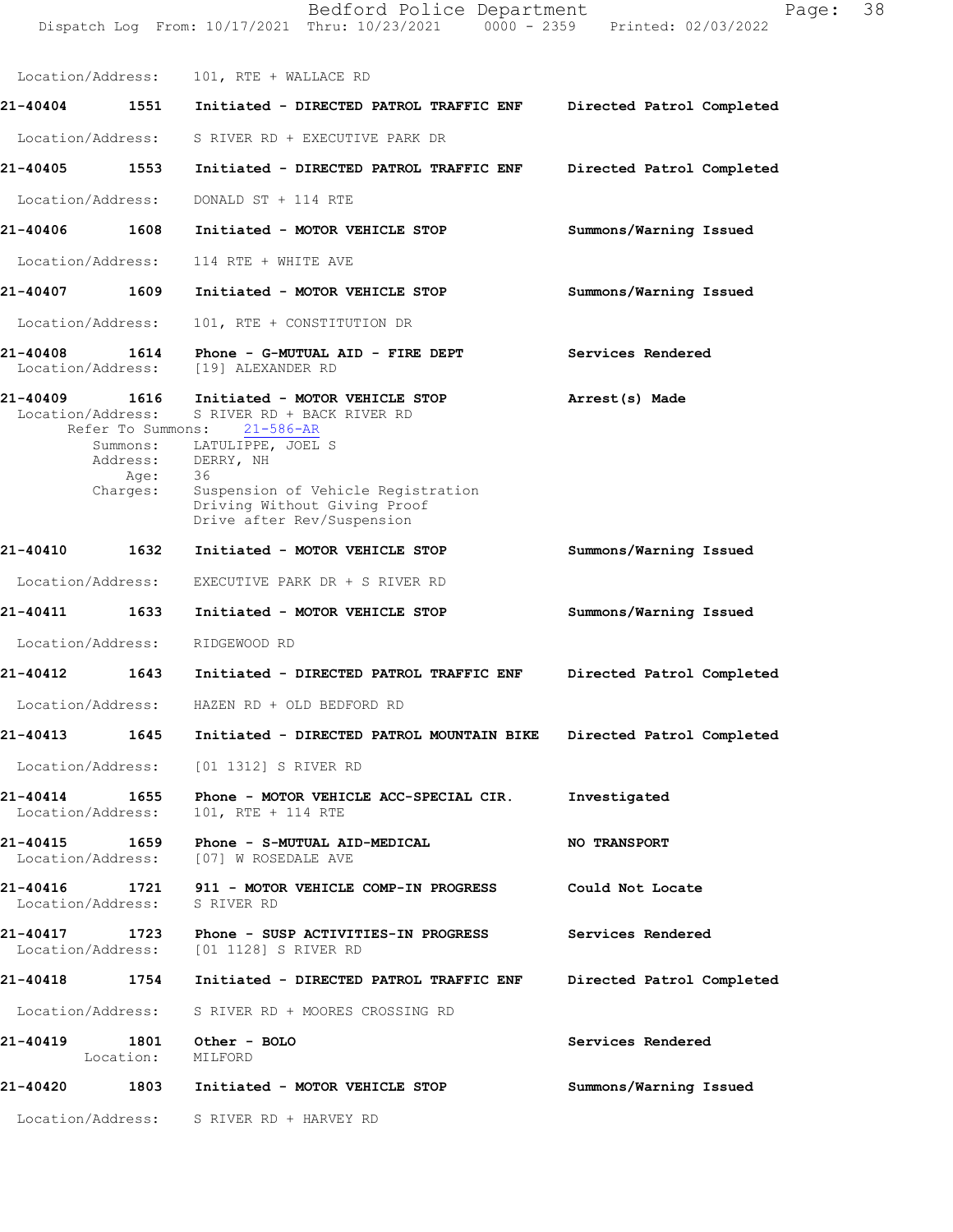|                                       |      | Bedford Police Department<br>Dispatch Log From: 10/17/2021 Thru: 10/23/2021 0000 - 2359 Printed: 02/03/2022 | 39<br>Page:                 |
|---------------------------------------|------|-------------------------------------------------------------------------------------------------------------|-----------------------------|
| 21-40421 1807<br>Location/Address:    |      | Initiated - MOTOR VEHICLE STOP<br>101, RTE + HITCHING POST LN                                               | NO PAPERWORK                |
| 21-40422 1819                         |      | Initiated - DIRECTED PATROL TRAFFIC ENF                                                                     | Directed Patrol Completed   |
|                                       |      | Location/Address: S RIVER RD + COLBY CT                                                                     |                             |
| 21-40423 1820                         |      | Initiated - DIRECTED PATROL-CAR BREAK-INS                                                                   | Directed Patrol Completed   |
| Location/Address:                     |      | DONALD ST + CRIMSON GLORY LN                                                                                |                             |
| 21-40424 1826                         |      | Initiated - MOTOR VEHICLE STOP                                                                              | Summons/Warning Issued      |
| Location/Address:                     |      | ATWOOD LN + PALOMINO LN                                                                                     |                             |
| Location/Address:                     |      | 21-40425 1847 Initiated - DISABLED MOTOR VEHICLE<br>NEW BOSTON RD + PASTURE LN                              | Services Rendered           |
|                                       |      | 21-40426 1849 Initiated - MOTOR VEHICLE STOP                                                                | Summons/Warning Issued      |
| Location/Address: S RIVER RD          |      |                                                                                                             |                             |
|                                       |      | 21-40427 1901 Initiated - MOTOR VEHICLE STOP                                                                | Summons/Warning Issued      |
| Location/Address:                     |      | S RIVER RD                                                                                                  |                             |
| 21-40428 1907                         |      | Initiated - DIRECTED PATROL BURGLARY                                                                        | Directed Patrol Completed   |
| Location/Address:                     |      | [01 1386] MEETINGHOUSE RD                                                                                   |                             |
| 21-40429<br>1915<br>Location/Address: |      | Initiated - SERVE PAPERWORK<br>PARK DR                                                                      | Could Not Locate            |
|                                       |      |                                                                                                             | TRANSPORTED TO CMC HOSPITAL |
| Location/Address:                     |      | [07] SPRING ST                                                                                              |                             |
| 21-40432 1934                         |      | Initiated - DIRECTED PATROL-CAR BREAK-INS                                                                   | Directed Patrol Completed   |
| Location/Address:                     |      | [01 L1094] S RIVER RD                                                                                       |                             |
| 21-40431                              | 1935 | Initiated - MOTOR VEHICLE STOP                                                                              | Summons/Warning Issued      |
| Location/Address:                     |      | 101, RTE + 114 RTE                                                                                          |                             |
| 21-40433                              | 1936 | Initiated - MOTOR VEHICLE STOP                                                                              | Summons/Warning Issued      |
| Location/Address:                     |      | S RIVER RD                                                                                                  |                             |
| 21-40434                              | 1937 | Initiated - DIRECTED PATROL-CAR BREAK-INS                                                                   | Directed Patrol Completed   |
| Location/Address:                     |      | 101, RTE + CHESTNUT DR                                                                                      |                             |
| 21-40435<br>Location/Address:         | 1941 | Initiated - SUSP ACTIVITIES<br>[01 L1094] S RIVER RD                                                        | Services Rendered           |
| 21-40436                              | 1946 | Initiated - MOTOR VEHICLE STOP                                                                              | Summons/Warning Issued      |
| Location/Address:                     |      | MEETINGHOUSE RD + COBBLER LN                                                                                |                             |
| 21-40437                              | 1947 | Initiated - MOTOR VEHICLE STOP                                                                              | Summons/Warning Issued      |
| Location/Address:                     |      | WATHEN RD                                                                                                   |                             |
| 21-40438                              | 2008 | Initiated - DIRECTED PATROL-CAR BREAK-INS                                                                   | Directed Patrol Completed   |
| Location/Address:                     |      | [01 463] NASHUA RD                                                                                          |                             |
| 21-40439                              | 2009 | Initiated - MOTOR VEHICLE STOP                                                                              | Summons/Warning Issued      |
| Location/Address:                     |      | PARK DR                                                                                                     |                             |
|                                       |      |                                                                                                             |                             |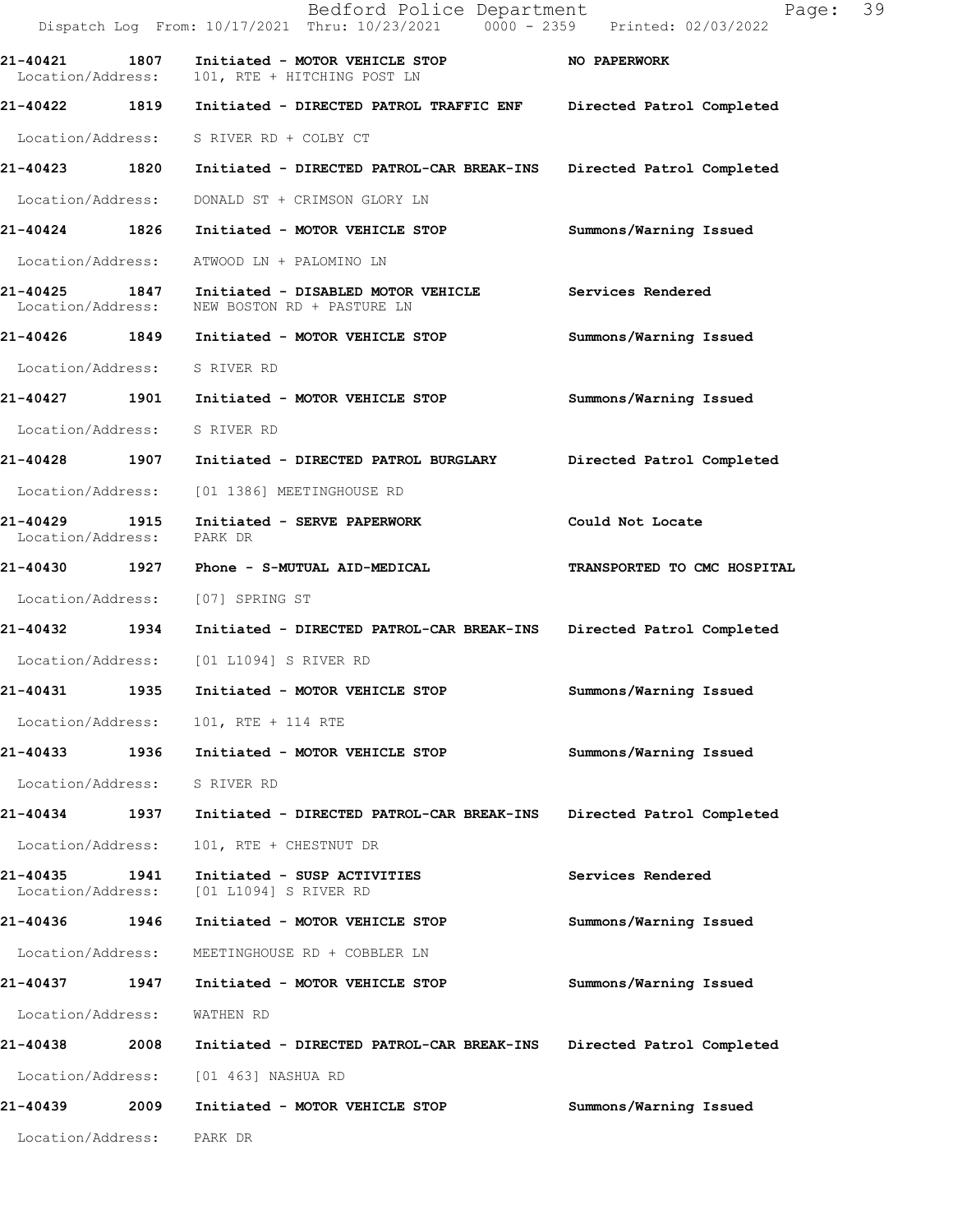|                               |                          | Bedford Police Department<br>Dispatch Log From: 10/17/2021 Thru: 10/23/2021 0000 - 2359 Printed: 02/03/2022                                                                                                              | 40<br>Page:                    |
|-------------------------------|--------------------------|--------------------------------------------------------------------------------------------------------------------------------------------------------------------------------------------------------------------------|--------------------------------|
| 21-40440                      | 2016                     | Initiated - DIRECTED PATROL DWI                                                                                                                                                                                          | Directed Patrol Completed      |
| Location/Address:             |                          | S RIVER RD + CLUB ACRE LN                                                                                                                                                                                                |                                |
| 21-40441                      | 2016                     | Initiated - DISABLED MOTOR VEHICLE                                                                                                                                                                                       | Summons/Warning Issued         |
| Location/Address:             |                          | NEW BOSTON RD + PASTURE LN                                                                                                                                                                                               |                                |
| 21-40442                      | 2027                     | Initiated - DIRECTED PATROL BURGLARY                                                                                                                                                                                     | Directed Patrol Completed      |
| Location/Address:             |                          | LIBERTY HILL RD + MEETINGHOUSE RD                                                                                                                                                                                        |                                |
| Location/Address:             | Age:<br>Charges:         | 21-40443 2030 Initiated - MOTOR VEHICLE STOP<br>S RIVER RD + MEETINGHOUSE RD<br>Refer To Arrest: 21-587-AR<br>Arrest: CASEY, KELLY FRANCIS<br>Address: NASHUA, NH<br>29<br>DUI - impairment<br>DUI; Adult>.08; Minor>.02 | Arrest(s) Made                 |
| 21-40445                      | 2049<br>Age:<br>Charges: | 911 - GUNSHOT<br>Location/Address: [01 1253] COOPER LN<br>Refer To $P/C$ : 21-588-AR<br>P/C: DAVIS, JOHN LOGAN<br>Address: BEDFORD, NH<br>26<br>Reckless Conduct - Deadly Weapon<br>Unauthd Use/Firearm/Firecracker      | Arrest(s) Made                 |
| 21-40444                      | 2050                     | 911 - S-EMERGENCY MEDICAL CALL-CHARL                                                                                                                                                                                     | Transported to Elliot Hospital |
| Location/Address:             |                          | [01 334] 101, RTE                                                                                                                                                                                                        |                                |
| 21-40446<br>Location/Address: | 2114                     | 911 - MISSING PERSON<br>SWAN AVE                                                                                                                                                                                         | Investigated                   |
| 21-40447<br>Location/Address: | 2300                     | 911 - SUSP ACTIVITIES-IN PROGRESS<br>OLDE LANTERN RD                                                                                                                                                                     | Arrest(s) Made                 |
| 21-40448                      | 2319                     | Radio - S-EMERGENCY MEDICAL CALL                                                                                                                                                                                         | Transported to Elliot Hospital |
| Location/Address:             |                          | [01 L1689] OLDE LANTERN RD                                                                                                                                                                                               |                                |

## For Date: 10/22/2021 - Friday

| 21-40449 | 0006               | Initiated - DIRECTED PATROL-CAR BREAK-INS                                             | Directed Patrol Completed |
|----------|--------------------|---------------------------------------------------------------------------------------|---------------------------|
|          |                    | Location/Address: [01 L1094] S RIVER RD                                               |                           |
| 21-40450 |                    | 0037 Initiated - DIRECTED PATROL DWI                                                  | Directed Patrol Completed |
|          |                    | Location/Address: S RIVER RD + MEETINGHOUSE RD                                        |                           |
| 21-40451 |                    | 0052 911 - MOTOR VEHICLE ACCIDENT<br>Location/Address: WORTHLEY RD + RUNDLETT HILL RD | Could Not Locate          |
|          | Refer To Incident: | Location/Address: [01 1260] RUNDLETT HILL RD<br>$21 - 998 - OF$                       | Investigated              |
| 21-40453 | 0403               | Initiated - DIRECTED PATROL BURGLARY                                                  | Directed Patrol Completed |
|          |                    | Vicinity of: PLUMMER RD + PALOMINO LN                                                 |                           |
| 21-40454 | 0404               | Initiated - DIRECTED PATROL-CAR BREAK-INS Directed Patrol Completed                   |                           |
|          |                    | Vicinity of: GAGE GIRLS RD + WENTWORTH DR                                             |                           |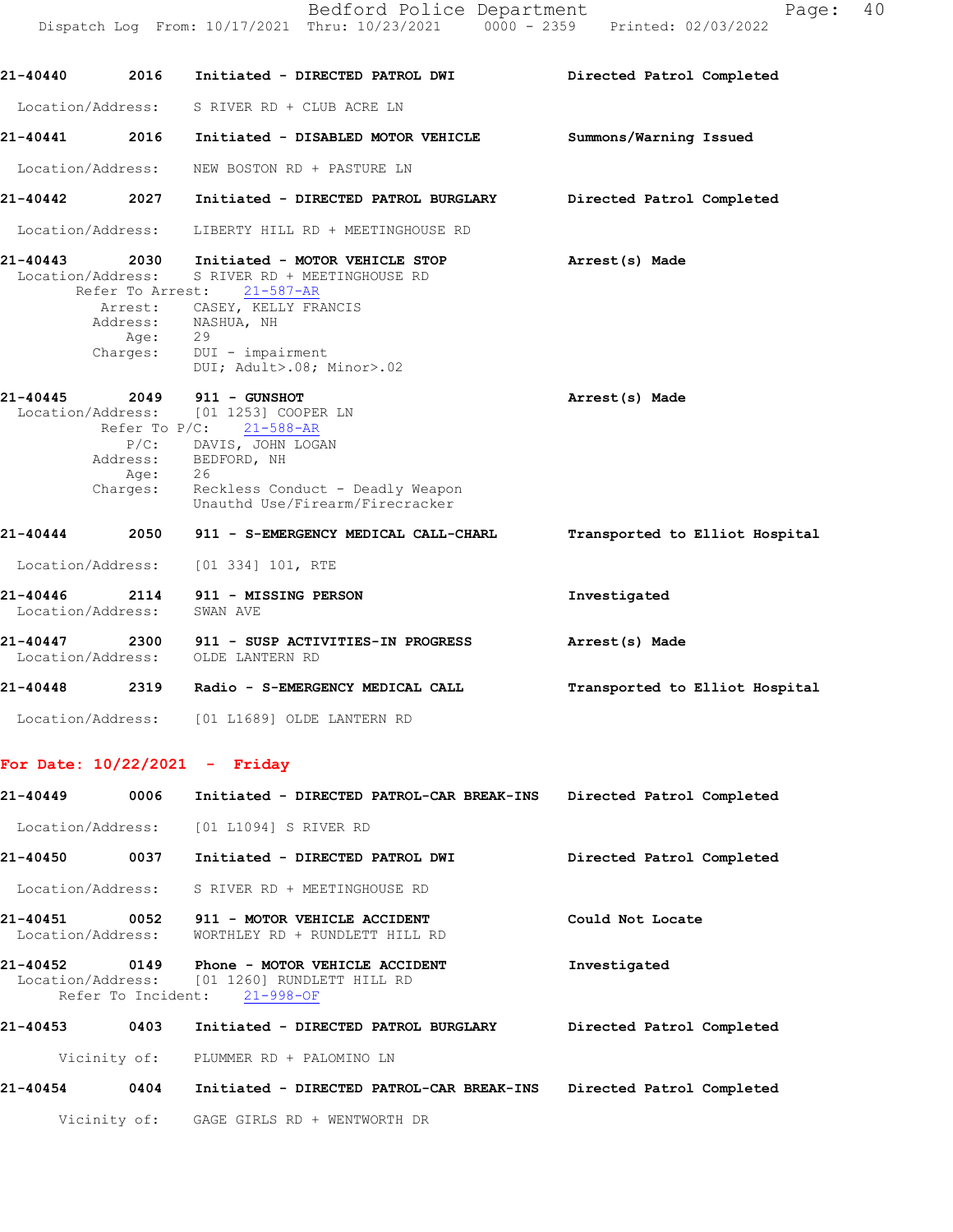|                               |              | Bedford Police Department<br>Dispatch Log From: 10/17/2021 Thru: 10/23/2021 0000 - 2359 Printed: 02/03/2022 | Page: 41                       |
|-------------------------------|--------------|-------------------------------------------------------------------------------------------------------------|--------------------------------|
| 21-40455 0426                 |              | Initiated - DIRECTED PATROL-CAR BREAK-INS Directed Patrol Completed                                         |                                |
|                               |              | Vicinity of: COOPER LN + LEAVY DR                                                                           |                                |
| 21-40456 0427                 |              | 911 - S-EMERGENCY MEDICAL CALL-BRAVO                                                                        | Transported to Elliot Hospital |
| Location/Address:             |              | STEEPLE VIEW LN                                                                                             |                                |
| 21-40457 0427                 |              | Initiated - DIRECTED PATROL BURGLARY Directed Patrol Completed                                              |                                |
| Location/Address:             |              | S RIVER RD + HARVEY RD                                                                                      |                                |
| 21-40458 0429                 |              | Initiated - DIRECTED PATROL-CAR BREAK-INS Directed Patrol Completed                                         |                                |
| Vicinity of:                  |              | COUNTY RD + NASHUA RD                                                                                       |                                |
| 21-40459 0437                 |              | Initiated - DIRECTED PATROL BURGLARY Directed Patrol Completed                                              |                                |
| Vicinity of:                  |              | COLBY CT + S RIVER RD                                                                                       |                                |
| 21-40460 0444                 |              | Initiated - DIRECTED PATROL BURGLARY                                                                        | Directed Patrol Completed      |
|                               | Vicinity of: | DONALD ST + CURTIS LN                                                                                       |                                |
| 21-40461 0452                 |              | Initiated - DIRECTED PATROL BURGLARY                                                                        | Directed Patrol Completed      |
| Vicinity of:                  |              | HITCHING POST LN + KAHLIKO LN                                                                               |                                |
| 21-40462 0521                 |              | Initiated - DIRECTED PATROL TRAFFIC ENF Directed Patrol Completed                                           |                                |
| Vicinity of:                  |              | 101, RTE + OLD BEDFORD RD                                                                                   |                                |
| 21-40463 0522                 |              | Initiated - DIRECTED PATROL TRAFFIC ENF                                                                     | Directed Patrol Completed      |
| Location/Address:             |              | S RIVER RD + MEETINGHOUSE RD                                                                                |                                |
| 21-40464 0523                 |              | Initiated - DIRECTED PATROL TRAFFIC ENF                                                                     | Directed Patrol Completed      |
| Vicinity of:                  |              | 101, RTE + WALLACE RD                                                                                       |                                |
| Location/Address:             |              | 21-40465 0548 Phone - ALARM, BURGLAR<br>[01 L1196] TECHNOLOGY DR                                            | Alarm - False                  |
| 21-40466                      | 0630         | Phone - POLICE INFORMATION                                                                                  | No Action Required             |
|                               |              | Location/Address: S RIVER RD + HAWTHORNE DR                                                                 |                                |
| 21-40467                      | 0700         | 911 - S-EMERGENCY MEDICAL CALL-ALPHA                                                                        | TRANSPORTED TO CMC HOSPITAL    |
| Location/Address:             |              | SARATOGA CT                                                                                                 |                                |
| 21-40468                      | 0718         | Initiated - DIRECTED PATROL TRAFFIC ENF                                                                     | Directed Patrol Completed      |
| Location/Address:             |              | S RIVER RD + KILTON RD                                                                                      |                                |
| 21-40469                      | 0719         | Initiated - MOTOR VEHICLE STOP                                                                              | Summons/Warning Issued         |
| Location/Address:             |              | BACK RIVER RD + SILVER SPRING DR                                                                            |                                |
| 21-40470 0720                 |              | Initiated - DIRECTED PATROL TRAFFIC ENF                                                                     | Directed Patrol Completed      |
| Location/Address:             |              | 101, RTE + COVENANT WAY                                                                                     |                                |
| 21-40471<br>Location/Address: | 0724         | 911 - S-MOTOR VEHICLE ACCIDENT INJ<br>101, RTE                                                              | Investigated                   |
| 21-40472                      | 0733         | Initiated - MOTOR VEHICLE STOP                                                                              | Summons/Warning Issued         |
| Location/Address:             |              | [01 1235] S RIVER RD                                                                                        |                                |
| 21-40473                      | 0746         | Phone - POLICE INFORMATION                                                                                  | Investigated                   |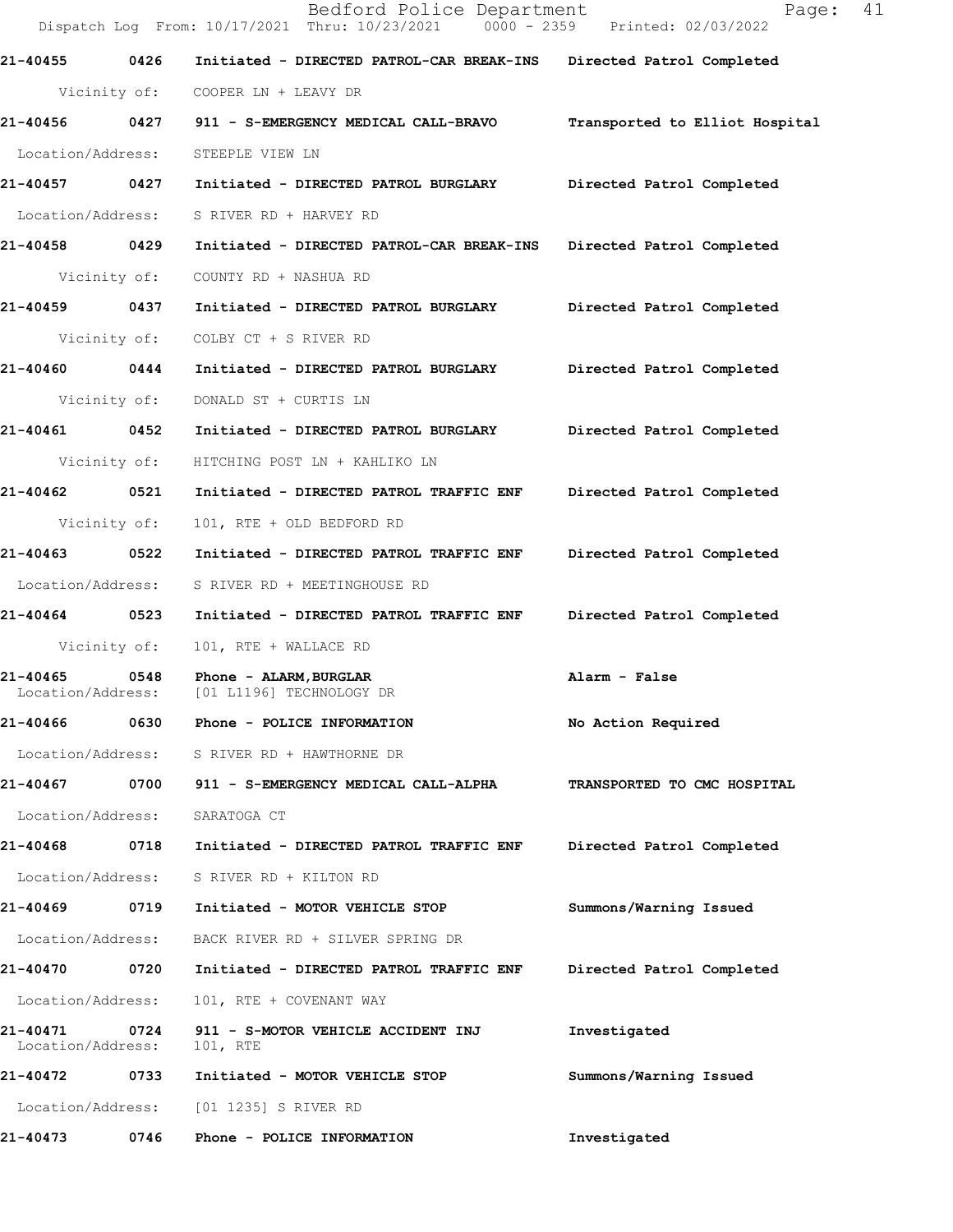|                               |                                                                                          | Bedford Police Department<br>Dispatch Log From: 10/17/2021 Thru: 10/23/2021 0000 - 2359 Printed: 02/03/2022                                                                                    | Page:                     | 42 |
|-------------------------------|------------------------------------------------------------------------------------------|------------------------------------------------------------------------------------------------------------------------------------------------------------------------------------------------|---------------------------|----|
| Location/Address:             | Refer To Incident:                                                                       | [01 463] NASHUA RD<br>$21 - 999 - OF$                                                                                                                                                          |                           |    |
| 21-40474                      | 0801                                                                                     | Initiated - DIRECTED PATROL TRAFFIC ENF                                                                                                                                                        | Directed Patrol Completed |    |
| Location/Address:             |                                                                                          | 101, RTE + 114 RTE                                                                                                                                                                             |                           |    |
| 21-40475<br>Location/Address: | 0829                                                                                     | Initiated - MOTOR VEHICLE STOP<br>101, RTE + F.E. EVERETT SOUTH TPKE                                                                                                                           | NO PAPERWORK              |    |
| 21-40476                      | 0834                                                                                     | Initiated - DIRECTED PATROL TRAFFIC ENF                                                                                                                                                        | Directed Patrol Completed |    |
| Location/Address:             |                                                                                          | 101, RTE + WALLACE RD                                                                                                                                                                          |                           |    |
| 21-40477                      | 0834                                                                                     | Initiated - DIRECTED PATROL TRAFFIC ENF                                                                                                                                                        | Directed Patrol Completed |    |
| Location/Address:             |                                                                                          | 101, RTE + MEETINGHOUSE RD                                                                                                                                                                     |                           |    |
| 21-40478                      | 0836                                                                                     | Initiated - DIRECTED PATROL TRAFFIC ENF                                                                                                                                                        | Directed Patrol Completed |    |
| Location/Address:             |                                                                                          | S RIVER RD + MOORES CROSSING RD                                                                                                                                                                |                           |    |
| 21-40479                      | 0846                                                                                     | Initiated - DIRECTED PATROL TRAFFIC ENF                                                                                                                                                        | Directed Patrol Completed |    |
| Location/Address:             |                                                                                          | S RIVER RD + COLBY CT                                                                                                                                                                          |                           |    |
| 21-40480                      | 0904                                                                                     | Initiated - DIRECTED PATROL TRAFFIC ENF                                                                                                                                                        | Directed Patrol Completed |    |
| Location/Address:             |                                                                                          | 101, RTE + JENKINS RD                                                                                                                                                                          |                           |    |
| 21-40481                      | 0905                                                                                     | Initiated - MOTOR VEHICLE STOP                                                                                                                                                                 | Summons/Warning Issued    |    |
| Location/Address:             |                                                                                          | 101, RTE + WALLACE RD                                                                                                                                                                          |                           |    |
| 21-40482                      | 0909                                                                                     | Initiated - DIRECTED PATROL TRAFFIC ENF                                                                                                                                                        | Directed Patrol Completed |    |
| Location/Address:             |                                                                                          | S RIVER RD + IRON HORSE DR                                                                                                                                                                     |                           |    |
| 21-40483                      | 0924                                                                                     | Initiated - DIRECTED PATROL TRAFFIC ENF                                                                                                                                                        | Directed Patrol Completed |    |
| Location/Address:             |                                                                                          | WALLACE RD + CHURCH RD                                                                                                                                                                         |                           |    |
| 21-40484                      | 0925                                                                                     | Initiated - DIRECTED PATROL TRAFFIC ENF                                                                                                                                                        | Directed Patrol Completed |    |
|                               | Vicinity of:                                                                             | MEETINGHOUSE RD + OAK DR                                                                                                                                                                       |                           |    |
| 21-40485                      | 0929                                                                                     | Initiated - MOTOR VEHICLE STOP                                                                                                                                                                 | Summons/Warning Issued    |    |
| Location/Address:             |                                                                                          | S RIVER RD + EASTMAN AVE                                                                                                                                                                       |                           |    |
| 21-40486<br>Location/Address: | 0930                                                                                     | Phone - SEX OFFENDER REGISTRATION<br>[01 474] CONSTITUTION DR                                                                                                                                  | Investigated              |    |
| 21-40487                      | 0959                                                                                     | Initiated - MOTOR VEHICLE STOP                                                                                                                                                                 | Summons/Warning Issued    |    |
| Location/Address:             |                                                                                          | 101, RTE + COVENANT WAY                                                                                                                                                                        |                           |    |
| 21-40488                      | 1042                                                                                     | Initiated - MOTOR VEHICLE STOP                                                                                                                                                                 | Summons/Warning Issued    |    |
| Location/Address:             |                                                                                          | 101, RTE                                                                                                                                                                                       |                           |    |
| 21-40489                      | 1058<br>Location/Address:<br>Refer To $P/C$ :<br>$P/C$ :<br>Address:<br>Age:<br>Charges: | Initiated - INVESTIGATION-FOLLOW UP<br>[01 1252] COOPER LN<br>$21 - 588 - AR$<br>DAVIS, JOHN LOGAN<br>BEDFORD, NH<br>26<br>Reckless Conduct - Deadly Weapon<br>Unauthd Use/Firearm/Firecracker | Investigated              |    |
| 21-40491                      | 1111                                                                                     | Other - ASSIST OTHER AGENCY                                                                                                                                                                    | Services Rendered         |    |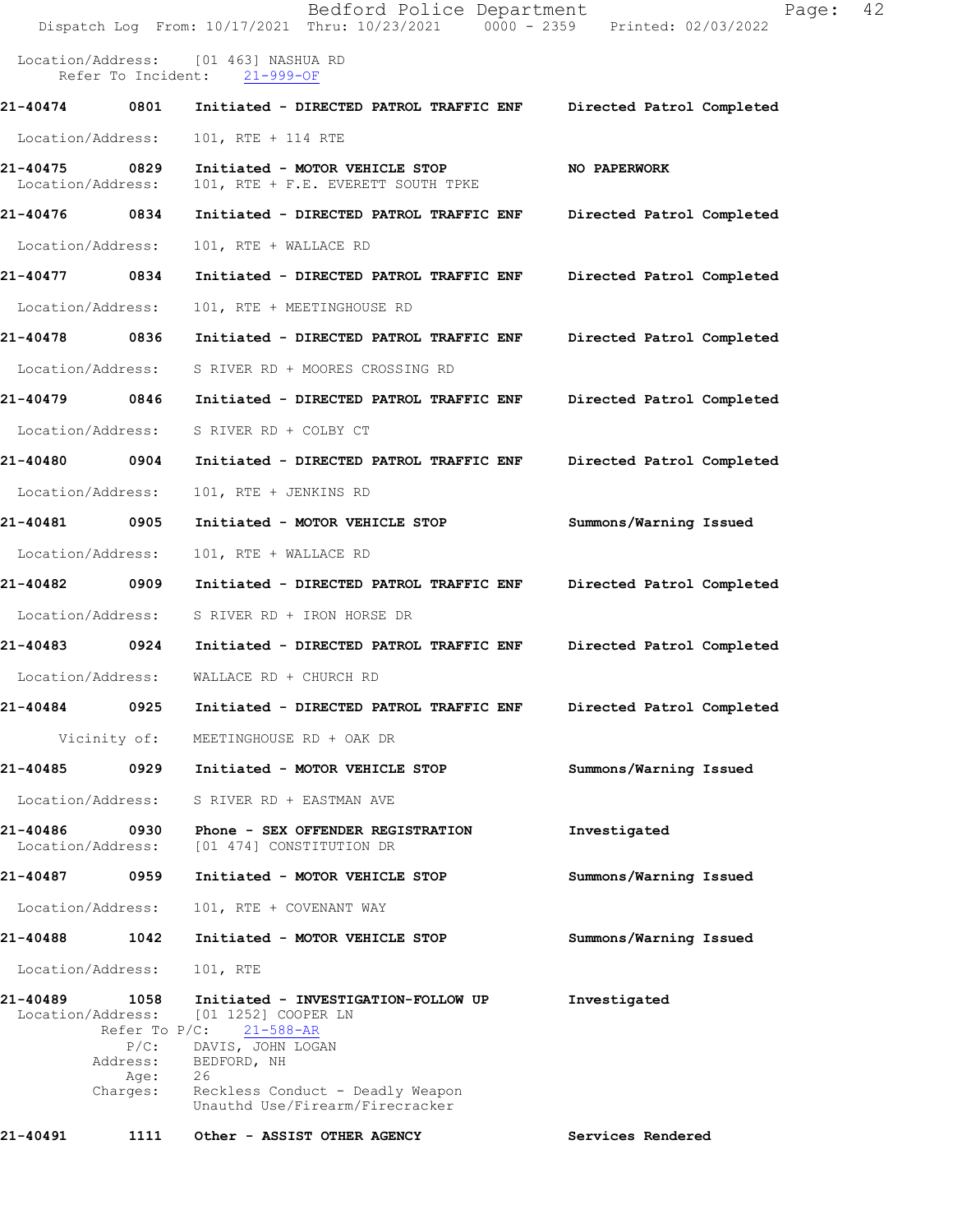|                               |                          | Bedford Police Department<br>Dispatch Log From: 10/17/2021 Thru: 10/23/2021 0000 - 2359 Printed: 02/03/2022 | Page:                          | 43 |
|-------------------------------|--------------------------|-------------------------------------------------------------------------------------------------------------|--------------------------------|----|
| Location/Address:             | Refer To Incident:       | <b>BURGUNDY TER</b><br>$21 - 1001 - OF$                                                                     |                                |    |
| 21-40490                      |                          | 1119 Initiated - DIRECTED PATROL TRAFFIC ENF                                                                | Directed Patrol Completed      |    |
|                               |                          | Location/Address: S RIVER RD + MOORES CROSSING RD                                                           |                                |    |
| 21-40492<br>Location/Address: | 1127                     | 911 - S-FIRE, AUTO<br>F.E. EVERETT NORTH TPKE                                                               | Could Not Locate               |    |
| 21-40493 1127                 |                          | Initiated - DIRECTED PATROL-CAR BREAK-INS                                                                   | Directed Patrol Completed      |    |
| Location/Address:             |                          | [01 308] COLBY CT                                                                                           |                                |    |
| 21-40494                      | 1143                     | Initiated - DIRECTED PATROL TRAFFIC ENF                                                                     | Directed Patrol Completed      |    |
| Location/Address:             |                          | 101, RTE + KAHLIKO LN                                                                                       |                                |    |
| 21-40495                      | 1144                     | Radio - S-EMERGENCY MEDICAL CALL                                                                            | Transported to Elliot Hospital |    |
| Location/Address:             |                          | [01 L2079] NASHUA RD                                                                                        |                                |    |
| Location/Address:             |                          | 21-40496 1144 911 - S-EMERGENCY MEDICAL CALL-ALPHA<br>SOUTH HILLS DR                                        | <b>NO TRANSPORT</b>            |    |
| 21-40497                      | 1221                     | Initiated - DIRECTED PATROL-CAR BREAK-INS                                                                   | Directed Patrol Completed      |    |
| Location/Address:             |                          | [01 174] 101, RTE                                                                                           |                                |    |
| 21-40498<br>Location/Address: | 1231<br>Refer To Arrest: | Initiated - MOTOR VEHICLE STOP<br>MOORES CROSSING RD + S RIVER RD<br>$21 - 590 - AR$                        | Arrest(s) Made                 |    |
|                               |                          | Arrest: DEXTER, GINGER<br>Address: PENACOOK, NH                                                             |                                |    |
|                               | Age: 33<br>Charges:      | Drive after Rev/Sus - subsqt                                                                                |                                |    |
| 21-40499<br>Location/Address: |                          | 1241 Phone - ALARM, BURGLAR<br>[01 L985] GRAFTON DR                                                         | Alarm - False                  |    |
| 21-40500                      | 1306                     | Phone - ALARM, BURGLAR                                                                                      | Alarm- correct code/reset      |    |
| Location/Address:             |                          | [01 2339] WEST DR                                                                                           |                                |    |
| 21-40501<br>Location/Address: | 1315                     | Phone - DISABLED MOTOR VEHICLE<br>S RIVER RD + KILTON RD                                                    | Services Rendered              |    |
| 21-40502 1323                 |                          | Initiated - DIRECTED PATROL TRAFFIC ENF                                                                     | Directed Patrol Completed      |    |
| Location/Address:             |                          | NEW BOSTON RD + CHESTERFIELD PL                                                                             |                                |    |
| 21-40503 1338                 |                          | Phone - ANIMAL COMPLAINT                                                                                    | Directed Patrol Completed      |    |
| Location/Address:             |                          | 101, RTE + KILTON ROAD RAMP                                                                                 |                                |    |
| 21-40504                      | 1409                     | Initiated - DIRECTED PATROL TRAFFIC ENF                                                                     | Directed Patrol Completed      |    |
| Location/Address:             |                          | [01 631] NASHUA RD                                                                                          |                                |    |
| 21-40505                      | 1413                     | Initiated - DIRECTED PATROL TRAFFIC ENF                                                                     | Directed Patrol Completed      |    |
| Location/Address:             |                          | 101, RTE + LIBERTY HILL RD                                                                                  |                                |    |
| 21-40506<br>Location/Address: | 1525                     | Radio - DISABLED MOTOR VEHICLE<br>101, RTE + 114 RTE                                                        | Services Rendered              |    |
| 21-40507                      | 1527                     | Initiated - DIRECTED PATROL TRAFFIC ENF                                                                     | Directed Patrol Completed      |    |
| Location/Address:             |                          | 101, RTE + WALLACE RD                                                                                       |                                |    |
| 21-40508                      | 1549                     | Initiated - INVESTIGATION-FOLLOW UP                                                                         | Investigated                   |    |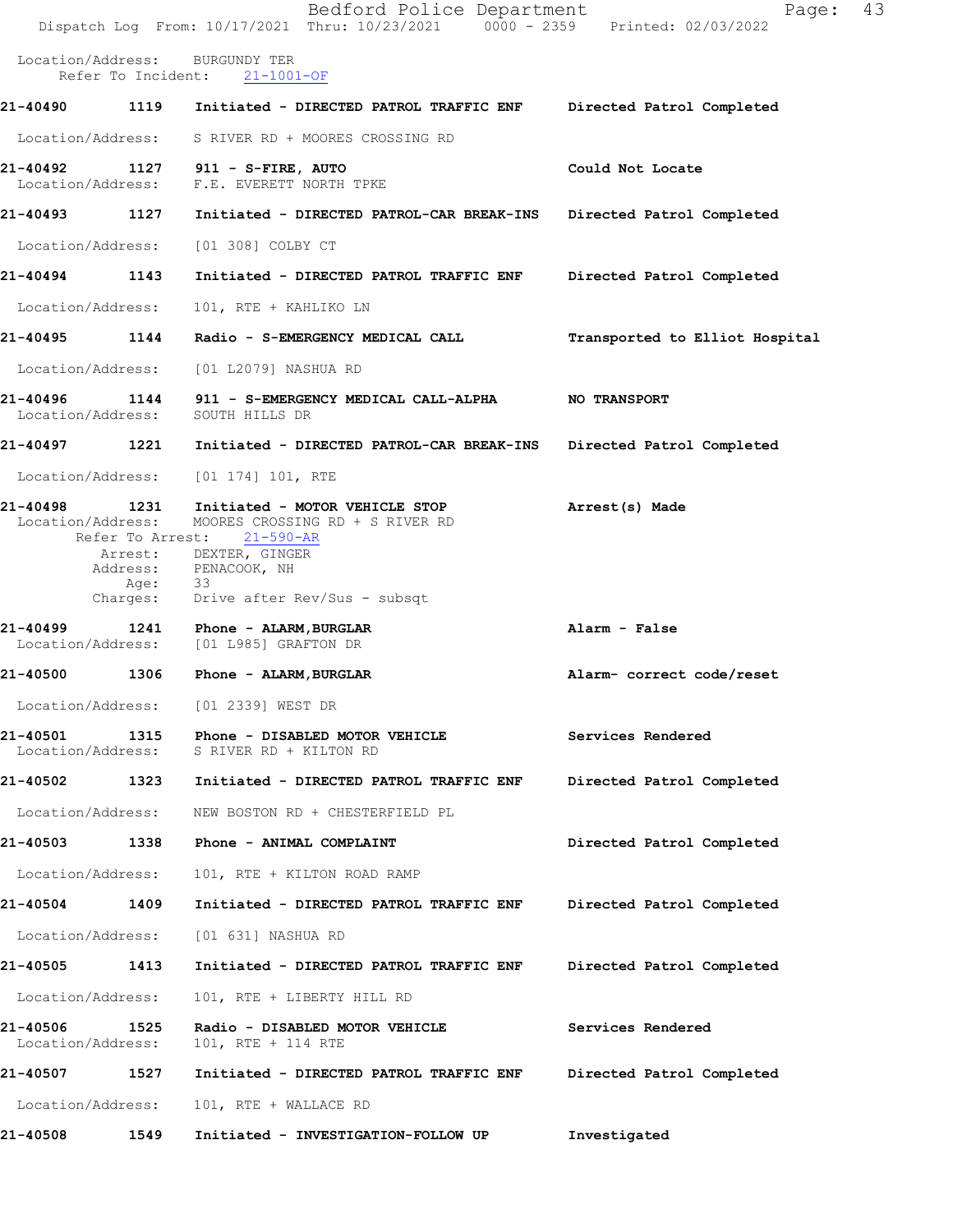|                               |                   | Bedford Police Department<br>Dispatch Log From: 10/17/2021 Thru: 10/23/2021 0000 - 2359 Printed: 02/03/2022                                                                                        | Page:                          | 44 |
|-------------------------------|-------------------|----------------------------------------------------------------------------------------------------------------------------------------------------------------------------------------------------|--------------------------------|----|
|                               | Age:<br>Charges:  | Location/Address: [01 1253] COOPER LN<br>Refer To $P/C$ : 21-588-AR<br>P/C: DAVIS, JOHN LOGAN<br>Address: BEDFORD, NH<br>26<br>Reckless Conduct - Deadly Weapon<br>Unauthd Use/Firearm/Firecracker |                                |    |
| 21-40509                      | 1549              | Initiated - MOTOR VEHICLE STOP                                                                                                                                                                     | Summons/Warning Issued         |    |
|                               | Location/Address: | F.E. EVERETT SOUTH TPKE                                                                                                                                                                            |                                |    |
| 21-40510                      | 1550              | Initiated - DIRECTED PATROL TRAFFIC ENF                                                                                                                                                            | Directed Patrol Completed      |    |
| Location/Address:             |                   | 101, RTE + HITCHING POST LN                                                                                                                                                                        |                                |    |
| 21-40511                      | 1557              | Initiated - DIRECTED PATROL ACCIDENTS                                                                                                                                                              | Directed Patrol Completed      |    |
| Location/Address:             |                   | MEETINGHOUSE RD + S RIVER RD                                                                                                                                                                       |                                |    |
| 21-40512 1608                 |                   | 911 - S-EMERGENCY MEDICAL CALL-ALPHA                                                                                                                                                               | Transported to Elliot Hospital |    |
| Location/Address:             |                   | S RIVER RD                                                                                                                                                                                         |                                |    |
| 21-40513                      | 1611              | Initiated - DIRECTED PATROL ACCIDENTS                                                                                                                                                              | Directed Patrol Completed      |    |
| Location/Address:             |                   | 101, RTE + KAHLIKO LN                                                                                                                                                                              |                                |    |
| 21-40514                      | 1621              | Initiated - DIRECTED PATROL ACCIDENTS                                                                                                                                                              | Directed Patrol Completed      |    |
| Location/Address:             |                   | HAWTHORNE DR + S RIVER RD                                                                                                                                                                          |                                |    |
| 21-40515 1626                 |                   | Initiated - MOTOR VEHICLE STOP                                                                                                                                                                     | Summons/Warning Issued         |    |
|                               | Location/Address: | S RIVER RD + BACK RIVER RD                                                                                                                                                                         |                                |    |
| 21-40516                      | 1650              | Initiated - MOTOR VEHICLE STOP                                                                                                                                                                     | Summons/Warning Issued         |    |
| Location/Address:             |                   | [01 L0000553] 101, RTE                                                                                                                                                                             |                                |    |
| 21-40517 1651                 | Location/Address: | Walk-In - ASSIST CITIZEN<br>CONSTITUTION DR                                                                                                                                                        | Services Rendered              |    |
| 21-40518                      | 1653              | 911 - S-EMERGENCY MEDICAL CALL-ALPHA                                                                                                                                                               | TRANSPORTED TO CMC HOSPITAL    |    |
|                               | Location/Address: | [01 2198] OLD BEDFORD RD                                                                                                                                                                           |                                |    |
| 21-40519                      | 1656              | Initiated - DIRECTED PATROL ACCIDENTS                                                                                                                                                              | Directed Patrol Completed      |    |
| Location/Address:             |                   | 101, RTE + JENKINS RD                                                                                                                                                                              |                                |    |
| 21-40520 1659                 |                   | Initiated - MOTOR VEHICLE STOP                                                                                                                                                                     | Summons/Warning Issued         |    |
|                               | Location/Address: | [01 L241] 101, RTE                                                                                                                                                                                 |                                |    |
| 21-40521                      | 1659              | Initiated - DIRECTED PATROL TRAFFIC ENF                                                                                                                                                            | Directed Patrol Completed      |    |
|                               | Vicinity of:      | S RIVER RD + PALOMINO LN                                                                                                                                                                           |                                |    |
| 21-40522                      | 1700              | Initiated - DIRECTED PATROL ACCIDENTS                                                                                                                                                              | Directed Patrol Completed      |    |
| Location/Address:             |                   | SUNSET LN + S RIVER RD                                                                                                                                                                             |                                |    |
| 21-40523<br>Location/Address: | 1707              | Phone - ANIMAL COMPLAINT<br>MEETINGHOUSE RD + S RIVER RD                                                                                                                                           | Investigated                   |    |
| 21-40524                      | 1710              | Initiated - DIRECTED PATROL TRAFFIC ENF                                                                                                                                                            | Directed Patrol Completed      |    |
|                               | Location/Address: | 101, RTE + HARDY RD                                                                                                                                                                                |                                |    |
| 21-40525                      | 1715              | Initiated - MOTOR VEHICLE STOP                                                                                                                                                                     | Summons/Warning Issued         |    |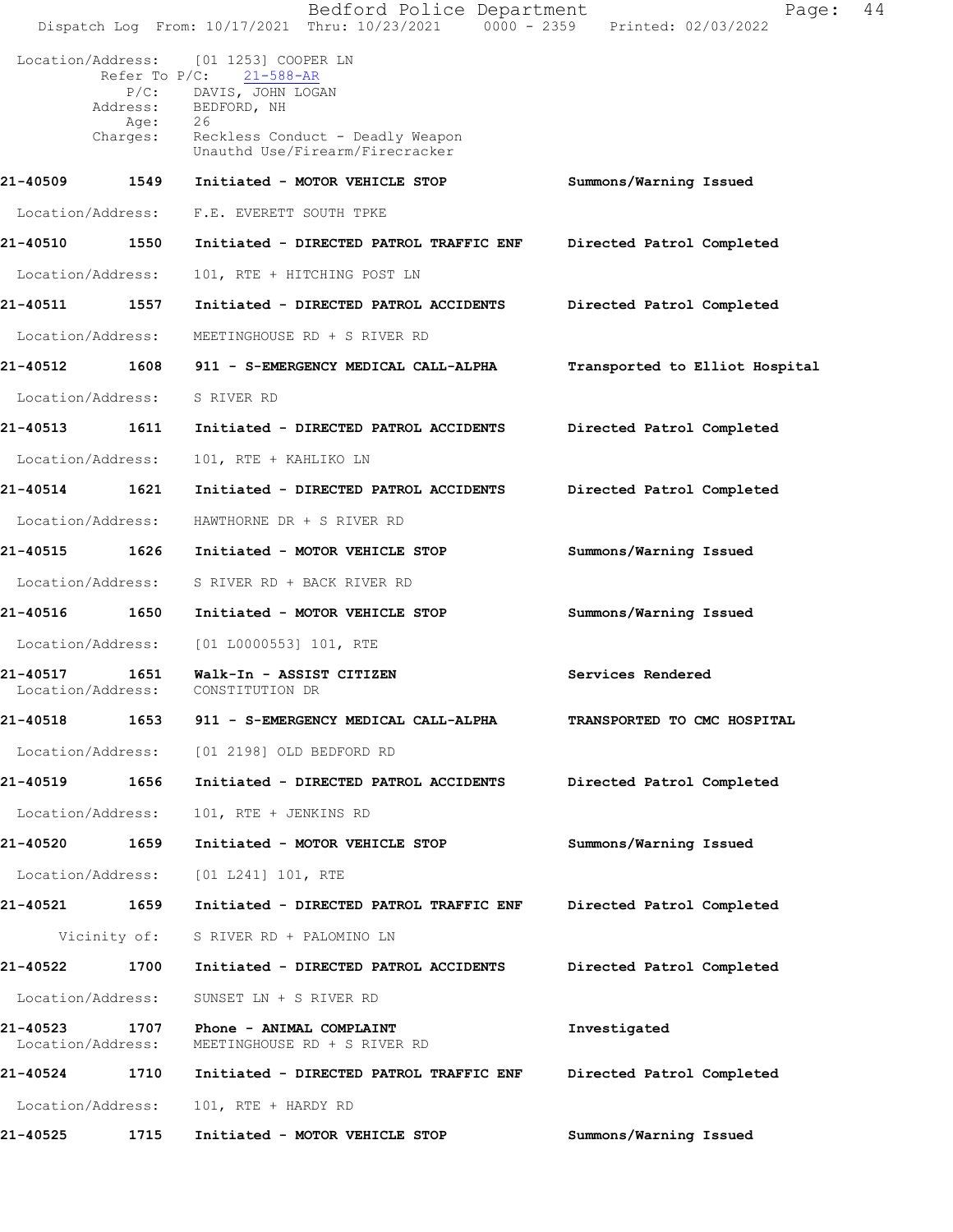Dispatch Log From: 10/17/2021 Thru: 10/23/2021 0000 - 2359 Printed: 02/03/2022 Location/Address: [01 L904] 101, RTE 21-40526 1729 Phone - S-EMERGENCY MEDICAL CALL-ALPHA Transported to Elliot Hospital Location/Address: [01 334] 101, RTE 21-40527 1729 Initiated - DIRECTED PATROL ACCIDENTS Directed Patrol Completed Location/Address: S RIVER RD + BACK RIVER RD 21-40528 1740 Phone - SUSP ACTIVITIES-IN PROGRESS Services Rendered<br>Location/Address: WORTHLEY RD Location/Address: 21-40529 1744 Initiated - DIRECTED PATROL TRAFFIC ENF Directed Patrol Completed Location/Address: 101, RTE + COVENANT WAY 21-40530 1746 Initiated - DIRECTED PATROL TRAFFIC ENF Directed Patrol Completed Location/Address: S RIVER RD + KILTON RD 21-40531 1750 Initiated - MOTOR VEHICLE STOP Summons/Warning Issued Location/Address: RIDGEWOOD RD + S RIVER RD 21-40532 1751 Initiated - MOTOR VEHICLE STOP NO PAPERWORK<br>Location/Address: [01 L1412] 101, RTE [01 L1412] 101, RTE 21-40533 1753 Walk-In - ASSIST CITIZEN Services Rendered Location/Address: CONSTITUTION DR Location/Address: 21-40534 1801 Phone - ASSIST CITIZEN Services Rendered Location/Address: [01 474] CONSTITUTION DR [01 474] CONSTITUTION DR 21-40535 1807 Initiated - DIRECTED PATROL-CAR BREAK-INS Directed Patrol Completed Location/Address: [01 L848] TECHNOLOGY DR 21-40536 1807 Initiated - MOTOR VEHICLE STOP Summons/Warning Issued Location/Address: [01 L241] 101, RTE 21-40537 1824 Initiated - MOTOR VEHICLE STOP Summons/Warning Issued Location/Address: 101, RTE + COVENANT WAY 21-40538 1856 Initiated - DIRECTED PATROL-CAR BREAK-INS Directed Patrol Completed Location/Address: AUTUMN LN + S RIVER RD 21-40539 1922 Walk-In - ASSIST CITIZEN Services Rendered<br>
Location/Address: [01 474] CONSTITUTION DR [01 474] CONSTITUTION DR 21-40540 1925 Initiated - DIRECTED PATROL-CAR BREAK-INS Directed Patrol Completed Location/Address: [01 L1094] S RIVER RD 21-40541 1939 Initiated - DIRECTED PATROL DWI Directed Patrol Completed Location/Address: S RIVER RD + UPJOHN ST 21-40542 1946 Initiated - DIRECTED PATROL-CAR BREAK-INS Directed Patrol Completed Location/Address: [01 L848] TECHNOLOGY DR 21-40543 1946 Initiated - DIRECTED PATROL TRAFFIC ENF Directed Patrol Completed Location/Address: ESSEX RD 21-40544 2016 Phone - POLICE INFORMATION No Action Required

Bedford Police Department Fage: 45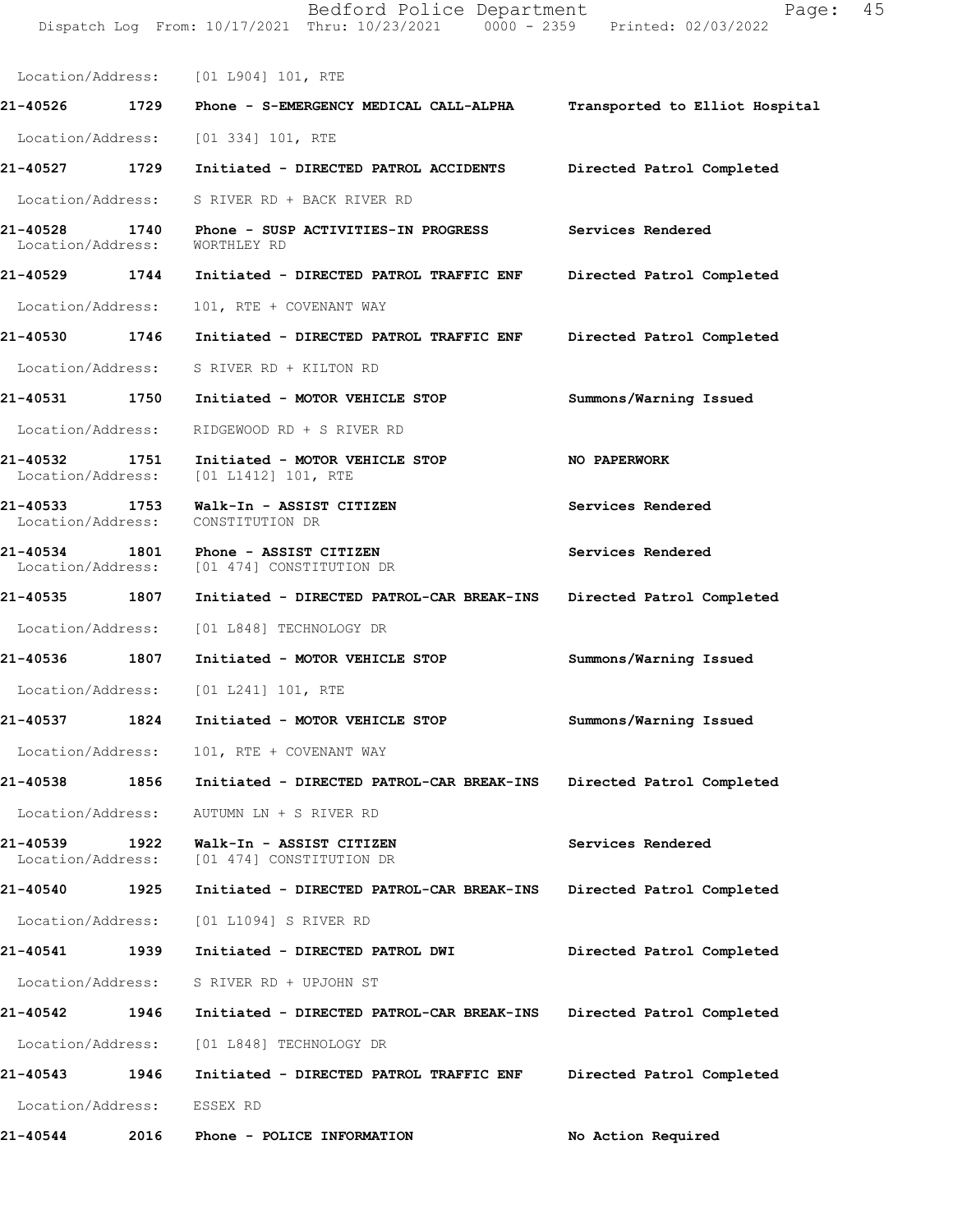|                   |                  | Location/Address: SEBBINS POND DR                                                                                                                                                                                                                                                                    |                                |
|-------------------|------------------|------------------------------------------------------------------------------------------------------------------------------------------------------------------------------------------------------------------------------------------------------------------------------------------------------|--------------------------------|
|                   |                  | 21-40545  2023  911 - MOTOR VEHICLE ACCIDENT<br>Location/Address: NASHUA RD + 101, RTE                                                                                                                                                                                                               | Investigated                   |
| 21-40546<br>2028  |                  | Phone - MOTOR VEHICLE COMP-IN PROGRESS                                                                                                                                                                                                                                                               | Summons/Warning Issued         |
| Location/Address: |                  | 101, RTE                                                                                                                                                                                                                                                                                             |                                |
| 21-40547 2048     |                  | Initiated - DIRECTED PATROL-CAR BREAK-INS Directed Patrol Completed                                                                                                                                                                                                                                  |                                |
|                   |                  | Location/Address: [01 376] KILTON RD                                                                                                                                                                                                                                                                 |                                |
| 21-40548 2103     |                  | 911 - S-EMERGENCY MEDICAL CALL-CHARL                                                                                                                                                                                                                                                                 | Transported to Elliot Hospital |
|                   |                  | Location/Address: [01 463] NASHUA RD                                                                                                                                                                                                                                                                 |                                |
| 21-40549 2134     |                  | Initiated - DIRECTED PATROL-CAR BREAK-INS Directed Patrol Completed                                                                                                                                                                                                                                  |                                |
|                   |                  | Location/Address: PILGRIM DR + PURITAN DR                                                                                                                                                                                                                                                            |                                |
|                   |                  | 21-40550 2146 911 - S-EMERGENCY MEDICAL CALL-CHARL                                                                                                                                                                                                                                                   | Transported to Elliot Hospital |
|                   |                  | Location/Address: [01 335] COLBY CT                                                                                                                                                                                                                                                                  |                                |
| 21-40551 2148     |                  | Walk-In - ASSIST CITIZEN<br>Location/Address: [01 474] CONSTITUTION DR                                                                                                                                                                                                                               | Services Rendered              |
| 21-40552          |                  | 2241 911 - MOTOR VEHICLE ACC-SPECIAL CIR.<br>Location/Address: WHIPPOORWILL LN + TIRRELL HILL RD<br>Refer To Incident: 21-1002-OF                                                                                                                                                                    | Investigated                   |
| 21-40553 2317     |                  | Initiated - DIRECTED PATROL DWI                                                                                                                                                                                                                                                                      | Directed Patrol Completed      |
|                   | Vicinity of:     | 101, RTE + NASHUA RD                                                                                                                                                                                                                                                                                 |                                |
| 21-40554 2323     | Age:<br>Charges: | Phone - SERVE WARRANT<br>Location: [84] DERRY POLICE DEPT.<br>Refer To Arrest: 21-591-AR<br>Arrest: BUDRICK, ANDREW<br>Address: MILFORD, NH<br>36<br>Theft by Unauthd Taking 2 prior convctns<br>Operate after Cert as Habitual Offender<br>Drive after Rev/Sus; DUI<br>Driving Without Giving Proof | Arrest(s) Made                 |
| 21-40555          | 2331             | Initiated - DIRECTED PATROL DWI                                                                                                                                                                                                                                                                      | Directed Patrol Completed      |
|                   |                  | Vicinity of: S RIVER RD + MEETINGHOUSE RD                                                                                                                                                                                                                                                            |                                |
|                   |                  | For Date: $10/23/2021 -$ Saturday                                                                                                                                                                                                                                                                    |                                |
| 21-40556          | 0011             | Initiated - DIRECTED PATROL DWI                                                                                                                                                                                                                                                                      | Directed Patrol Completed      |
|                   |                  | Vicinity of: S RIVER RD + KILTON RD                                                                                                                                                                                                                                                                  |                                |

| 21-40557 | 0029<br>Address:<br>Age: | Phone - INVESTIGATION-FOLLOW UP<br>Location/Address: [01 474] CONSTITUTION DR<br>Refer To $P/C$ : 21-588-AR<br>P/C: DAVIS, JOHN LOGAN<br>BEDFORD, NH<br>26 |  | Services Rendered |                           |
|----------|--------------------------|------------------------------------------------------------------------------------------------------------------------------------------------------------|--|-------------------|---------------------------|
|          | Charges:                 | Reckless Conduct - Deadly Weapon<br>Unauthd Use/Firearm/Firecracker                                                                                        |  |                   |                           |
| 21-40558 | 0037                     | Initiated - DIRECTED PATROL-CAR BREAK-INS                                                                                                                  |  |                   | Directed Patrol Completed |

Location/Address: [01 L1094] S RIVER RD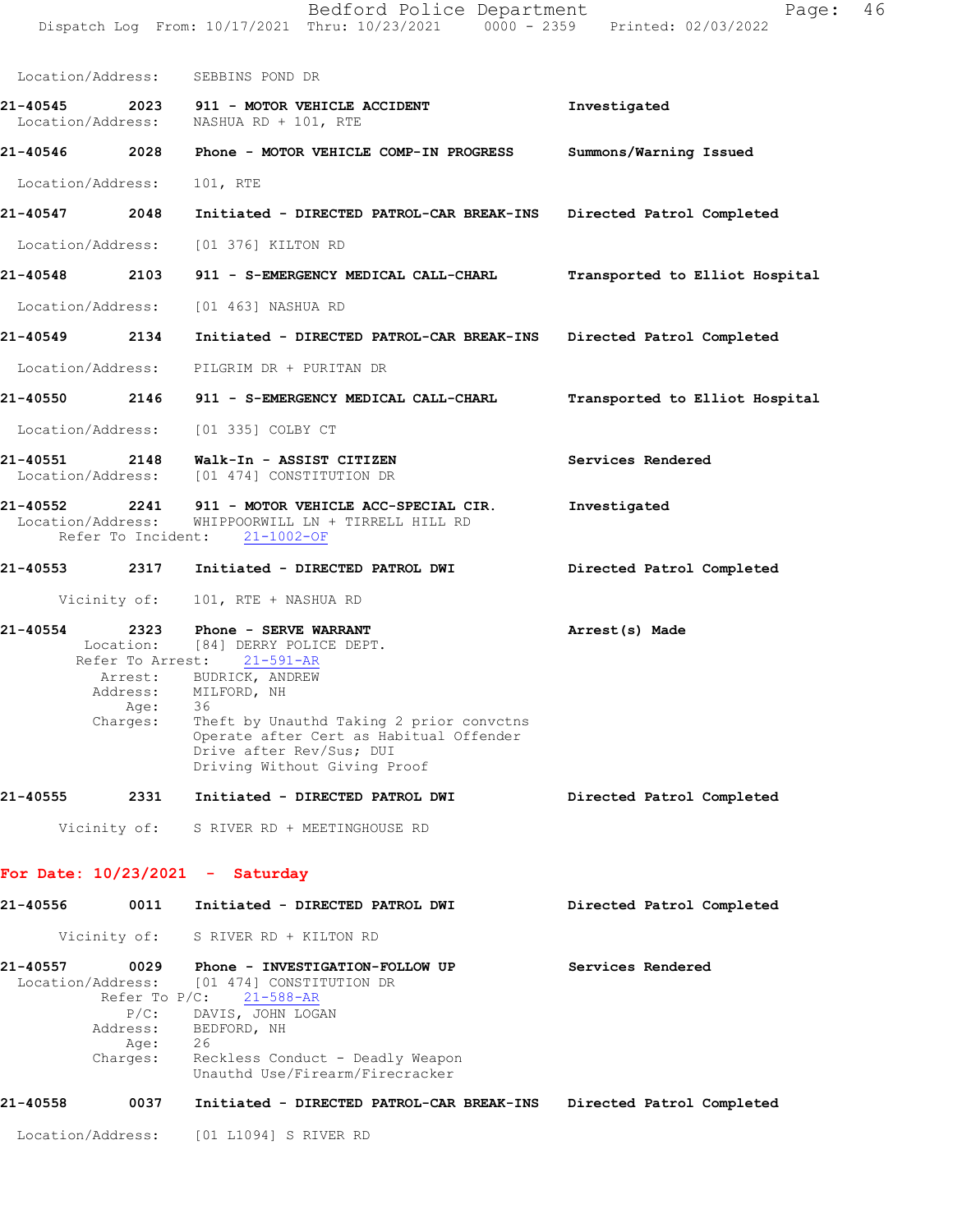Bedford Police Department Page: 47 Dispatch Log From: 10/17/2021 Thru: 10/23/2021 0000 - 2359 Printed: 02/03/2022

21-40559 0108 Initiated - DIRECTED PATROL BURGLARY Directed Patrol Completed Vicinity of: RIVERWAY PL 21-40560 0139 Initiated - DIRECTED PATROL DWI Directed Patrol Completed Vicinity of: S RIVER RD + HARVEY RD 21-40561 0144 Initiated - DIRECTED PATROL-CAR BREAK-INS Directed Patrol Completed Location/Address: DONALD ST + CURTIS LN 21-40562 0153 Initiated - BUILDING CHECK Building Checked/Secured Location/Address: [01 L2447] 101, RTE 21-40563 0203 Initiated - DIRECTED PATROL BURGLARY Directed Patrol Completed Vicinity of: PINECREST CIR + PINECREST DR 21-40564 0204 Initiated - DIRECTED PATROL-CAR BREAK-INS Directed Patrol Completed Location/Address: [01 1870] S RIVER RD 21-40565 0208 911 - S-EMERGENCY MEDICAL CALL-DELTA TRANSPORTED TO CMC HOSPITAL Location/Address: BIRKDALE RD 21-40566 0239 Initiated - DIRECTED PATROL-CAR BREAK-INS Directed Patrol Completed Vicinity of: HAWTHORNE DR + STATION RD 21-40567 0249 Initiated - DIRECTED PATROL DWI Directed Patrol Completed Location/Address: 101, RTE + 114 RTE 21-40568 0433 Initiated - BUILDING CHECK Building Checked/Secured Location/Address: [01 463] NASHUA RD 21-40569 0504 Initiated - DIRECTED PATROL TRAFFICENF Directed Patrol Completed Vicinity of: S RIVER RD + HAWTHORNE DR 21-40570 0510 Initiated - DIRECTED PATROL TRAFFICENF Directed Patrol Completed Location/Address: 114 RTE + WHITE AVE 21-40571 0658 Initiated - DIRECTED PATROL TRAFFICENF Directed Patrol Completed Vicinity of: 101, RTE + NASHUA RD 21-40572 0702 Phone - ASSIST CITIZEN Services Rendered Services Rendered Seculiary of the Services Rendered [01 474] CONSTITUTION DR 21-40573 0807 Phone - ALARM, BURGLAR Alarm-correctcode/reset Location/Address: [01 463] NASHUA RD 21-40574 0817 Phone - BUILDING CHECK Services Rendered Services Rendered Section/Address: [01 L1085] S RIVER RD [01 L1085] S RIVER RD 21-40576 0856 Phone - POLICE INFORMATION No Action Required Location/Address: WENTWORTH DR 21-40575 0903 Initiated - DIRECTED PATROL TRAFFIC ENF Directed Patrol Completed Vicinity of: S RIVER RD + MEETINGHOUSE RD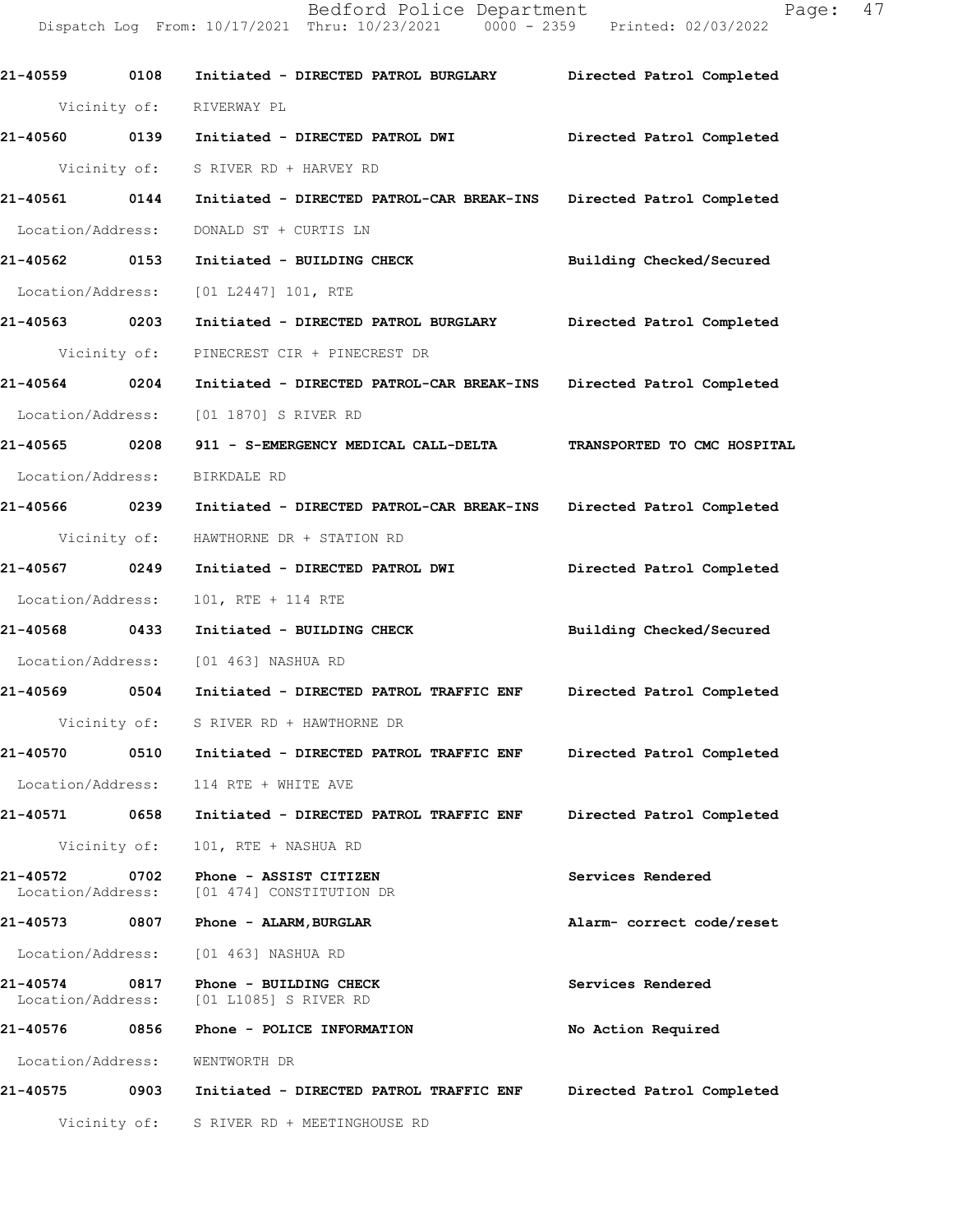|                                    |                                      | Bedford Police Department<br>Dispatch Log From: 10/17/2021 Thru: 10/23/2021 0000 - 2359 Printed: 02/03/2022                                                                                                                                                             | 48<br>Page:                    |
|------------------------------------|--------------------------------------|-------------------------------------------------------------------------------------------------------------------------------------------------------------------------------------------------------------------------------------------------------------------------|--------------------------------|
| 21-40577                           | 0908                                 | Initiated - DIRECTED PATROL TRAFFIC ENF                                                                                                                                                                                                                                 | Directed Patrol Completed      |
|                                    | Vicinity of:                         | WALLACE RD + CHURCH RD                                                                                                                                                                                                                                                  |                                |
| 21-40578                           | 0919                                 | Initiated - VACANT PROPERTY CHECK                                                                                                                                                                                                                                       | Directed Patrol Completed      |
| Location/Address:                  |                                      | WENTWORTH DR                                                                                                                                                                                                                                                            |                                |
| 21-40579 0934                      |                                      | Initiated - DIRECTED PATROL TRAFFIC ENF                                                                                                                                                                                                                                 | Directed Patrol Completed      |
|                                    | Vicinity of:                         | WALLACE RD + MCALLISTER RD                                                                                                                                                                                                                                              |                                |
| 21-40580                           | Refer To Arrest:<br>Age:<br>Charges: | 0935 Phone - SERVE WARRANT<br>Location/Address: [53] DANIEL WEBSTER HWY<br>$21 - 592 - AR$<br>Arrest: VIEN, SARAH NICOLE<br>Address: CHICHESTER, NH<br>28<br>Disobeying an Officer<br>Driving Without Giving Proof<br>Drive after Rev/Suspension<br>Uninspected Vehicle | Arrest(s) Made                 |
| 21-40583<br>Location/Address:      | 0940                                 | Initiated - INVESTIGATION-FOLLOW UP<br>[01 L1803] S RIVER RD                                                                                                                                                                                                            | Investigated                   |
| 21-40581<br>Location/Address:      | 0947                                 | Phone - ASSIST CITIZEN<br>DARBY LN                                                                                                                                                                                                                                      | Services Rendered              |
| 21-40582                           | 0959                                 | 911 - S-EMERGENCY MEDICAL CALL-CHARL                                                                                                                                                                                                                                    | Transported to Elliot Hospital |
| Location/Address:                  |                                      | [01 919] CORPORATE DR                                                                                                                                                                                                                                                   |                                |
| 21-40584 1020<br>Location/Address: |                                      | Initiated - MOTOR VEHICLE STOP<br>101, RTE + HARDY RD                                                                                                                                                                                                                   | Services Rendered              |
| 21-40585 1020                      |                                      | Initiated - MOTOR VEHICLE STOP                                                                                                                                                                                                                                          | Summons/Warning Issued         |
| Location/Address:                  |                                      | 101, RTE + HARDY RD                                                                                                                                                                                                                                                     |                                |
| 21-40586<br>Location/Address:      | 1031                                 | Walk-In - FINGERPRINTS<br>[01 474] CONSTITUTION DR                                                                                                                                                                                                                      | Services Rendered              |
| 21-40587                           | 1038                                 | Initiated - DIRECTED PATROL TRAFFIC ENF                                                                                                                                                                                                                                 | Directed Patrol Completed      |
| Location/Address:                  |                                      | 101, RTE + WALLACE RD                                                                                                                                                                                                                                                   |                                |
| 21-40588                           | 1041                                 | Initiated - DIRECTED PATROL TRAFFIC ENF                                                                                                                                                                                                                                 | Directed Patrol Completed      |
|                                    | Vicinity of:                         | CAMPBELL RD + STEEPLE VIEW LN                                                                                                                                                                                                                                           |                                |
| 21-40589                           | 1054                                 | Walk-In - ASSIST-WALK IN                                                                                                                                                                                                                                                | Services Rendered              |
| 21-40590                           | 1112                                 | Initiated - DIRECTED PATROL TRAFFIC ENF                                                                                                                                                                                                                                 | Directed Patrol Completed      |
|                                    | Vicinity of:                         | MEETINGHOUSE RD + BEDFORD CENTER RD                                                                                                                                                                                                                                     |                                |
| 21-40591                           | 1119                                 | Initiated - DIRECTED PATROL TRAFFIC ENF                                                                                                                                                                                                                                 | Directed Patrol Completed      |
| Location/Address:                  |                                      | 101, RTE + HARDY RD                                                                                                                                                                                                                                                     |                                |
| 21-40592                           | 1133                                 | Initiated - DIRECTED PATROL TRAFFIC ENF                                                                                                                                                                                                                                 | Directed Patrol Completed      |
|                                    | Vicinity of:                         | 101, RTE + CONSTITUTION DR                                                                                                                                                                                                                                              |                                |
| 21-40593                           | 1158                                 | Initiated - MOTOR VEHICLE STOP                                                                                                                                                                                                                                          | Summons/Warning Issued         |
| Location/Address:                  |                                      | 101, RTE + WALLACE RD                                                                                                                                                                                                                                                   |                                |
| 21-40594                           | 1205                                 | Initiated - MOTOR VEHICLE STOP                                                                                                                                                                                                                                          | Summons/Warning Issued         |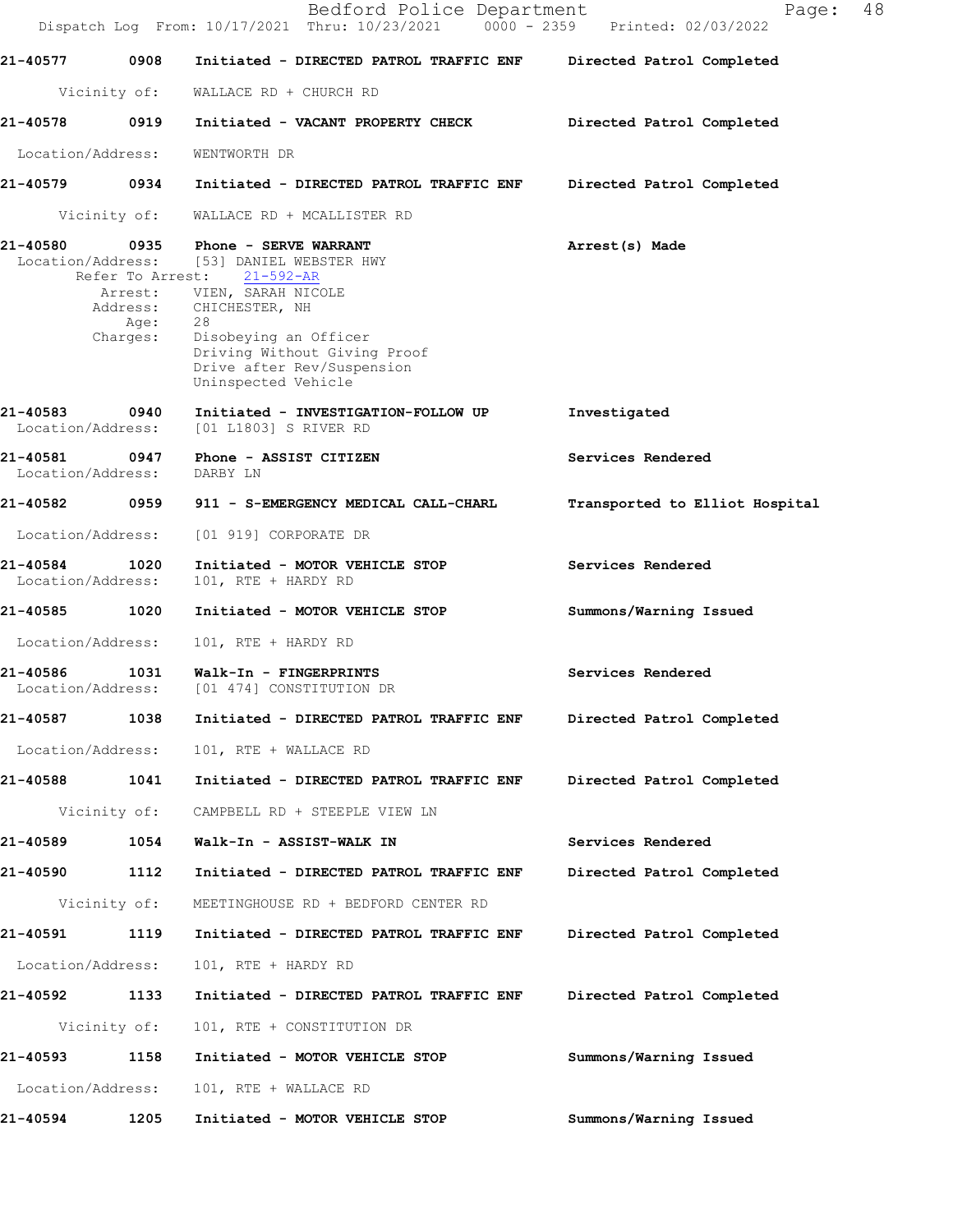|                                    |                            | Bedford Police Department<br>Dispatch Log From: 10/17/2021 Thru: 10/23/2021 0000 - 2359 Printed: 02/03/2022 | 49<br>Page:               |
|------------------------------------|----------------------------|-------------------------------------------------------------------------------------------------------------|---------------------------|
|                                    |                            | Location/Address: 101, RTE + WALLACE RD                                                                     |                           |
|                                    |                            | 21-40595 1211 Initiated - MOTOR VEHICLE STOP                                                                | Summons/Warning Issued    |
|                                    |                            | Location/Address: [01 L819] 101, RTE                                                                        |                           |
| 21-40596 1217                      |                            | Initiated - MOTOR VEHICLE STOP                                                                              | Summons/Warning Issued    |
| Location/Address:                  |                            | $101$ , RTE + ELK DR                                                                                        |                           |
| 21-40597 1219<br>Location/Address: |                            | Phone - INVESTIGATION-FOLLOW UP<br>CATESBY LN                                                               | Investigated              |
|                                    |                            | 21-40598 1221 Initiated - DIRECTED PATROL BURGLARY                                                          | Directed Patrol Completed |
| Location/Address:                  |                            | WENTWORTH DR                                                                                                |                           |
|                                    |                            | 21-40599 1246 911 - 911 Abandoned<br>Location/Address: [01 685] COLBY CT                                    | Services Rendered         |
|                                    |                            | 21-40600 1256 Phone - SUSP ACTIVITIES<br>Location/Address: WELLESLEY DR                                     | Services Rendered         |
|                                    |                            | 21-40601 1306 Initiated - DIRECTED PATROL TRAFFIC ENF                                                       | Directed Patrol Completed |
|                                    |                            | Location/Address: S RIVER RD + COLBY CT                                                                     |                           |
| Location/Address:                  |                            | 21-40602 1337 911 - S-EMERGENCY MEDICAL CALL-BRAVO NO TRANSPORT<br>[01 1387] TECHNOLOGY DR                  |                           |
|                                    |                            | 21-40603 1407 Initiated - MOTOR VEHICLE STOP                                                                | Summons/Warning Issued    |
| Location/Address: [07] 2ND ST      |                            |                                                                                                             |                           |
|                                    |                            | 21-33694 1445 Other - POLICE INFORMATION                                                                    | No Action Required        |
|                                    |                            | Location/Address: [01 L1387] JOPPA HILL RD                                                                  |                           |
|                                    |                            | 21-40604 1518 Initiated - DIRECTED PATROL TRAFFIC ENF                                                       | Directed Patrol Completed |
|                                    |                            | Location/Address: [01 L0000786] S RIVER RD                                                                  |                           |
| 21-40605<br>Location/Address:      | 1520<br>Refer To Incident: | Initiated - INVESTIGATION-FOLLOW UP<br>[07] ST ANSELM ST<br>$21 - 998 - OF$                                 | Services Rendered         |
| 21-40606 1527                      |                            | Initiated - DIRECTED PATROL TRAFFIC ENF                                                                     | Directed Patrol Completed |
| Location/Address:                  |                            | DONALD ST + RUNDLETT HILL RD                                                                                |                           |
| 21-40607                           | 1544                       | Initiated - MOTOR VEHICLE STOP                                                                              | Summons/Warning Issued    |
| Location/Address:                  |                            | [01 786] S RIVER RD                                                                                         |                           |
| 21-40608<br>Location/Address:      | 1553                       | Initiated - DIRECTED PATROL-CAR BREAK-INS<br>[01 L1804] S RIVER RD                                          | Services Rendered         |
| 21-40609 1554                      |                            | Initiated - DIRECTED PATROL TRAFFIC ENF                                                                     | Directed Patrol Completed |
| Location/Address:                  |                            | S RIVER RD + CLUB ACRE LN                                                                                   |                           |
| 21-40610                           | 1602                       | Initiated - DIRECTED PATROL TRAFFIC ENF                                                                     | Directed Patrol Completed |
| Location/Address:                  |                            | 101, RTE + WALLACE RD                                                                                       |                           |
| 21-40611                           | 1603                       | Initiated - DIRECTED PATROL TRAFFIC ENF                                                                     | Directed Patrol Completed |
| Location/Address:                  |                            | 101, RTE + MEETINGHOUSE RD                                                                                  |                           |
| 21-40612                           | 1606                       | Initiated - MOTOR VEHICLE STOP                                                                              | Summons/Warning Issued    |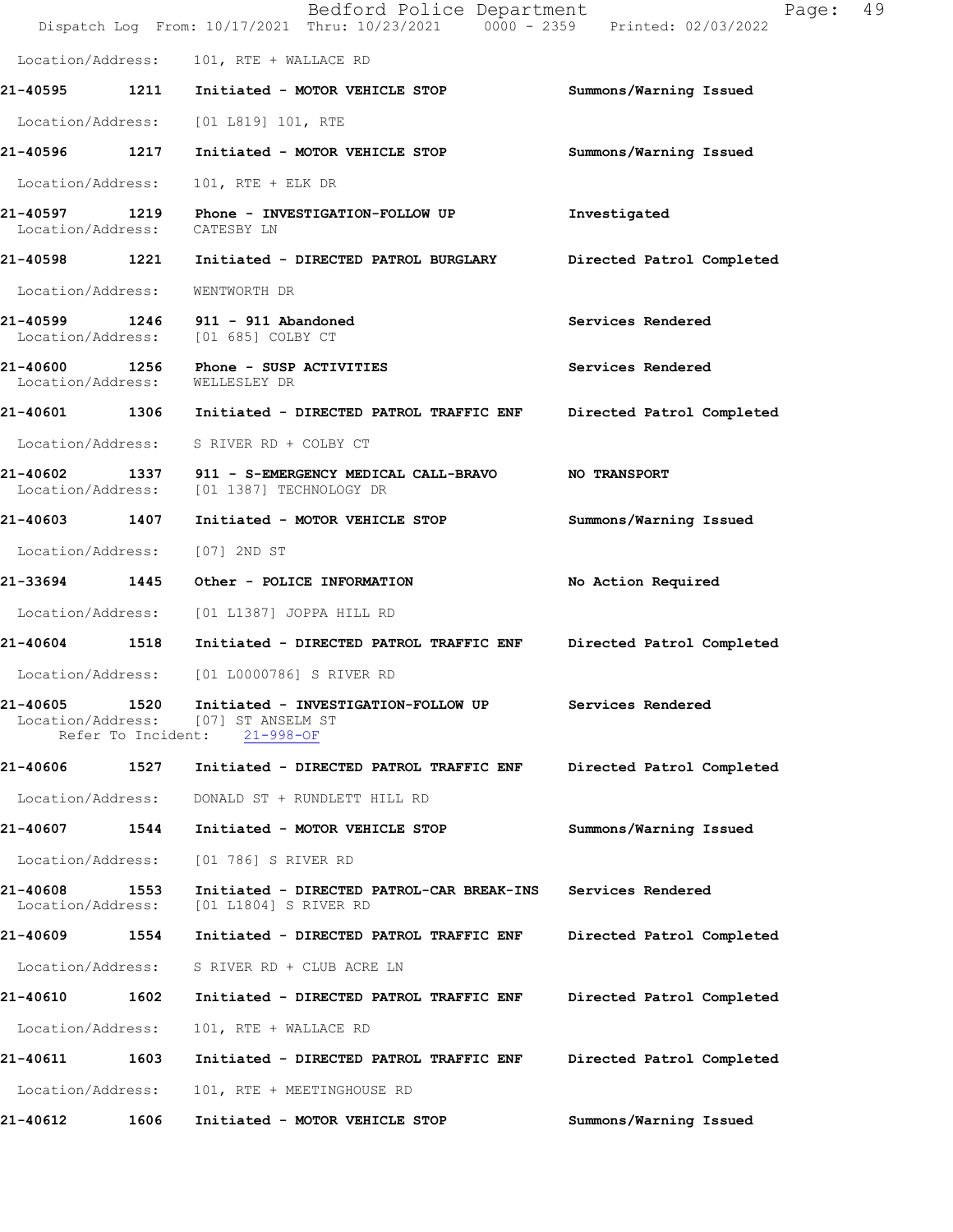|                                    |      | Bedford Police Department<br>Dispatch Log From: 10/17/2021 Thru: 10/23/2021 0000 - 2359 Printed: 02/03/2022           | Page:                     | 50 |
|------------------------------------|------|-----------------------------------------------------------------------------------------------------------------------|---------------------------|----|
|                                    |      | Location/Address: 101, RTE + WALLACE RD                                                                               |                           |    |
|                                    |      | 21-40613   1614   Phone - GUNSHOT                                                                                     | Directed Patrol Completed |    |
|                                    |      | Location/Address: PERRY RD + JOPPA HILL RD                                                                            |                           |    |
|                                    |      | 21-40614 1616 Initiated - DIRECTED PATROL TRAFFIC ENF                                                                 | Directed Patrol Completed |    |
|                                    |      | Location/Address: S RIVER RD + MOORES CROSSING RD                                                                     |                           |    |
|                                    |      | 21-40615 1618 Phone - ASSIST OTHER AGENCY<br>Location/Address: [01 1335] COUNTY RD                                    | Investigated              |    |
|                                    |      | 21-40616 1631 Phone - CRIMINAL THREATENING<br>Location/Address: [01 1557] S RIVER RD<br>Refer To Incident: 21-1003-OF | Investigated              |    |
|                                    |      | 21-40617 1658 911 - MOTOR VEHICLE COMPLAINT<br>Location/Address: I-293 SOUTH                                          | Services Rendered         |    |
|                                    |      | 21-40618 1658 Initiated - MOTOR VEHICLE STOP                                                                          | Summons/Warning Issued    |    |
| Location/Address:                  |      | 101, RTE + MEETINGHOUSE RD                                                                                            |                           |    |
| 21-40619<br>Location/Address:      | 1706 | Initiated - HIGHWAY CONDITIONS<br>101, RTE + NASHUA RD                                                                | Services Rendered         |    |
| 21-40620 1719                      |      | Initiated - MOTOR VEHICLE STOP                                                                                        | Summons/Warning Issued    |    |
| Location/Address:                  |      | 101, RTE + CONSTITUTION DR                                                                                            |                           |    |
| 21-40621 1732                      |      | Initiated - DIRECTED PATROL-CAR BREAK-INS                                                                             | Directed Patrol Completed |    |
| Location/Address:                  |      | [01 1235] S RIVER RD                                                                                                  |                           |    |
| 21-40622                           | 1818 | Initiated - DIRECTED PATROL-CAR BREAK-INS Directed Patrol Completed                                                   |                           |    |
| Location/Address:                  |      | BIRKDALE RD + CAMBRIDGE RD                                                                                            |                           |    |
| 21-40623 1823                      |      | Initiated - DIRECTED PATROL-CAR BREAK-INS                                                                             | Directed Patrol Completed |    |
| Location/Address:                  |      | [01 1312] S RIVER RD                                                                                                  |                           |    |
| Location/Address:                  |      | 21-40624 1837 Walk-In - INVESTIGATION-FOLLOW UP<br>[01 474] CONSTITUTION DR                                           | Investigated              |    |
| 21-40625 1838                      |      | Initiated - MOTOR VEHICLE STOP                                                                                        | Summons/Warning Issued    |    |
| Location/Address:                  |      | WORTHLEY RD + CONSTANCE ST                                                                                            |                           |    |
| 21-40626 1852                      |      | Initiated - MOTOR VEHICLE STOP                                                                                        | Summons/Warning Issued    |    |
| Location/Address:                  |      | [01 232] LIBERTY HILL RD                                                                                              |                           |    |
| Location/Address:                  |      | 21-40627 1859 Phone - VANDALISM<br>NASHUA RD                                                                          | Services Rendered         |    |
| 21-40628 1904<br>Location/Address: |      | <b>Phone - ASSAULT</b><br>[01 248] RIDGEWOOD RD                                                                       | Services Rendered         |    |
| 21-40629 1909<br>Location/Address: |      | Phone - ASSIST CITIZEN<br>[01 1253] COOPER LN                                                                         | Services Rendered         |    |
| 21-40630 1923<br>Location/Address: |      | Initiated - INVESTIGATION-FOLLOW UP<br>[01 1335] COUNTY RD                                                            | NO PAPERWORK              |    |
| 21-40631                           | 1926 | Initiated - MOTOR VEHICLE STOP                                                                                        | Summons/Warning Issued    |    |
| Location/Address:                  |      | 101, RTE + NASHUA RD                                                                                                  |                           |    |
| 21-40633                           | 1928 | Phone - CHECK THE WELFARE                                                                                             | Services Rendered         |    |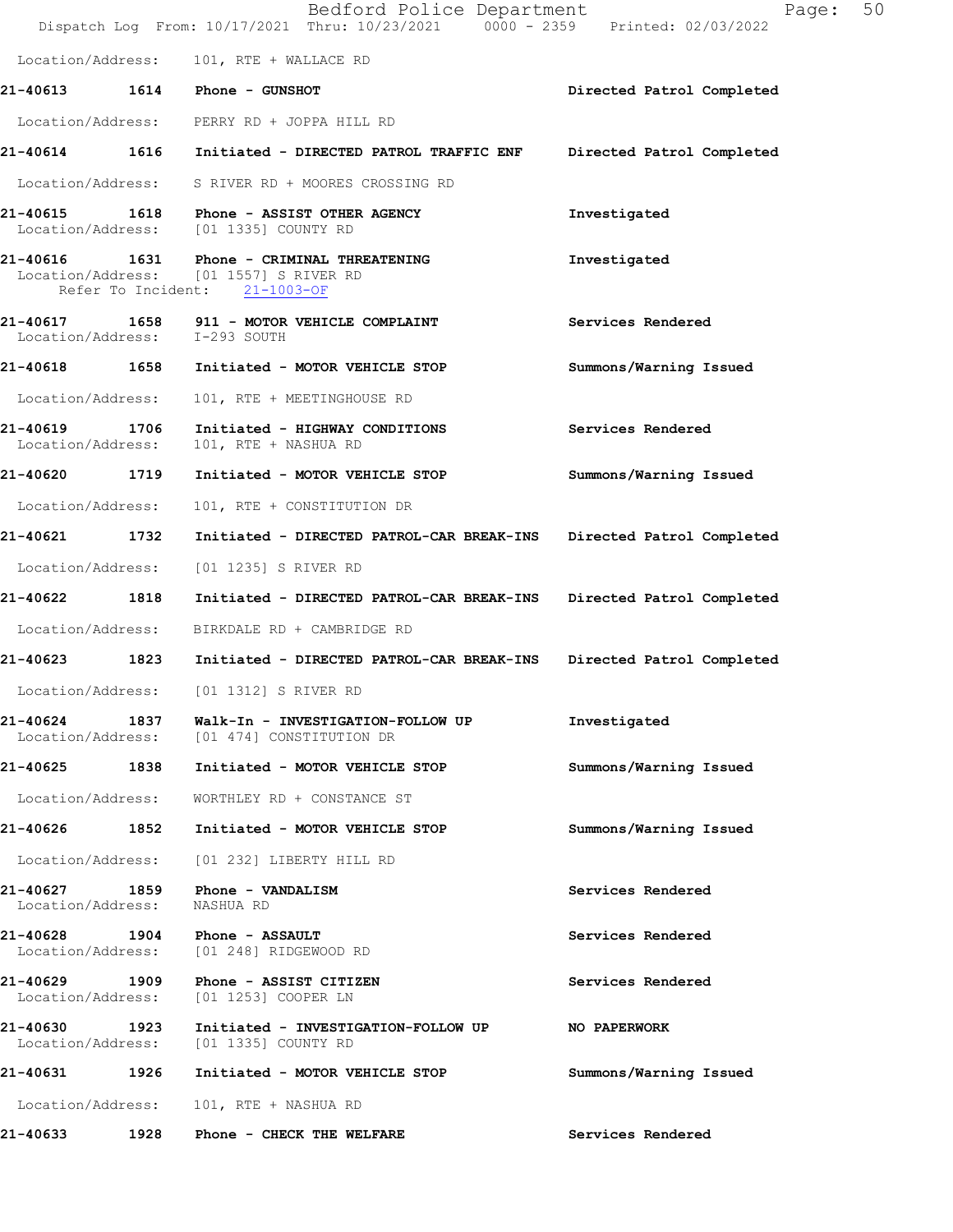|                                    |      | Bedford Police Department<br>Dispatch Log From: 10/17/2021 Thru: 10/23/2021 0000 - 2359 Printed: 02/03/2022 | 51<br>Page:               |
|------------------------------------|------|-------------------------------------------------------------------------------------------------------------|---------------------------|
| Location/Address:                  |      | SARATOGA CT                                                                                                 |                           |
| 21-40632 1929                      |      | Initiated - DIRECTED PATROL-CAR BREAK-INS                                                                   | Directed Patrol Completed |
| Location/Address:                  |      | [01 L1804] S RIVER RD                                                                                       |                           |
| 21-40634 1940<br>Location/Address: |      | Initiated - MOTOR VEHICLE STOP<br>101, RTE + MEETINGHOUSE RD OFF RAMP                                       | NO PAPERWORK              |
| 21-40635 1945                      |      | 911 - GUNSHOT                                                                                               | Directed Patrol Completed |
| Location/Address:                  |      | GLEN RD                                                                                                     |                           |
| 21-40636 1950                      |      | Initiated - DIRECTED PATROL-CAR BREAK-INS                                                                   | Directed Patrol Completed |
| Location/Address:                  |      | [01 L1562] KILTON RD                                                                                        |                           |
| 21-40637 1953                      |      | Initiated - DIRECTED PATROL DWI                                                                             | Directed Patrol Completed |
| Location/Address:                  |      | CAMPBELL RD + JOPPA HILL RD                                                                                 |                           |
| Location/Address:                  |      | 21-40638 1954 Phone - ASSIST CITIZEN<br>[01 L35] HAWK DR                                                    | Services Rendered         |
| 21-40639 2018                      |      | Initiated - DIRECTED PATROL-CAR BREAK-INS                                                                   | Directed Patrol Completed |
|                                    |      | Location/Address: [01 324] HAWTHORNE DR                                                                     |                           |
| 21-40640 2036                      |      | 911 - FIREWORKS                                                                                             | No Action Required        |
| Location/Address:                  |      | CAMBRIDGE RD                                                                                                |                           |
| 21-40641<br>Location/Address:      |      | 2039 Phone - SUSP ACTIVITIES-IN PROGRESS<br>[01 2333] CARON RD                                              | Services Rendered         |
| 21-40642                           | 2103 | Initiated - BUILDING CHECK                                                                                  | Directed Patrol Completed |
|                                    |      | Location/Address: [01 234] COUNTY RD                                                                        |                           |
| 21-40643                           | 2137 | Initiated - DIRECTED PATROL DWI                                                                             | Directed Patrol Completed |
| Location/Address:                  |      | NEW BOSTON RD                                                                                               |                           |
| 21-40644                           | 2148 | Initiated - BUILDING CHECK                                                                                  | Directed Patrol Completed |
| Location/Address:                  |      | [01 L1094] S RIVER RD                                                                                       |                           |
| 21-40645                           | 2151 | Initiated - MOTOR VEHICLE STOP                                                                              | Summons/Warning Issued    |
| Location/Address:                  |      | 101, RTE + WALLACE RD                                                                                       |                           |
| 21-40646                           | 2205 | Initiated - MOTOR VEHICLE STOP                                                                              | Summons/Warning Issued    |
| Location/Address:                  |      | 101, RTE + CONSTITUTION DR                                                                                  |                           |
| 21-40647                           | 2211 | Initiated - MOTOR VEHICLE STOP                                                                              | Summons/Warning Issued    |
| Location/Address:                  |      | 101, RTE + CONSTITUTION DR                                                                                  |                           |
| 21-40648                           | 2214 | Initiated - BUILDING CHECK                                                                                  | Building Checked/Secured  |
| Location/Address:                  |      | [01 L848] TECHNOLOGY DR                                                                                     |                           |
| 21-40649<br>Location/Address:      | 2221 | Phone - S-MUTUAL AID-MEDICAL<br>[07] VALLEY ST + BEECH ST                                                   | <b>NO TRANSPORT</b>       |
| 21-40650<br>Location/Address:      | 2231 | Phone - ALARM, BURGLAR<br>[01 1050] DONALD ST                                                               | Alarm - False             |
| 21-40651                           | 2345 | Initiated - DIRECTED PATROL DWI                                                                             | Directed Patrol Completed |